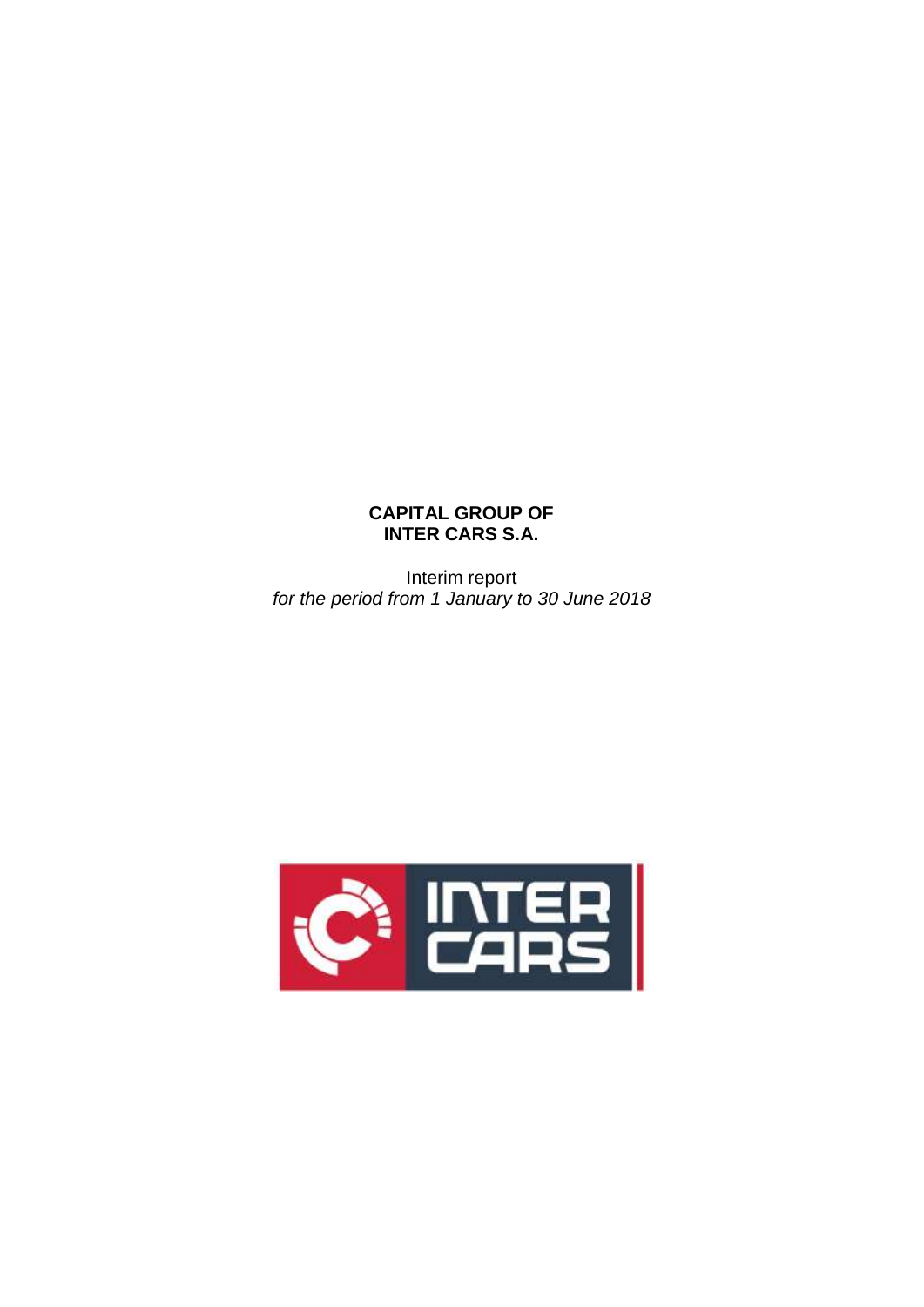

#### **Table of contents**

|    |              | INTERIM CONDENSED CONSOLIDATED FINANCIAL STATEMENTS OF THE INTER CARS GROUP  6                                                                                                                                      |  |
|----|--------------|---------------------------------------------------------------------------------------------------------------------------------------------------------------------------------------------------------------------|--|
|    |              |                                                                                                                                                                                                                     |  |
|    |              |                                                                                                                                                                                                                     |  |
|    |              |                                                                                                                                                                                                                     |  |
|    |              |                                                                                                                                                                                                                     |  |
|    |              | Explanatory notes to the interim condensed financial statements for the period of 6 months ended on 30                                                                                                              |  |
| 1. |              |                                                                                                                                                                                                                     |  |
|    |              |                                                                                                                                                                                                                     |  |
| 2. |              | Information about the accounting principles applied in the preparation of the condensed interim                                                                                                                     |  |
|    |              |                                                                                                                                                                                                                     |  |
|    | 2.2.         |                                                                                                                                                                                                                     |  |
|    | 2.3.<br>2.4. |                                                                                                                                                                                                                     |  |
|    | 2.5.         | The functional and the presentation currencies and the principles adopted to translate the financial data 18                                                                                                        |  |
|    | 2.6.         |                                                                                                                                                                                                                     |  |
| 3. |              |                                                                                                                                                                                                                     |  |
|    |              |                                                                                                                                                                                                                     |  |
|    |              |                                                                                                                                                                                                                     |  |
|    | 3.4.         |                                                                                                                                                                                                                     |  |
|    |              |                                                                                                                                                                                                                     |  |
|    |              |                                                                                                                                                                                                                     |  |
|    | 3.8.         |                                                                                                                                                                                                                     |  |
|    |              | 3.9. Contingent liabilities, security and future liabilities (including those resulting from operating lease contracts) 23                                                                                          |  |
|    |              |                                                                                                                                                                                                                     |  |
|    |              |                                                                                                                                                                                                                     |  |
|    |              | 3.13 Events subsequent to the balance sheet day as at which the report was prepared which may have a material bearing                                                                                               |  |
|    |              |                                                                                                                                                                                                                     |  |
|    |              |                                                                                                                                                                                                                     |  |
| 1. |              | Organizational structure of the Inter Cars Group, including entities subject to consolidation 26                                                                                                                    |  |
| 2. |              |                                                                                                                                                                                                                     |  |
| 3. |              | Overview of the Group's operations on consolidated and separate basis for the period from 01 January                                                                                                                |  |
| 4. |              | Factors and events of a non-recurring nature having a material bearing on the financial result, and a<br>description of the Company's material achievements and failures along with a list of related key events 30 |  |
| 5. |              |                                                                                                                                                                                                                     |  |
| 6. |              | The Management Board's standpoint on the feasibility of meeting the previously published forecasts                                                                                                                  |  |
| 7. |              | Shareholders holding 5% or more of the total vote as at the date of publication of these financial                                                                                                                  |  |
| 8. |              |                                                                                                                                                                                                                     |  |
| 9. |              | Changes in the number of shares and rights to shares (options) in Inter Cars S.A. held by the<br>Company's Management and supervisory personnel since the publication of the most recent quarterly                  |  |
|    |              |                                                                                                                                                                                                                     |  |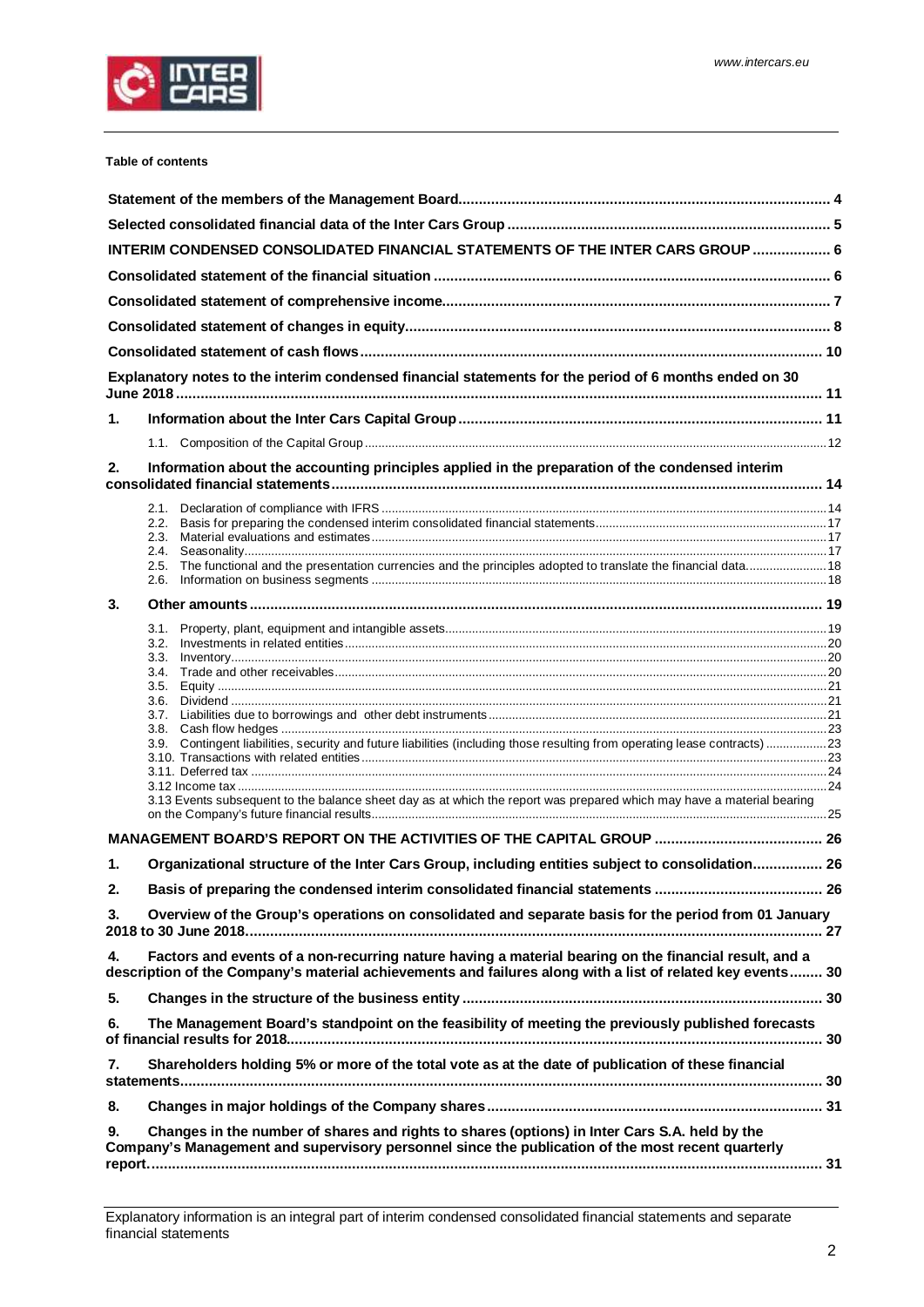

| 10. |                                                                                                                                                                                                                          |  |
|-----|--------------------------------------------------------------------------------------------------------------------------------------------------------------------------------------------------------------------------|--|
| 11. | Other information which the Company deems relevant for the assessment of its personnel, assets,<br>financial position and financial result or changes in any of the foregoing, and for the assessment of the             |  |
| 12. | Factors which in the Company's opinion will affect its financial results in the period covering at least                                                                                                                 |  |
| 13. |                                                                                                                                                                                                                          |  |
| 14. | Information on conclusion by the Company or its subsidiaries of a single or more transactions with<br>related entities if such transactions are jointly or separately material and were not concluded at arm's length.32 |  |
| 15. | Information on sureties issued by the Company or its subsidiary in respect of loans or borrowings or<br>guarantees issued - jointly to a single entity or its subsidiary, where the total value of such sureties or      |  |
|     | INTERIM CONDENSED SEPARATE FINANCIAL STATEMENTS OF INTER CARS S.A. FOR THE PERIOD FROM                                                                                                                                   |  |
|     |                                                                                                                                                                                                                          |  |
|     |                                                                                                                                                                                                                          |  |
|     |                                                                                                                                                                                                                          |  |
|     |                                                                                                                                                                                                                          |  |
|     | Explanatory notes to the interim condensed separate financial statements prepared for the period of 6                                                                                                                    |  |
|     |                                                                                                                                                                                                                          |  |
|     |                                                                                                                                                                                                                          |  |
|     |                                                                                                                                                                                                                          |  |
|     |                                                                                                                                                                                                                          |  |
|     | 1.5.                                                                                                                                                                                                                     |  |
|     | 1.6.                                                                                                                                                                                                                     |  |
|     |                                                                                                                                                                                                                          |  |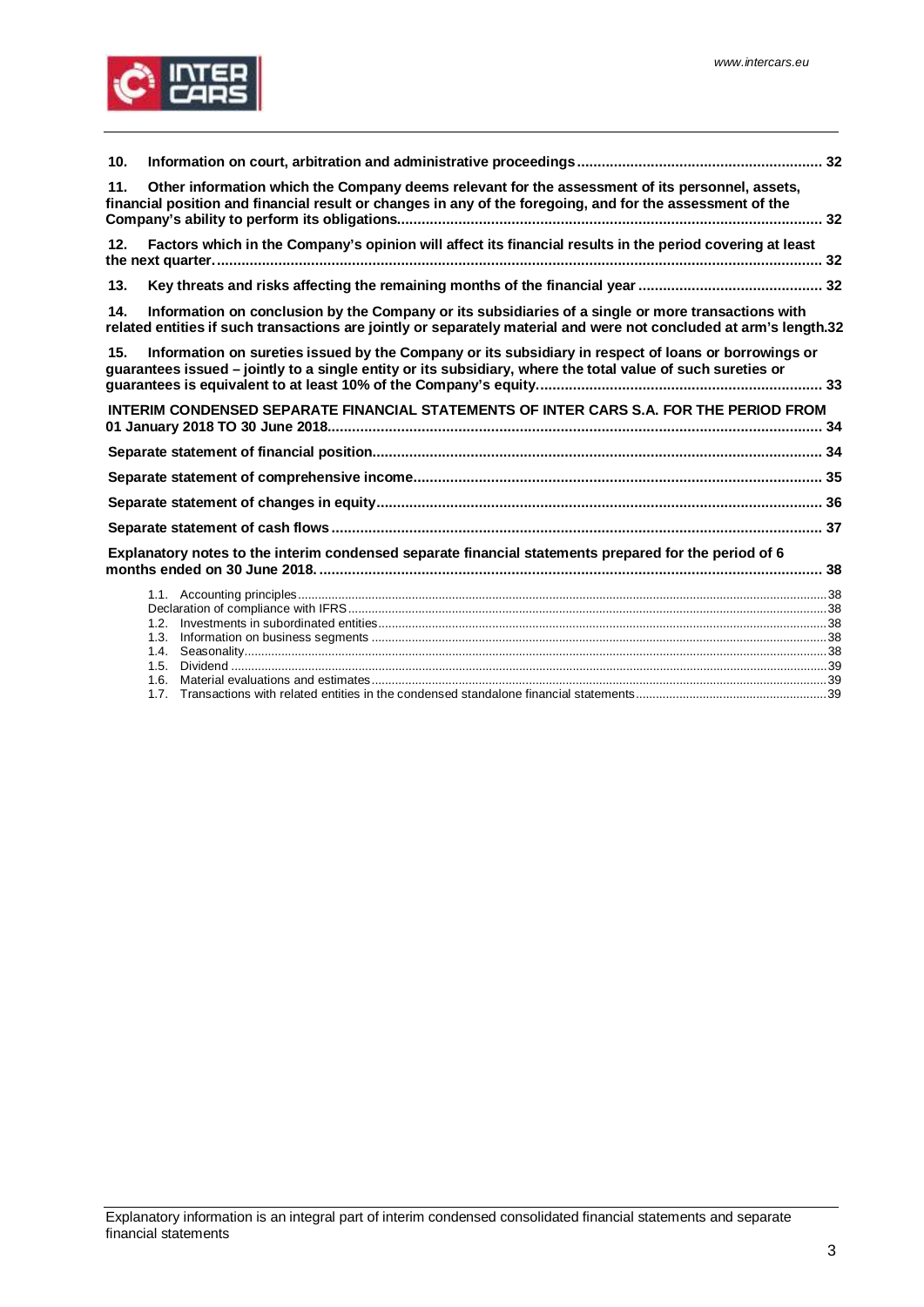#### <span id="page-3-1"></span><span id="page-3-0"></span>**Statement of the members of the Management Board**

In compliance with the requirements laid down in the Regulation of the Minister of Finance on current and periodic information to be published by issuers of securities, dated 29 March 2018 and conditions for recognition as equivalent the information required by the law of a country which is not a Member State, the Management Board of Inter Cars S.A. hereby represents as follows:

- · Interim condensed consolidated financial statements and interim condensed separate financial statements drawn up for the period from 01 January 2018 to 30 June 2018 and comparable data were prepared, according to its best knowledge, in accordance with the existing accounting principles, and that they give a true and fair view of the assets and liabilities and financial position of the Inter Cars S.A. Capital Group and Inter Cars S.A., respectively, as well as their financial result.
- · The comments to the interim report constituting an interim report on the activities of the Inter Cars Group gives a true and fair view of the development, achievements and situation of the Inter Cars S.A. Group, including the description of basic threats and risks.
- · PricewaterhouseCoopers Spółka z ograniczoną odpowiedzialnością, an entity authorized to audit financial statements, which reviewed the condensed interim consolidated financial statements of the Inter Cars Group and the condensed interim separate financial statements of Inter Cars S.A. was appointed in accordance with the provisions of law, and that this entity and the statutory auditor that performed the audit met the requirements entitling them to release an objective and independent audit report in compliance with the existing law.

**Maciej Oleksowicz,** President of the Management Board

**Krzysztof Soszyński** Vice-President of the Management Board

**Krzysztof Oleksowicz**, Member of the Management Board

**Wojciech Twaróg** Member of the Management Board

# **Tomáš Kaštil**

Member of the Management Board

**Piotr Zamora** Member of the Management Board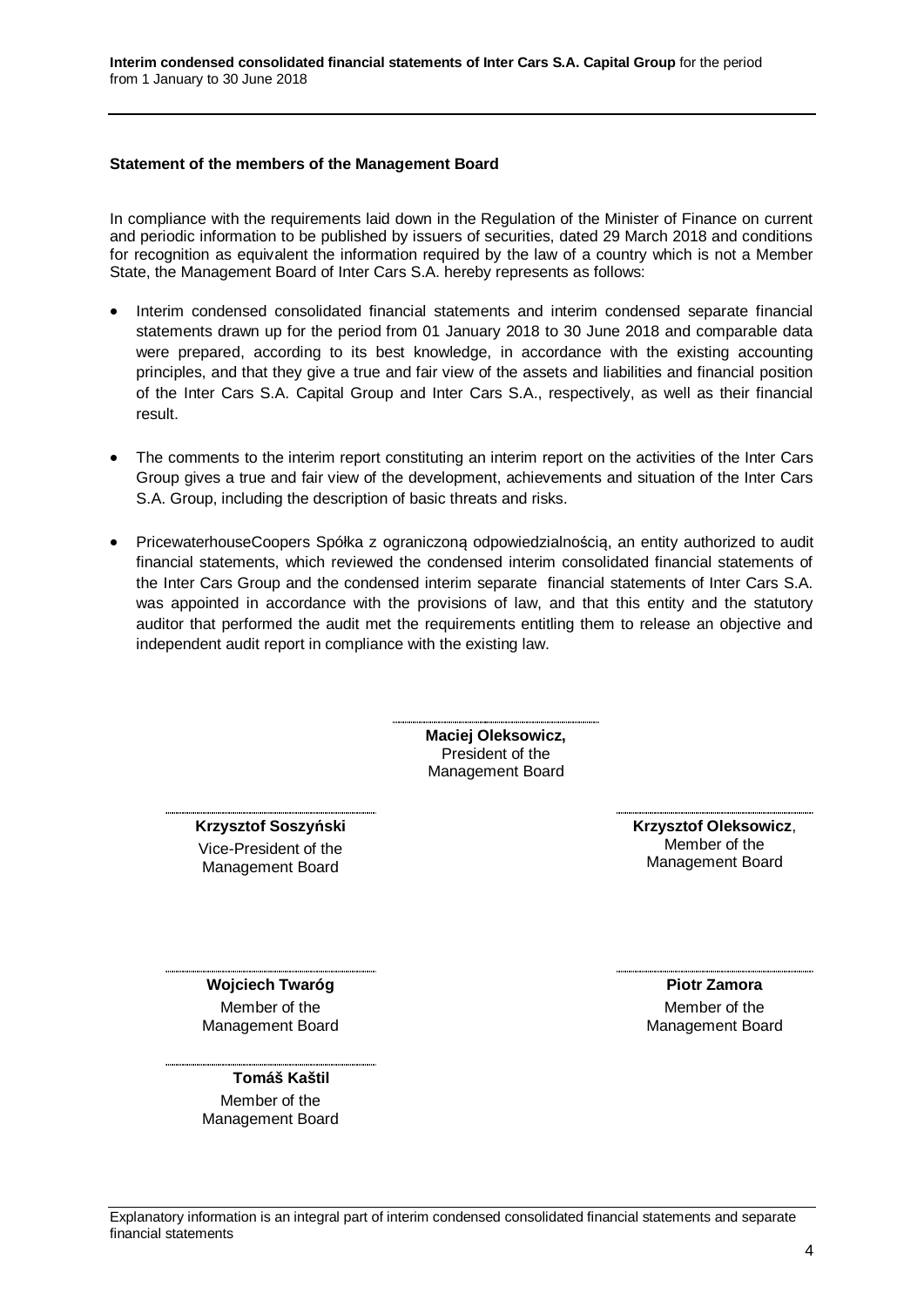## <span id="page-4-0"></span>**Selected consolidated financial data of the Inter Cars Group**

|                                                | for the period of 6 months ended on 30 June |                           |                 |                 |  |
|------------------------------------------------|---------------------------------------------|---------------------------|-----------------|-----------------|--|
|                                                | 2018                                        | 2017                      | 2018            | 2017            |  |
|                                                | in thousand<br><b>PLN</b>                   | in thousand<br><b>PLN</b> | <b>EUR '000</b> | <b>EUR '000</b> |  |
| Information on growth and profits              |                                             |                           |                 |                 |  |
| Sales margin                                   | 30.2%                                       | 29.9%                     |                 |                 |  |
| EBITDA (for 12 consecutive months)             | 386,244                                     | 373,998                   | 91,106          | 88,053          |  |
| Net debt / EBITDA                              | 2.69                                        | 2.86                      |                 |                 |  |
| Basic earnings per share (PLN)                 | 8.23                                        | 7.65                      | 1.94            | 1.80            |  |
| Diluted earnings per share (PLN)               | 8.23                                        | 7.65                      | 1.94            | 1.80            |  |
| Operating profit                               | 168,135                                     | 145,919                   | 39,659          | 34,355          |  |
| Net profit                                     | 116,548                                     | 108,339                   | 27,491          | 25,507          |  |
| <b>Cash flows</b>                              |                                             |                           |                 |                 |  |
| Operating cash flows                           | 106,476                                     | (56,094)                  | 25,115          | (13, 207)       |  |
| Investing cash flows                           | (47,668)                                    | (51, 942)                 | (11, 244)       | (12, 229)       |  |
| Financing cash flows                           | (36, 243)                                   | 120,044                   | (8, 549)        | 28,263          |  |
| <b>Employment and branches</b>                 |                                             |                           |                 |                 |  |
| Employees                                      |                                             |                           |                 |                 |  |
| Parent company                                 | 532                                         | 421                       |                 |                 |  |
| Subsidiaries                                   | 2,772                                       | 2,211                     |                 |                 |  |
| <b>Branches</b>                                |                                             |                           |                 |                 |  |
| Parent company                                 | 251                                         | 234                       |                 |                 |  |
| <b>Subsidiaries</b>                            | 284                                         | 248                       |                 |                 |  |
|                                                |                                             |                           |                 |                 |  |
|                                                | As at<br>30/06/2018                         |                           | As at           | 31.12.2017      |  |
|                                                | in thousand                                 | 31.12.2017<br>in thousand | 30/06/2018      |                 |  |
|                                                | <b>PLN</b>                                  | <b>PLN</b>                | EUR '000        | EUR '000        |  |
| <b>Consolidated statement of the financial</b> |                                             |                           |                 |                 |  |

| Consolidated statement of the imancial<br>situation             |           |           |         |         |
|-----------------------------------------------------------------|-----------|-----------|---------|---------|
| Cash and cash equivalents                                       | 183.480   | 160.915   | 42.067  | 38.580  |
| Balance sheet total                                             | 3,937,888 | 3.402.978 | 902.854 | 815.886 |
| Loans, borrowings and finance lease, reverse<br>factoring       | 1.220.558 | 1.222.551 | 279.842 | 293.114 |
| Equity attributable to the shareholders of the<br>parent entity | 1.729.828 | 1.616.028 | 396.604 | 387.453 |

The EBITDA ratio is calculated as the total of the operating profit and depreciation for the reporting period.

The following exchange rates were applied to calculate selected financial data in EUR:

- · for the statement of financial position items the National Bank of Poland exchange rate of 30 June 2018 EUR 1 = PLN 4.3616, and exchange rate of 31 December 2017 – EUR 1 = PLN 4.1709
- · for the comprehensive income and cash flow statement items an exchange rate constituting the average National Bank of Poland exchange rate announced on the last day of each month of the first 6 months of 2018 and 2017, respectively:  $1$  EUR = PLN 4.2395 and  $1$  EUR = PLN 4.2474.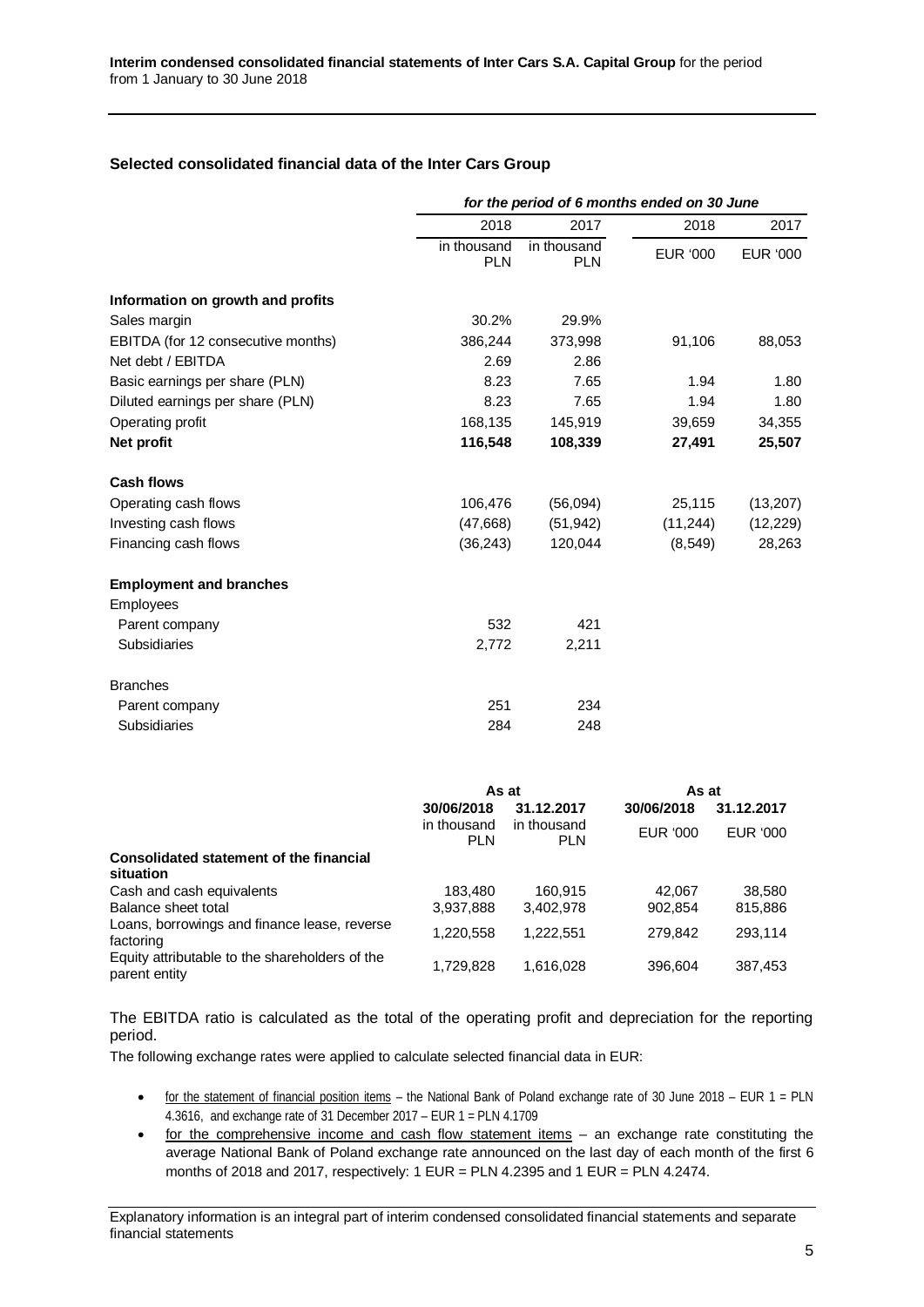## <span id="page-5-0"></span>**INTERIM CONDENSED CONSOLIDATED FINANCIAL STATEMENTS OF THE INTER CARS GROUP**

### <span id="page-5-1"></span>**Consolidated statement of the financial situation**

| (in thousand PLN)                                                  |      | 30/06/2018       | 31.12.2017        | 30/06/2017        |
|--------------------------------------------------------------------|------|------------------|-------------------|-------------------|
|                                                                    |      | not audited      |                   | not audited       |
| <b>ASSETS</b>                                                      |      |                  |                   |                   |
| <b>Non-current assets</b>                                          |      |                  |                   |                   |
| Property, plant and equipment                                      | 3.1  | 481,455          | 478,150           | 472,715           |
| Investment property                                                | 3.1  | 21,530           | 21,530            | 22,103            |
| Intangible assets                                                  | 3.1  | 190,437          | 180,959           | 173,085           |
| Investments in related entities<br>Investments available for sales | 3.2  | 924              | 924               | 2,973             |
| Receivables                                                        |      | 301              | 301               | 301               |
| Deferred tax assets                                                | 3.11 | 23,047           | 20,014            | 21,727            |
|                                                                    |      | 16,260           | 24,145<br>726,023 | 26,132<br>719,036 |
| <b>Current assets</b>                                              |      | 733,954          |                   |                   |
| Inventory                                                          | 3.3  | 2,152,819        | 1,771,176         | 1,950,011         |
| Trade and other receivables                                        | 3.4  |                  |                   |                   |
| Corporate income tax receivables                                   |      | 864,649<br>2,986 | 739,360<br>5,504  | 711,816<br>1,493  |
| Cash and cash equivalents                                          |      | 183,480          | 160,915           | 133,434           |
|                                                                    |      | 3,203,934        | 2,676,955         | 2,796,754         |
| <b>TOTAL ASSETS</b>                                                |      | 3,937,888        | 3,402,978         | 3,515,790         |
|                                                                    |      |                  |                   |                   |
| <b>LIABILITIES</b>                                                 |      |                  |                   |                   |
| Share capital                                                      | 3.5  | 28,336           | 28,336            | 28,336            |
| Share premium account                                              |      | 259,530          | 259,530           | 259,530           |
| Statutory reserve funds                                            |      | 967,357          | 832,483           | 831,574           |
| Other capital reserves                                             |      | 19,030           | 19,030            | 10,458            |
| Foreign exchange gains /losses in subsidiaries                     |      | (19, 124)        | (26, 437)         | (17, 742)         |
| Retained earnings                                                  |      | 474,699          | 503,086           | 404,479           |
| Equity attributable to the shareholders of the                     |      |                  |                   |                   |
| parent entity                                                      |      | 1,729,828        | 1,616,028         | 1,516,635         |
| Long-term liabilities                                              |      |                  |                   |                   |
| Loan, borrowing and finance lease liabilities                      | 3.7  |                  |                   |                   |
| Other long-term liabilities                                        |      | 660,042<br>3,841 | 658,384<br>3,116  | 658,090<br>2,422  |
| Deferred income tax provision                                      | 3.11 | 5,878            | 25,497            | 10,072            |
|                                                                    |      | 669,761          | 686,997           | 670,584           |
| <b>Short-term liabilities</b>                                      |      |                  |                   |                   |
| Trade and other liabilities                                        |      |                  |                   |                   |
|                                                                    |      | 918,136          | 490,304           | 742,702           |
| Loan, borrowing and finance lease liabilities                      | 3.7  | 560,516          | 564,167           | 526,743           |
| Liabilities of the reverse factoring                               | 3.7  |                  |                   | 17,806            |
| Employee benefits                                                  |      | 22,657           | 21,314            | 18,018            |
| Income tax liabilities                                             |      | 36,990           | 24,168            | 23,302            |
|                                                                    |      | 1,538,299        | 1,099,953         | 1,328,571         |
| <b>TOTAL LIABILITIES</b>                                           |      | 3,937,888        | 3,402,978         | 3,515,790         |

Explanatory information is an integral part of interim condensed consolidated financial statements and separate financial statements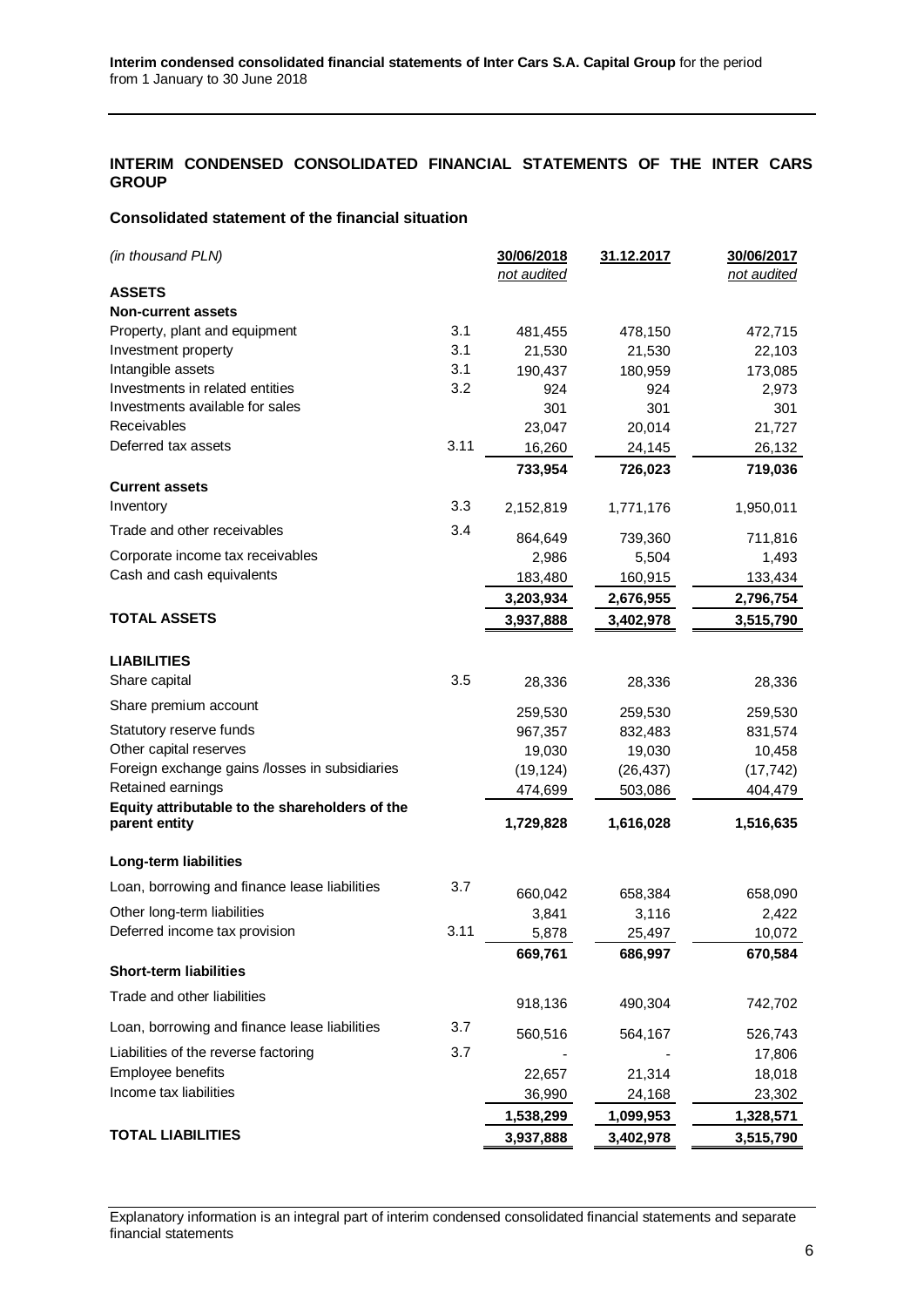# <span id="page-6-0"></span>**Consolidated statement of comprehensive income**

| in thousand PLN                                                            | for 3 months ended on 30<br>June |               | for 6 months ended on 30<br>June |               |  |
|----------------------------------------------------------------------------|----------------------------------|---------------|----------------------------------|---------------|--|
|                                                                            | 2018                             | 2017          | 2018                             | 2017          |  |
|                                                                            | not audited                      | not audited   | Not audited                      | not audited   |  |
| Sales revenues                                                             | 2,136,652                        | 1,672,895     | 3,786,666                        | 3,234,245     |  |
| Cost of sales                                                              | (1,501,000)                      | (1, 166, 808) | (2,642,697)                      | (2, 267, 680) |  |
| Gross profit on sales                                                      | 635,652                          | 506,087       | 1,143,969                        | 966,565       |  |
| Other operating income                                                     | 2,935                            | 12,123        | 8,357                            | 17,403        |  |
| Costs of sales and administrative costs                                    | (310, 131)                       | (252, 944)    | (566, 584)                       | (479, 602)    |  |
| Distribution expenses                                                      | (222, 440)                       | (172, 188)    | (409, 368)                       | (338, 109)    |  |
| Other operating costs                                                      | (1, 445)                         | (13, 922)     | (8, 239)                         | (20, 338)     |  |
| <b>Operating profit</b>                                                    | 104,571                          | 79,156        | 168,135                          | 145,919       |  |
| Financial income                                                           | (14)                             | 4,744         | 573                              | 5,417         |  |
| Foreign exchange gains/losses                                              | (5, 346)                         | (5,802)       | (7, 145)                         | 193           |  |
| <b>Financial costs</b>                                                     | (11, 034)                        | (9, 447)      | (21, 133)                        | (19, 236)     |  |
| Profit before tax                                                          | 88,177                           | 68,651        | 140,430                          | 132,293       |  |
| Income tax                                                                 | (14, 918)                        | (13, 339)     | (23, 882)                        | (23, 954)     |  |
| Net profit                                                                 | 73,259                           | 55,312        | 116,548                          | 108,339       |  |
| <b>OTHER COMPREHENSIVE INCOME</b>                                          |                                  |               |                                  |               |  |
| Foreign exchange gains /losses                                             | 9,228                            | (3,061)       | 7,313                            | (5,654)       |  |
| Total other comprehensive income, net                                      | 9,228                            | (3,061)       | 7,313                            | (5,654)       |  |
| <b>COMPREHENSIVE INCOME</b>                                                | 82,487                           | 52,251        | 123,861                          | 102,685       |  |
| Net profit attributable to:                                                |                                  |               |                                  |               |  |
| - the shareholders of the parent entity                                    | 73,259                           | 55,312        | 116,548                          | 108,339       |  |
|                                                                            | 73,259                           | 55,312        | 116,548                          | 108,339       |  |
| Comprehensive income attributable to:                                      |                                  |               |                                  |               |  |
| - the shareholders of the parent entity                                    | 82,487                           | 52,251        | 123,861                          | 102,685       |  |
|                                                                            | 82,487                           | 52,251        | 123,861                          | 102,685       |  |
|                                                                            |                                  |               |                                  |               |  |
| Net profit                                                                 | 73,259                           | 55,312        | 116,548                          | 108,339       |  |
| Weighted-average number of ordinary<br>shares                              | 14,168,100                       | 14,168,100    | 14,168,100                       | 14,168,100    |  |
| Earnings per ordinary share (in PLN)<br>Weighted-average diluted number of | 5.17                             | 3.90          | 8.23                             | 7.65          |  |
| ordinary shares                                                            | 14,168,100                       | 14,168,100    | 14,168,100                       | 14,168,100    |  |
| Diluted earnings per ordinary share (in<br>PLN)                            | 5.17                             | 3.90          | 8.23                             | 7.65          |  |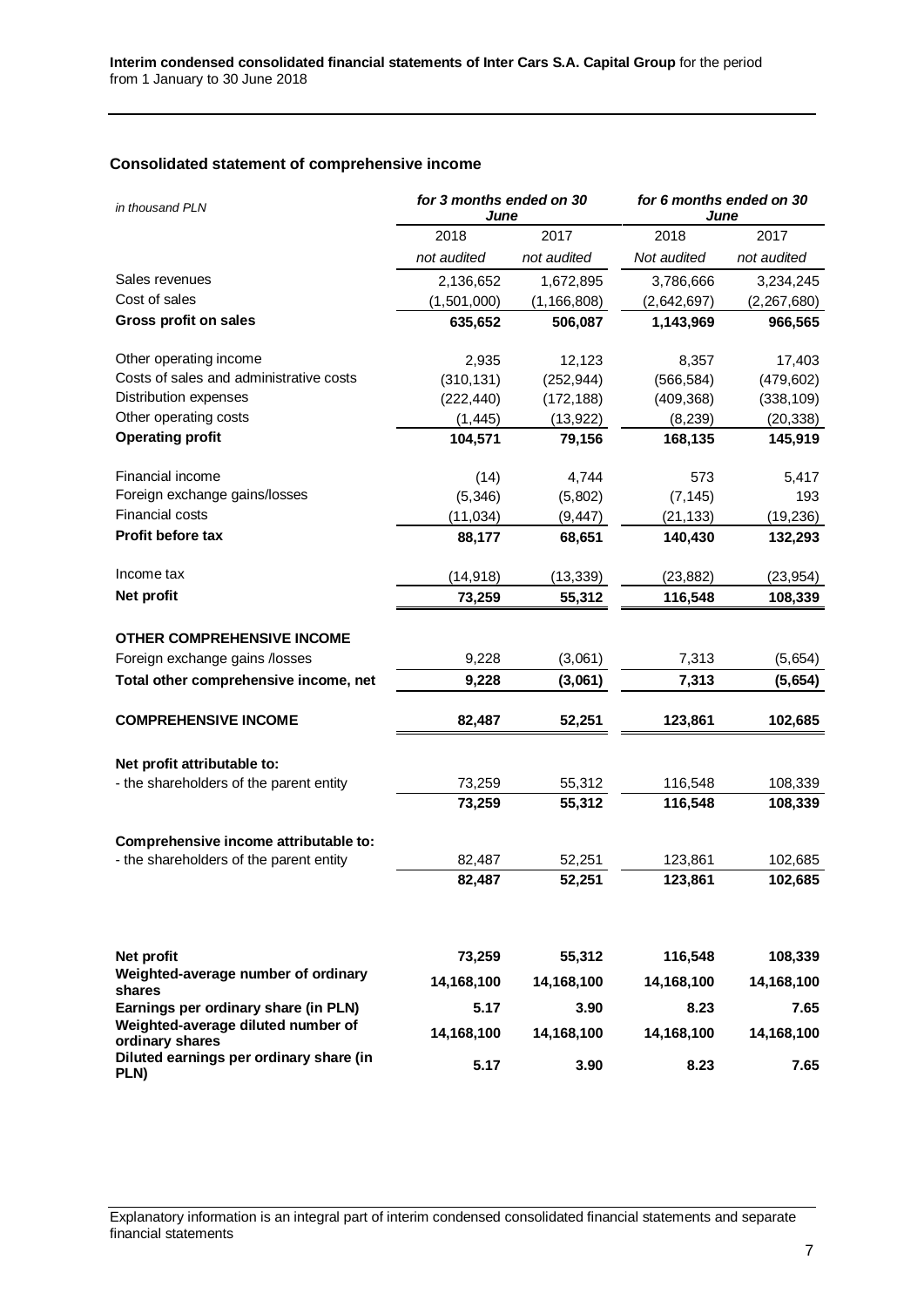## <span id="page-7-0"></span>**Consolidated statement of changes in equity**

**for the period from 01 January 2018 to 30 June 2018** (not audited)

| (in thousand PLN)                                                                          | Share capital | Share premium<br>account | Statutory<br>reserve<br>funds | Foreign<br>exchange gains<br>/losses | Other capital<br>reserves | Retained<br>earnings | <b>Equity attributable</b><br>to the<br>shareholders of<br>the parent entity |
|--------------------------------------------------------------------------------------------|---------------|--------------------------|-------------------------------|--------------------------------------|---------------------------|----------------------|------------------------------------------------------------------------------|
| As at 01 January 2018                                                                      | 28,336        | 259,530                  | 832,483                       | (26, 437)                            | 19,030                    | 503,086              | 1,616,028                                                                    |
| Profit in the reporting period<br>Other comprehensive income                               |               |                          |                               |                                      |                           | 116,548              | 116,548                                                                      |
| Foreign exchange gains /losses                                                             |               |                          |                               | 7,313                                |                           |                      | 7,313                                                                        |
| <b>Total comprehensive income</b>                                                          |               |                          |                               | 7,313                                |                           | 116,548              | 123,861                                                                      |
| <b>Transactions with shareholders</b><br>Distribution of prior period profit -<br>dividend |               |                          |                               |                                      |                           | (10,059)             | (10, 059)                                                                    |
| Distribution of prior period profit -<br>allocation to reserve capitals                    |               |                          | 90,999                        |                                      | 43,875                    | (134, 874)           |                                                                              |
| As at 30 June 2018 (not audited)                                                           | 28,336        | 259,530                  | 923,482                       | (19, 124)                            | 62,905                    | 474,699              | 1,729,828                                                                    |

### **for the period from 01 January 2017 to 31 December 2017**

| (in thousand PLN)                                                                   | Share capital | Share premium<br>account | Statutory<br>reserve funds | Foreign<br>exchange gains<br>/losses in<br>subsidiaries | Other capital<br>reserves | Retained<br>earnings | <b>Total equity</b> |
|-------------------------------------------------------------------------------------|---------------|--------------------------|----------------------------|---------------------------------------------------------|---------------------------|----------------------|---------------------|
| As at 01 January 2017                                                               | 28,336        | 259,530                  | 731,510                    | (12,088)                                                | 10,458                    | 406,262              | 1,424,008           |
| Profit in the reporting period                                                      |               |                          |                            |                                                         |                           | 216,428              | 216,428             |
| Other comprehensive income                                                          |               |                          |                            |                                                         |                           |                      |                     |
| Foreign exchange gains /losses in<br>subsidiaries                                   |               |                          |                            | (14, 349)                                               |                           |                      | (14, 349)           |
| <b>Total comprehensive income</b>                                                   | $\,$          | $\overline{\phantom{0}}$ |                            | (14, 349)                                               |                           | 216,428              | 202,079             |
| <b>Transactions with shareholders</b>                                               |               |                          |                            |                                                         |                           |                      |                     |
| Distribution of prior period profit -<br>dividend                                   |               |                          |                            |                                                         |                           | (10, 059)            | (10, 059)           |
| Distribution of retained profits - transfer<br>to supplementary and reserve capital |               | $\overline{\phantom{a}}$ | 100,973                    | $\blacksquare$                                          | 8,572                     | (109, 545)           |                     |
| As at 31 December 2017                                                              | 28,336        | 259,530                  | 832,483                    | (26, 437)                                               | 19,030                    | 503,086              | 1,616,028           |

Explanatory information is an integral part of interim condensed consolidated financial statements and separate financial statements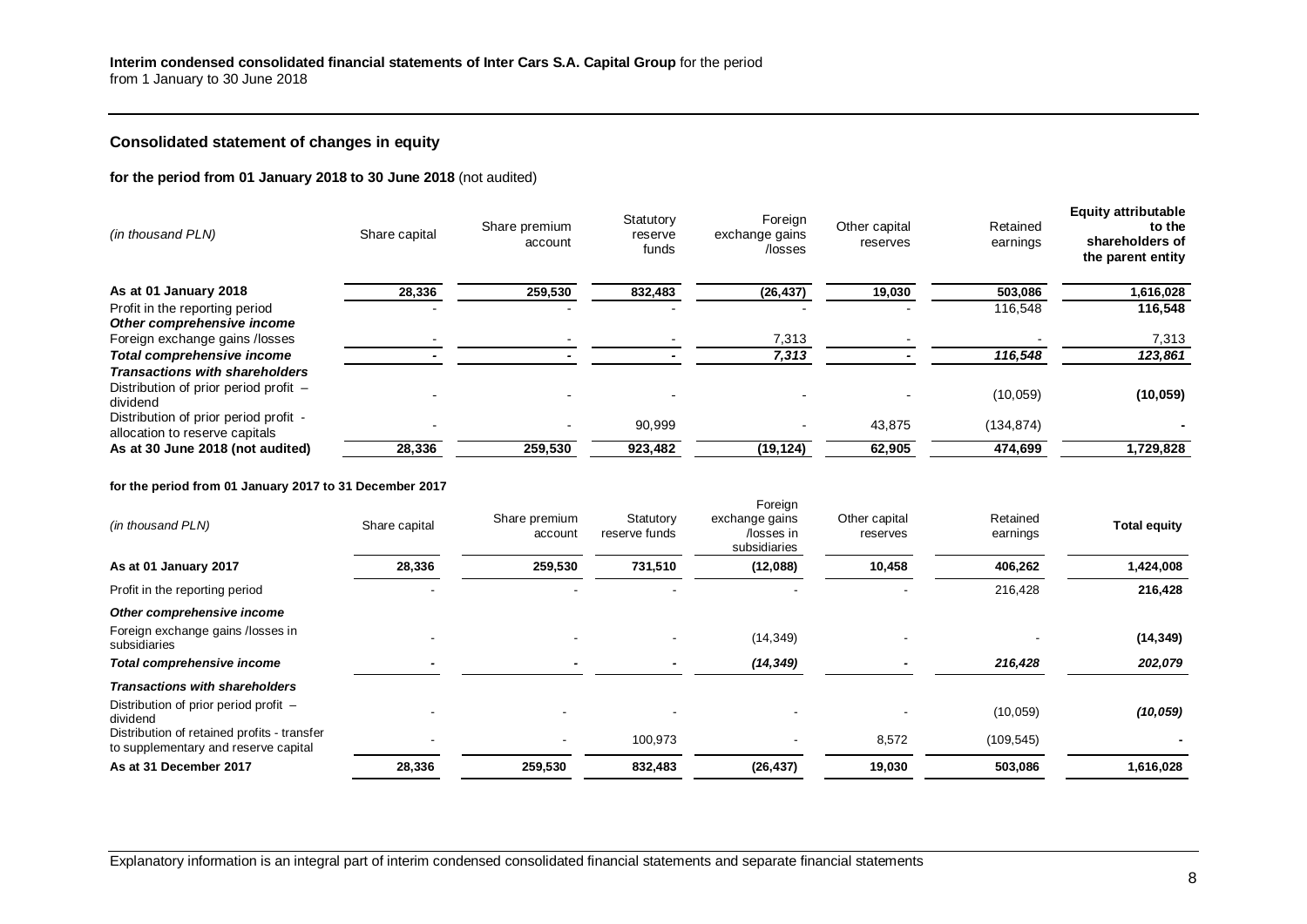## **for the period from 01 January 2017 to 30 June 2017** (not audited)

| (in thousand PLN)                                                       | Share capital | Share premium<br>account | Statutory<br>reserve<br>funds | Foreign<br>exchange gains<br>/losses | Other capital<br>reserves | Retained<br>earnings | <b>Equity attributable</b><br>to the<br>shareholders of<br>the parent entity |
|-------------------------------------------------------------------------|---------------|--------------------------|-------------------------------|--------------------------------------|---------------------------|----------------------|------------------------------------------------------------------------------|
| As at 01 January 2017                                                   | 28,336        | 259,530                  | 731,510                       | (12,088)                             | 10,458                    | 406,262              | 1,424,008                                                                    |
| <b>Statement of comprehensive</b>                                       |               |                          |                               |                                      |                           |                      |                                                                              |
| income<br>Net profit in the reporting period                            |               |                          |                               |                                      |                           | 108,339              | 108,339                                                                      |
| Other comprehensive income                                              |               |                          |                               |                                      |                           |                      |                                                                              |
| Foreign exchange gains /losses                                          |               |                          |                               | (5,654)                              |                           |                      | (5,654)                                                                      |
| <b>Total comprehensive income</b>                                       |               |                          |                               | (5,654)                              |                           | 108,339              | 102,685                                                                      |
| <b>Transactions with shareholders</b>                                   |               |                          |                               |                                      |                           |                      |                                                                              |
| Distribution of prior period profit -<br>dividend                       |               |                          |                               |                                      |                           | (10,059)             | (10, 059)                                                                    |
| Distribution of prior period profit -<br>allocation to reserve capitals |               |                          | 100,064                       |                                      |                           | (100, 064)           |                                                                              |
| As at 30 June 2017 (not audited)                                        | 28,336        | 259,530                  | 831,574                       | (17, 742)                            | 10,458                    | 404,479              | 1,516,635                                                                    |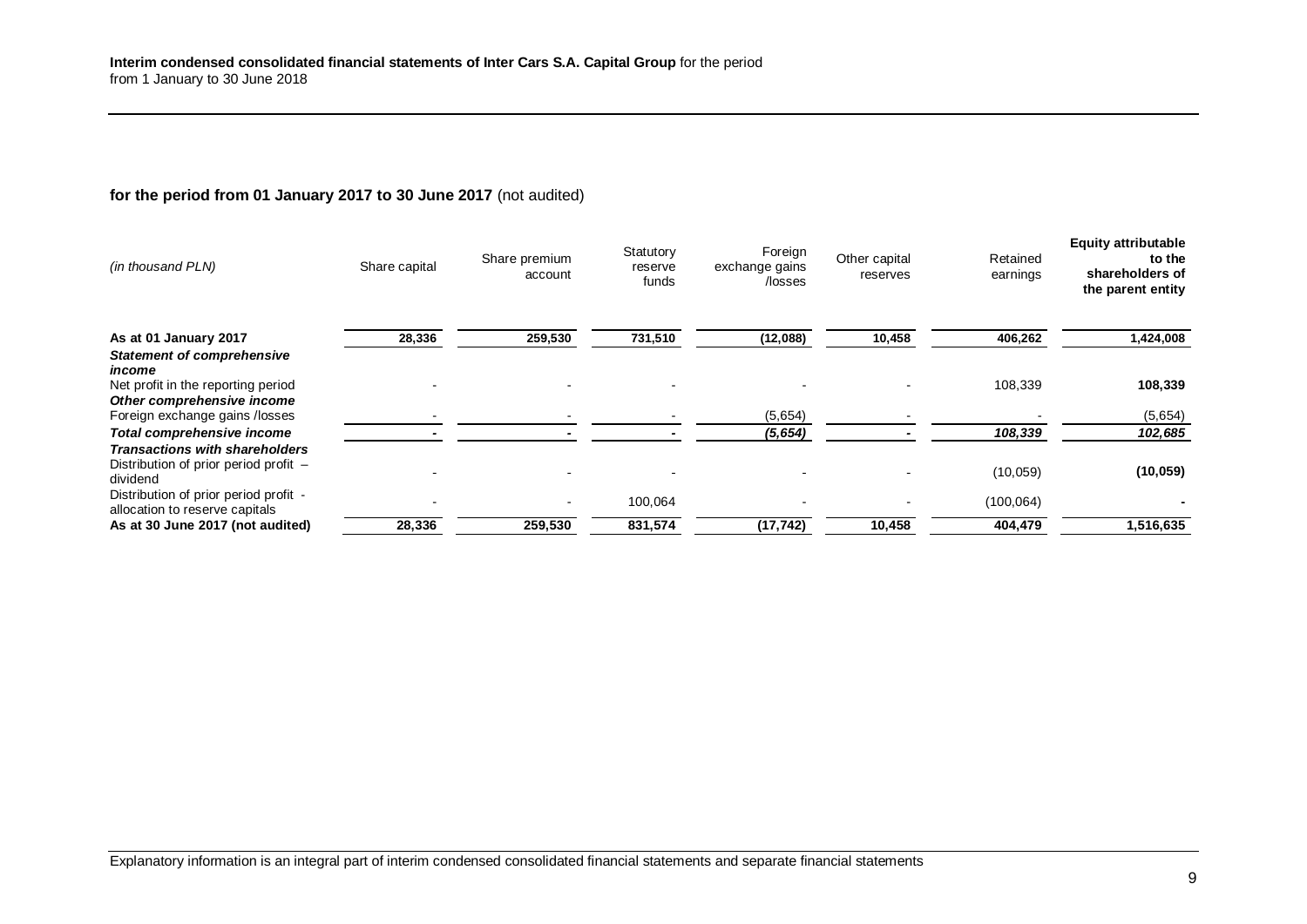## <span id="page-9-0"></span>**Consolidated statement of cash flows**

| (in thousand PLN)                                                                                                           | $01/01/2018 -$<br>30/06/2018<br>not audited | $01/01/2017 -$<br>30/06/2017<br>not audited |
|-----------------------------------------------------------------------------------------------------------------------------|---------------------------------------------|---------------------------------------------|
| Cash flows from operating activities                                                                                        |                                             |                                             |
| Profit before tax                                                                                                           | 140,430                                     | 132,293                                     |
| Adjustments:                                                                                                                |                                             |                                             |
| Depreciation and amortization<br>Foreign exchange gains /losses                                                             | 35,952<br>9,359                             | 31,908<br>(2, 134)                          |
| (Profit) /loss on the sale of property, plant and equipment                                                                 | 1,550                                       | 3,913                                       |
| Net interest<br>Other adjustments, net                                                                                      | 19,808<br>(859)                             | 16,001<br>(17, 769)                         |
| Operating profit before changes in the working capital                                                                      | 206,240                                     | 164,212                                     |
| Change in inventories                                                                                                       | (381, 645)                                  | (439, 892)                                  |
| Change in receivables<br>Change in short-term liabilities                                                                   | (127, 017)<br>429,173                       | (21, 191)<br>257,788                        |
| Cash generated by operating activities                                                                                      | 126,751                                     | (39,082)                                    |
| Corporate income tax paid                                                                                                   | (20, 275)                                   | (17, 012)                                   |
| Net cash from operating activities                                                                                          | 106,476                                     | (56, 094)                                   |
| Cash flow from investing activities                                                                                         |                                             |                                             |
| Proceeds from the sale of intangible assets, investment property,<br>property, plant and equipment                          | 591                                         | 3,437                                       |
| Proceeds from the sale of shares<br>Acquisition of intangible assets, investment property, property, plant<br>and equipment | (47, 480)                                   | (54, 679)                                   |
| Purchase of shares in other entities                                                                                        |                                             | (1, 273)                                    |
| Repayment of loans granted<br>Loans granted                                                                                 | 409<br>(1,793)                              | 1,206<br>(725)                              |
| Interest received<br>Net cash from investing activities                                                                     | 605<br>(47, 668)                            | 92<br>(51, 942)                             |
| Cash flow from financing activities                                                                                         |                                             |                                             |
| Revenues under credits, loans and debt securities                                                                           |                                             | 258,956                                     |
| Repayments under loans, borrowings and debt securities<br>Interest paid                                                     | (13,961)<br>(20, 341)                       | (35, 409)<br>(16, 125)                      |
| Payment of finance lease liabilities                                                                                        | (1,941)                                     | (4, 183)                                    |
| Payment of the reverse factoring                                                                                            |                                             | (83, 194)                                   |
| Net cash from financing activities                                                                                          | (36, 243)                                   | 120,045                                     |
| Net change in cash and cash equivalents                                                                                     | 22,565                                      | 12,008                                      |
| Cash and cash equivalents at the beginning of the period                                                                    | 160,915                                     | 121,426                                     |
| Cash and cash equivalents at the end of the period                                                                          | 183,480                                     | 133,434                                     |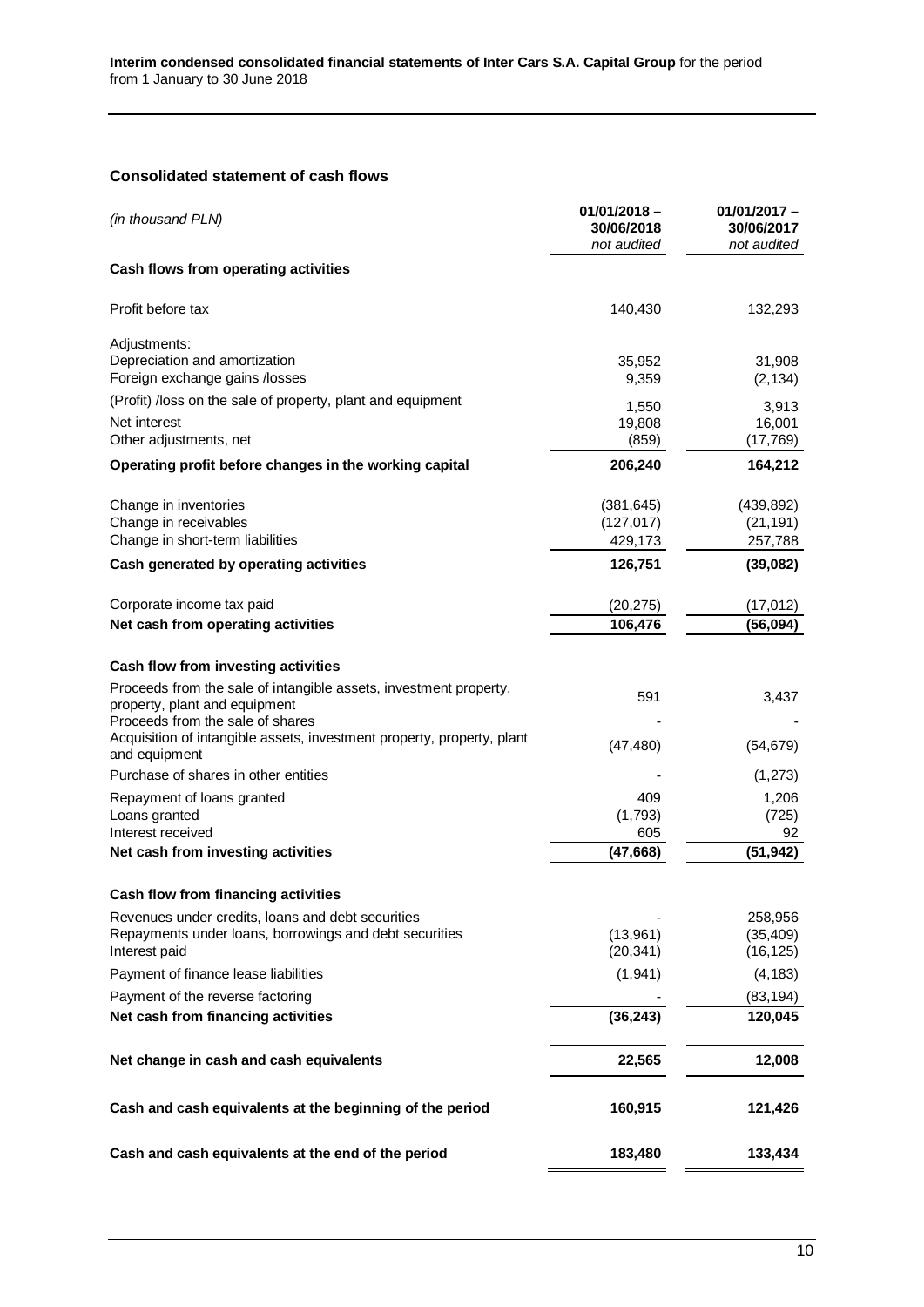<span id="page-10-0"></span>**Explanatory notes to the interim condensed financial statements for the period of 6 months ended on 30 June 2018**

#### <span id="page-10-1"></span>**1. Information about the Inter Cars Capital Group**

#### **Scope of activities**

The principal activities of Grupa Kapitałowa Inter Cars Spółka Akcyjna (hereinafter referred to as "the Group," "the Inter Cars Capital Group," the Inter Cars Group") are import and distribution of spare parts for passenger cars and commercial vehicles. The parent company in the Group is Inter Cars S.A. Company ("the Company", "the parent entity").

### **Registered seat – the parent entity**

Inter Cars S.A. ul. Powsińska 64 02-903 Warsaw Poland *Central Warehouse:* Europejskie Centrum Logistyczne (European Logistics Centre) Ul. Swobodnia 35 05-170 Zakroczym

### **Contact and administrative details**

The Company has been entered into the Register of Companies of the National Court Register kept by the District Court for the capital city of Warsaw, in Warsaw, XII Commercial Department of the National Court Register, under the following number:

KRS 0000008734 NIP 1181452946 Regon 014992887 tel. (+48-22) 714 19 16 fax. (+48-22) 714 19 18 bzarzadu@intercars.eu relacje.inwestorskie@intercars.eu www.intercars.com.pl

#### **Supervisory Board**

Andrzej Oliszewski, President Piotr Płoszajski Tomasz Rusak Michał Marczak Jacek Klimczak

## **Management Board (as at the date of approval of the financial statements)**

Maciej Oleksowicz, President Krzysztof Soszyński, Vice-President Krzysztof Oleksowicz Wojciech Twaróg Piotr Zamora Tomáš Kaštil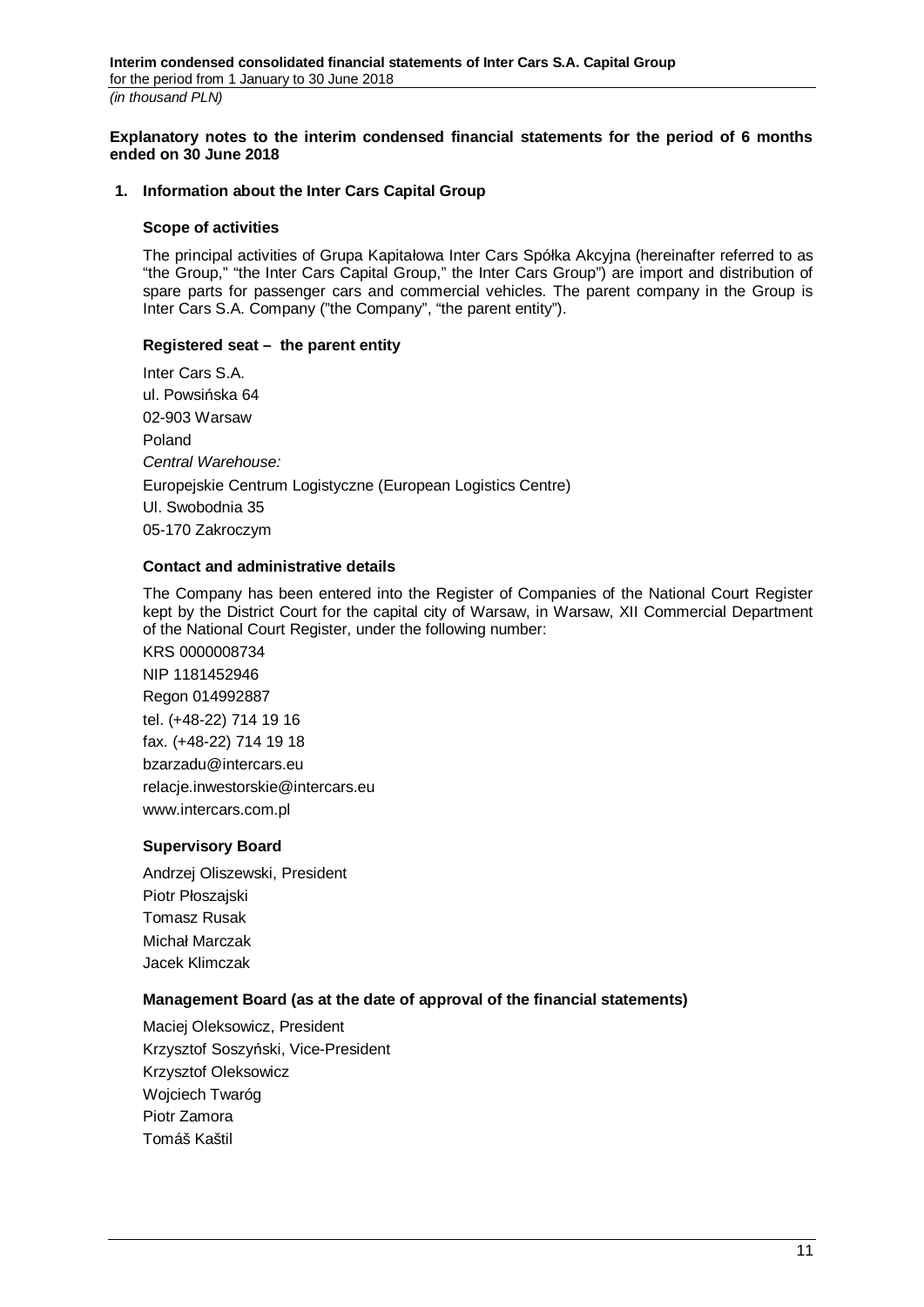On the day of 26 April, Vice-President of the Management Board, Mr Robert Kierzek, handed a statement to the Supervisory Board on his resignation from applying for renewal of his term in the office as the Member of The Management Board.

On 4 June 2018 the Supervisory Board of Inter Cars S.A. Appointed the Board of Managers of the Company to the new 4-year term in the office, which started running as of the day of an Ordinary General Meeting of Shareholders approving the financial statements for the year 2017, i.e. 21 June 2018, composed of:

Maciej Oleksowicz, President;

Krzysztof Soszyński, Vice-President;

Krzysztof Oleksowicz;

Wojciech Twaróg;

Piotr Zamora;

Tomáš Kaštil.

### **Statutory auditor**

PricewaterhouseCoopers Sp. z o.o. Ul. Lecha Kaczyńskiego 14, 00-638 Warsaw

## <span id="page-11-0"></span>*1.1. Composition of the Capital Group*

The parent company, Inter Cars S.A. ("the Company") is registered in Poland. The interim consolidated financial statements for the period ended on 30 June 2018 contain information about the company, its subsidiaries referred to as the Inter Cars Capital Group ("the Group"), and about the Group's share in related entities.

The consolidated financial statements of the Inter Cars Capital Group for the period ended on 31 December 2017 are available at [www.intercars.com.pl.](http://www.intercars.com.pl/) in Investor Relations tab.

As at 30 June 2018, the following entities comprised the Inter Cars Capital Group: Inter Cars S.A. as the Parent Entity, and 31 other entities, including:

- · 29 subsidiaries of Inter Cars S.A.
- · 2 indirect subsidiaries of Inter Cars S.A.

The Group also holds shares in one related entity.

| Name of entity                       | Registered<br>seat                |  | Scope of activities                                                                                                         | Consolidatio<br>n method | % of the Group's share in<br>the share capital |                   |
|--------------------------------------|-----------------------------------|--|-----------------------------------------------------------------------------------------------------------------------------|--------------------------|------------------------------------------------|-------------------|
|                                      |                                   |  |                                                                                                                             |                          | 30/06/2018                                     | 30/06/2017        |
|                                      | <b>Parent company</b>             |  |                                                                                                                             |                          |                                                |                   |
| Inter Cars S.A.                      | Warsaw,<br>Poland                 |  | Import and distribution of spare parts<br>for passenger cars and commercial<br>vehicles                                     | full                     | <b>Not</b><br>applicable                       | Not<br>applicable |
|                                      | <b>Direct subsidiaries</b>        |  |                                                                                                                             |                          |                                                |                   |
| Inter Cars Ukraine                   | Khmelnytsky,<br>Ukraine           |  | Distribution of spare parts for<br>passenger cars and commercial<br>vehicles                                                | full                     | 100%                                           | 100%              |
| Q-service Sp. z o.o.                 | Cząstków<br>Mazowiecki,<br>Poland |  | Advisory services, organization of<br>trainings and seminars related to<br>automotive services and the<br>automotive market | full                     | 100%                                           | 100%              |
| Lauber Sp. z o.o.                    | Słupsk, Poland                    |  | Remanufacturing of car parts                                                                                                | full                     | 100%                                           | 100%              |
| Inter Cars Česká republika<br>S.I.O. | Prague, Czech<br>Republic         |  | Distribution of spare parts for<br>passenger cars and commercial<br>vehicles                                                | full                     | 100%                                           | 100%              |
| Feber Sp. z o.o.                     | Warsaw, Poland                    |  | Manufacture of motor vehicles, trailers<br>full<br>and semi-trailers                                                        |                          | 100%                                           | 100%              |
|                                      |                                   |  |                                                                                                                             |                          |                                                |                   |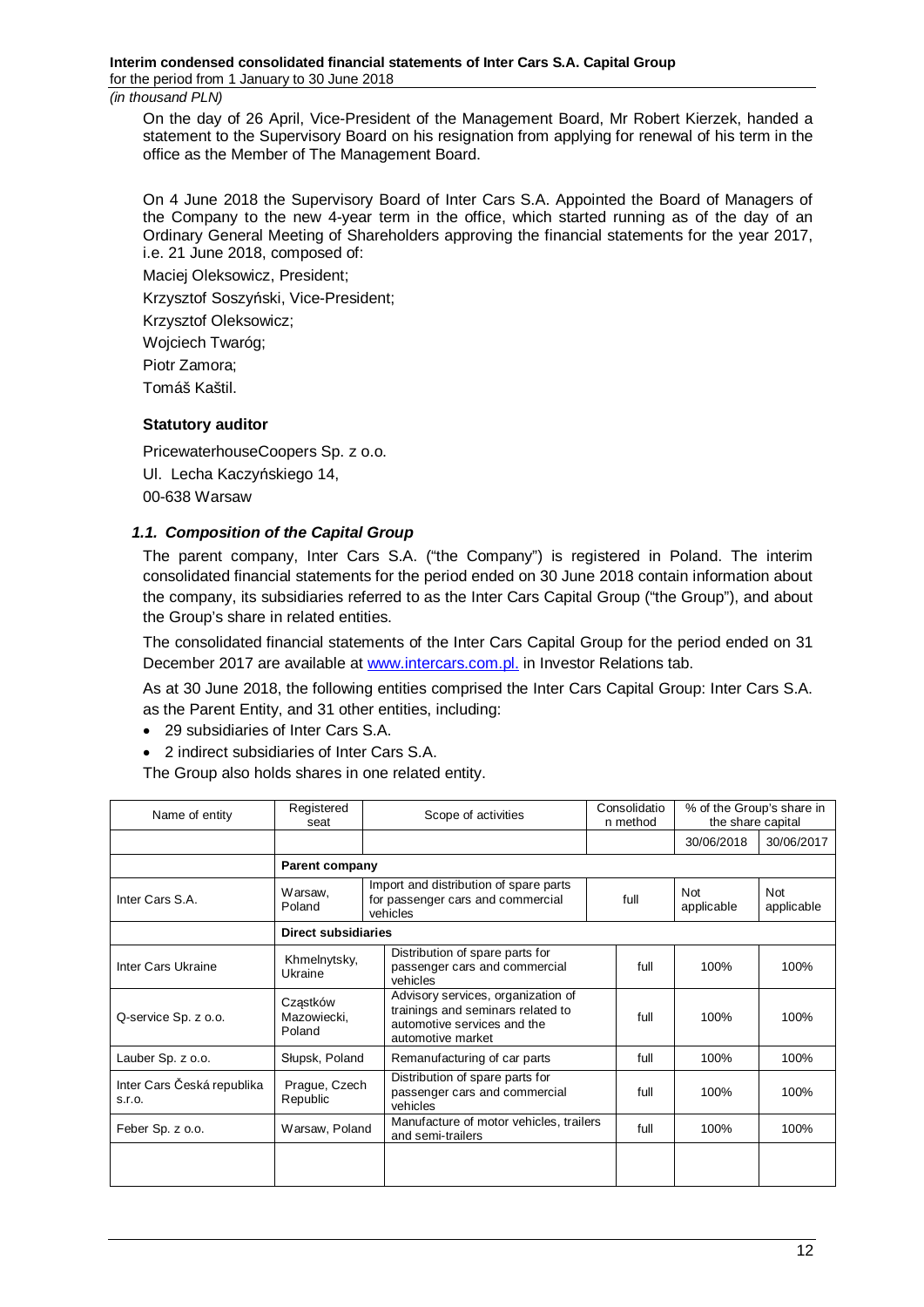#### **Interim condensed consolidated financial statements of Inter Cars S.A. Capital Group**

for the period from 1 January to 30 June 2018

*(in thousand PLN)*

| Name of entity                                        | Registered seat                           | Scope of activities                                                                                      | Consoli<br>dation<br>method | % of the Group's share in<br>the share capital |            |
|-------------------------------------------------------|-------------------------------------------|----------------------------------------------------------------------------------------------------------|-----------------------------|------------------------------------------------|------------|
|                                                       |                                           |                                                                                                          |                             | 30/06/2018                                     | 30/06/2017 |
| IC Development & Finance<br>Sp. z o.o                 | Warsaw, Poland                            | Real estate development and lease                                                                        | full                        | 100%                                           | 100%       |
| Armatus sp. z o.o.                                    | Warsaw, Poland                            | Distribution of spare parts for<br>passenger cars and commercial<br>vehicles                             | full                        | 100%                                           | 100%       |
| Inter Cars Slovenská<br>republika s.r.o.              | Bratislava,<br>Slovakia                   | Distribution of spare parts for<br>passenger cars and commercial<br>vehicles                             | full                        | 100%                                           | 100%       |
| Inter Cars Lietuva UAB                                | Vilnius, Lithuania                        | Distribution of spare parts for<br>passenger cars and commercial<br>vehicles                             | full                        | 100%                                           | 100%       |
| JC Auto s.r.o.                                        | Karvina-Darkow,<br>Czech                  | The Company does not carry out<br>operating activities                                                   | full                        | 100%                                           | 100%       |
| JC Auto S.A.                                          | Braine-le-<br>Château,<br>Belgium         | Distribution of spare parts for<br>passenger cars and commercial<br>vehicles                             | full                        | 100%                                           | 100%       |
| Inter Cars Hungária Kft                               | Budapest,<br>Hungary                      | Distribution of spare parts for<br>passenger cars and commercial<br>vehicles                             | full                        | 100%                                           | 100%       |
| Inter Cars Italia s.r.In<br>(formerly JC Auto s.r.l.) | Milan, Italy                              | Distribution of spare parts for<br>passenger cars and commercial<br>vehicles                             | full                        | 100%                                           | 100%       |
| Inter Cars d.o.o.                                     | Zaprešić (Grad<br>Zaprešić),<br>Croatia   | Distribution of spare parts for<br>passenger cars and commercial<br>vehicles                             | full                        | 100%                                           | 100%       |
| Inter Cars Romania s.r.l.                             | Cluj-Napoca,<br>Romania                   | Distribution of spare parts for<br>passenger cars and commercial<br>vehicles                             | full                        | 100%                                           | 100%       |
| Inter Cars Cyprus Limited                             | Nicosia, Cyprus                           | Distribution of spare parts for<br>passenger cars and commercial<br>vehicles                             | full                        | 100%                                           | 100%       |
| Inter Cars Latvija SIA                                | Mārupes nov.,<br>Mārupe, Latvia           | Distribution of spare parts for<br>passenger cars and commercial<br>vehicles                             | full                        | 100%                                           | 100%       |
| Cleverlog-Autoteile GmbH                              | Berlin, Germany                           | Distribution of spare parts for<br>passenger cars and commercial<br>vehicles                             | full                        | 100%                                           | 100%       |
| Inter Cars Bulgaria Ltd.                              | Sofia, Bulgaria                           | Distribution of spare parts for<br>passenger cars and commercial<br>vehicles                             | full                        | 100%                                           | 100%       |
| Inter Cars Marketing<br>Services Sp. z o.o.           | Warsaw, Poland                            | Advertising, market and public opinion<br>research                                                       | full                        | 100%                                           | 100%       |
| $\overline{IL}S$ Sp. $z$ o.o.                         | Kajetany (Gm.<br>Nadarzyn),<br>Poland     | Logistics services                                                                                       | full                        | 100%                                           | 100%       |
| Inter Cars Malta Holding<br>Limited                   | Birkirkara, Malta                         | Assets management                                                                                        | full                        | 100%                                           | 100%       |
| Q-service Truck Sp. z o.o.                            | Warsaw, Poland                            | Sale of commercial vehicles and<br>trucks                                                                | full                        | 100%                                           | 100%       |
| Inter Cars INT d.o.o.                                 | Ljubljana,<br>Republic of<br>Slovenia     | Distribution of spare parts for<br>passenger cars and commercial<br>vehicles                             | full                        | 100%                                           | 100%       |
| Inter Cars Eesti OÜ                                   | Tallinn, Estonia                          | Distribution of spare parts for<br>passenger cars and commercial<br>vehicles                             | full                        | 100%                                           | 100%       |
| Inter Cars Piese Auto s.r.l.                          | Kishinev,<br>Moldova                      | Distribution<br>of<br>spare<br>parts<br>for<br>cars<br>and<br>commercial<br>passenger<br>vehicles        | full                        | 100%                                           | 100%       |
| Inter Cars GREECE*                                    | Athens,<br>Greece                         | Distribution<br>of<br>parts<br>for<br>spare<br>passenger<br>and<br>commercial<br>cars<br>vehicles        | full                        | 100%                                           | 100%       |
| Inter Cars d.o.o.                                     | Sarajevo,<br>Bosnia<br>and<br>Herzegovina | <b>Distribution</b><br>of<br>parts<br>for<br>spare<br>passenger<br>and<br>commercial<br>cars<br>vehicles | full                        | 100%                                           | 100%       |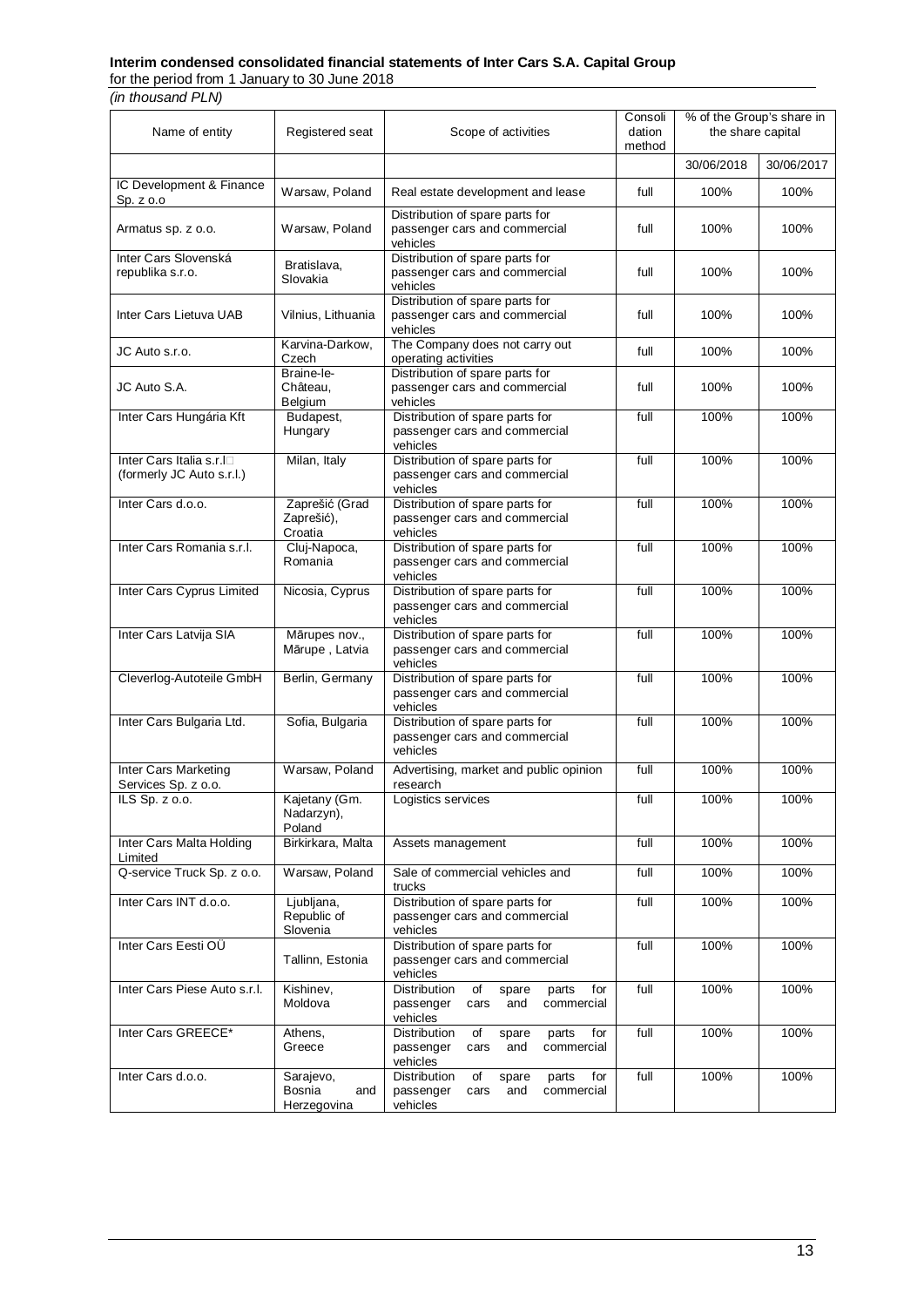# **Interim condensed consolidated financial statements of Inter Cars S.A. Capital Group**

for the period from 1 January to 30 June 2018

*(in thousand PLN)*

| Name of entity                                                 | Registered<br>seat              | Scope of activities                                                                                      | Consolidatio<br>n method | % of the Group's share in<br>the share capital |            |
|----------------------------------------------------------------|---------------------------------|----------------------------------------------------------------------------------------------------------|--------------------------|------------------------------------------------|------------|
|                                                                |                                 |                                                                                                          |                          | 30/06/2018                                     | 30/06/2017 |
| Inter Cars United Kingdom<br>automotive technology<br>Ltd $**$ | London.<br><b>Great Britain</b> | Distribution<br>οf<br>for<br>parts<br>spare<br>commercial<br>and<br>passenger<br>cars<br>vehicles        | Not<br>applicable        | 100%                                           |            |
| Inter Cars Malta Limited***                                    | Birkirkara,<br>Malta            | Sale of spare parts and advisory<br>services related to automotive<br>services and the automotive market | full                     | 100%                                           | 100%       |
| Aurelia Auto d o.o****                                         | Vinkovci,<br>Croatia            | Distribution of spare parts and real<br>estate rental                                                    | full                     | 100%                                           | 100%       |
| <b>Associated entities</b>                                     |                                 |                                                                                                          |                          |                                                |            |
| InterMeko Europa<br>Sp. z o.o.                                 | Warsaw,<br>Poland               | Control and assessment of spare<br>parts, components and accessories                                     | equity<br>method         | 50%                                            | 50%        |

\*\* The company started operating activities in 3Q2017.

- \*\*The Company does not carry out operating activities
- \*\*\* 100% shares held by subsidiary company Inter Cars Malta Holding Limited
- \*\*\*\* 100% shares held by subsidiary company Inter Cars d.o.o. (Croatia)

## **Stock exchange listings**

The shares of Inter Cars S.A., i.e. the parent entity, are listed on the Warsaw Stock Exchange in the continuous trading system.

## <span id="page-13-0"></span>**2. Information about the accounting principles applied in the preparation of the condensed interim consolidated financial statements**

## *2.1. Declaration of compliance with IFRS*

<span id="page-13-1"></span>**Interim condensed consolidated financial statements of Inter Cars S.A. Capital Group** (hereinafter referred to as "the condensed interim financial statements") were prepared for the period of 6 months ended on 30th June 2018.

The condensed interim financial statements comply with the requirements of the International Accounting Standard IAS 34 "Interim Financial Reporting" related to interim financial statements, and do not contain all the information required for annual financial statements. The condensed interim financial statements should be read together with the annual consolidated financial statements prepared in compliance with IFRS standards ended on 31 December 2017. In the reported period there were no changes and amendments to the accounting standards in comparison to those described in the financial statements for the period ending on 31 December 2017, except for use of the following new or amended standards in force for annual periods starting as at 1 January 2018.

## *New Standards and interpretations*

## *IFRS 15 Revenues from Contracts with Customers - Accounting principles*

Starting from 1 January 2018 the new standard is in use: **IFRS 15** Revenues from Contracts with Customers, published in May 2014 and amended in April 2016, sets the so-called five-step model of recognizing income resulting from contracts with customers. According to IFRS 15, revenue is recognized at the amount of the consideration which an entity is entitled to for transferring goods and services as promised to a customer. The fundamental principle of the new standard is the recognition of revenues upon the transfer of control over goods and services to a customer at a transactional price. All goods or services sold in packages that can be separated from a package are to be recognized separately. Moreover, any discounts and rebates on the transactional price are to be allocated to particular elements of a package. In the case of a variable revenue, according to the standard, the variable amounts are recognized as revenue, provided that it is highly probable that its inclusion will not result in a significant revenue reversal in the future as a result of revaluation. Moreover, according to IFRS 15, the costs incurred to obtain and secure a contract with a customer are to be activated and cleared over time throughout the period during which a contract brings benefits.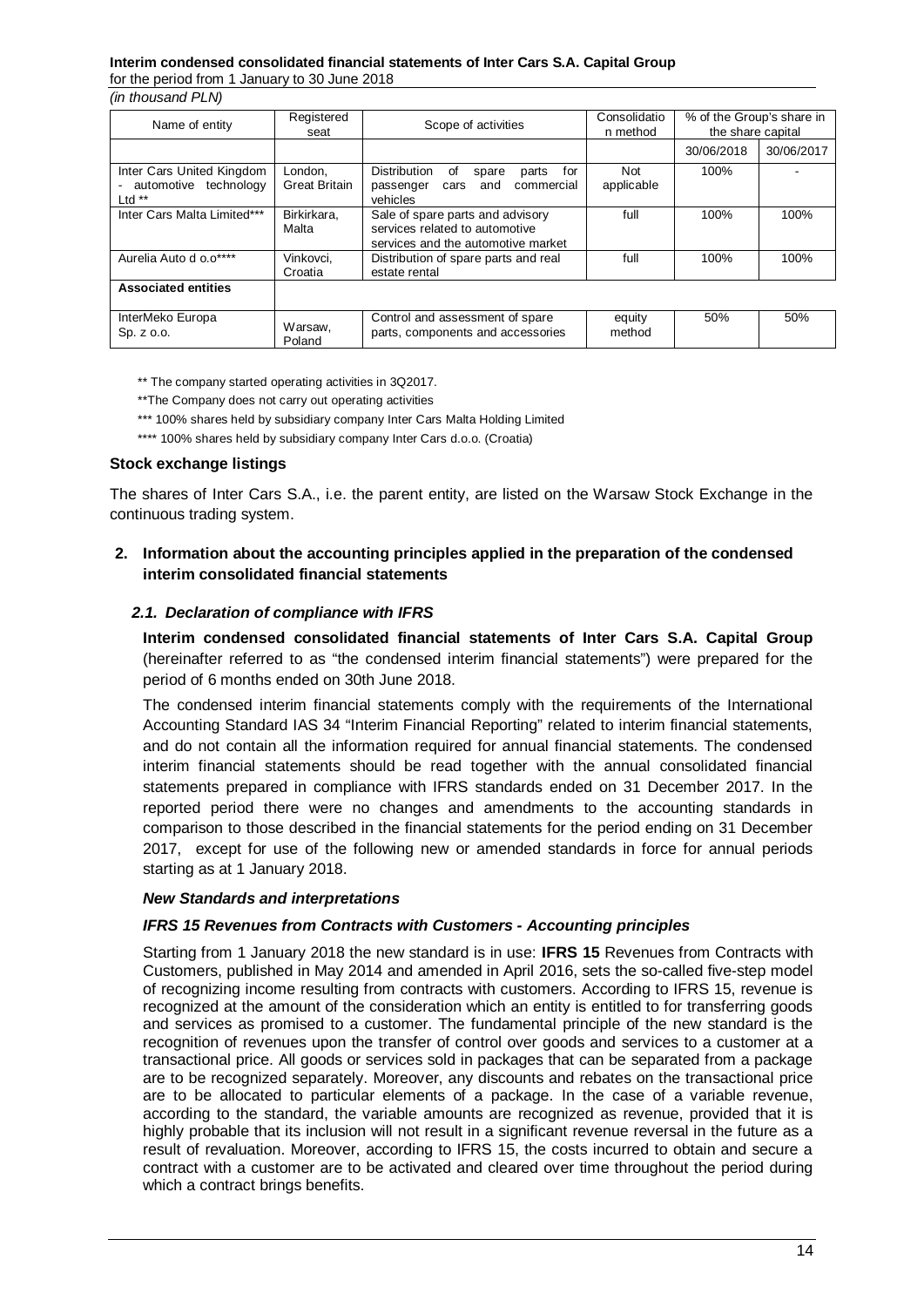Inter Cars S.A. is running its business activity in the following areas:

### 1. Sale of goods

The Group's main objects are the wholesale of goods thorough stationary stores and on-line sale of goods.

Inter Cars S.A. believes that the adoption of IFRS 15 as of 1 January 2018 will have no significant bearing on the recognition of revenues and the financial results on this type of sale. The revenues are recognized in a particular moment, i.e. when a customer gains control over goods, as it was the case before 1 January 2018.

Due to the bonuses and returns policy applied, the Group decreases the value of the revenues by an estimated cost of such bonuses and returns. In line with IFRS 15 the methodology is continued also after 1 January 2018.

### 2. Sale of goods and services

Inter Cars S.A. sells services only to a limited extent and these include mainly repair services provided to fleet chains. The Group believes that customers simultaneously receive and gain benefits resulting from the services rendered upon their completion, as these services are shortterm ones. Hence, the Group will continue to recognize sales revenues upon the completion of a settlement month.

The IFRS 15 effective as of 1 January 2018 do not have a bearing on the financial result of the Group and the Company.

## *IFRS 9 – Financial Instruments - Accounting principles*

As of 1 January 2018 the new standard IFRS 9 also came in force, which introduces fundamental changes in classification, presentation and measurement of financial assets. The standard embraces, among other things, a new fair value loss model, requiring that the anticipated credit losses are recognized on deadline. In addition, the hedge accounting application principles were updated.

Application of the IFRS 9 had no bearing on used by Inter Cars S.A. accounting principles in relation to activities of the Group, its financial results and also statement of financial position and equity capital.

1. Classification and measurement of financial assets

Trade receivables are maintained for the purpose of obtaining financial flows resulting from the agreement and the Group does not sell its trade receivables through factoring - they continue to be measured at an amortized cost through the financial result.

2. Impairment

As regards the credit risk, the Group has analysed the hitherto methodology of making write-down on receivables, which provided for an individual and an index-based approach based on historical profitability statistics and believes that upon the first application of the standard the receivables did not have significant influence on value of receivables.

#### 3. Hedge accounting

The Group does not use hedge accounting.

## *Data comparability*

Changes in the presentation of financial statements include decreasing the re-invoicing income by the costs incurred.

In presented financial statements the rule of data comparability has been used. Below tables contain statement of differences resulting from the change in presentation of comparable data from the report for the first 6 months of 2017, in thousand PLN.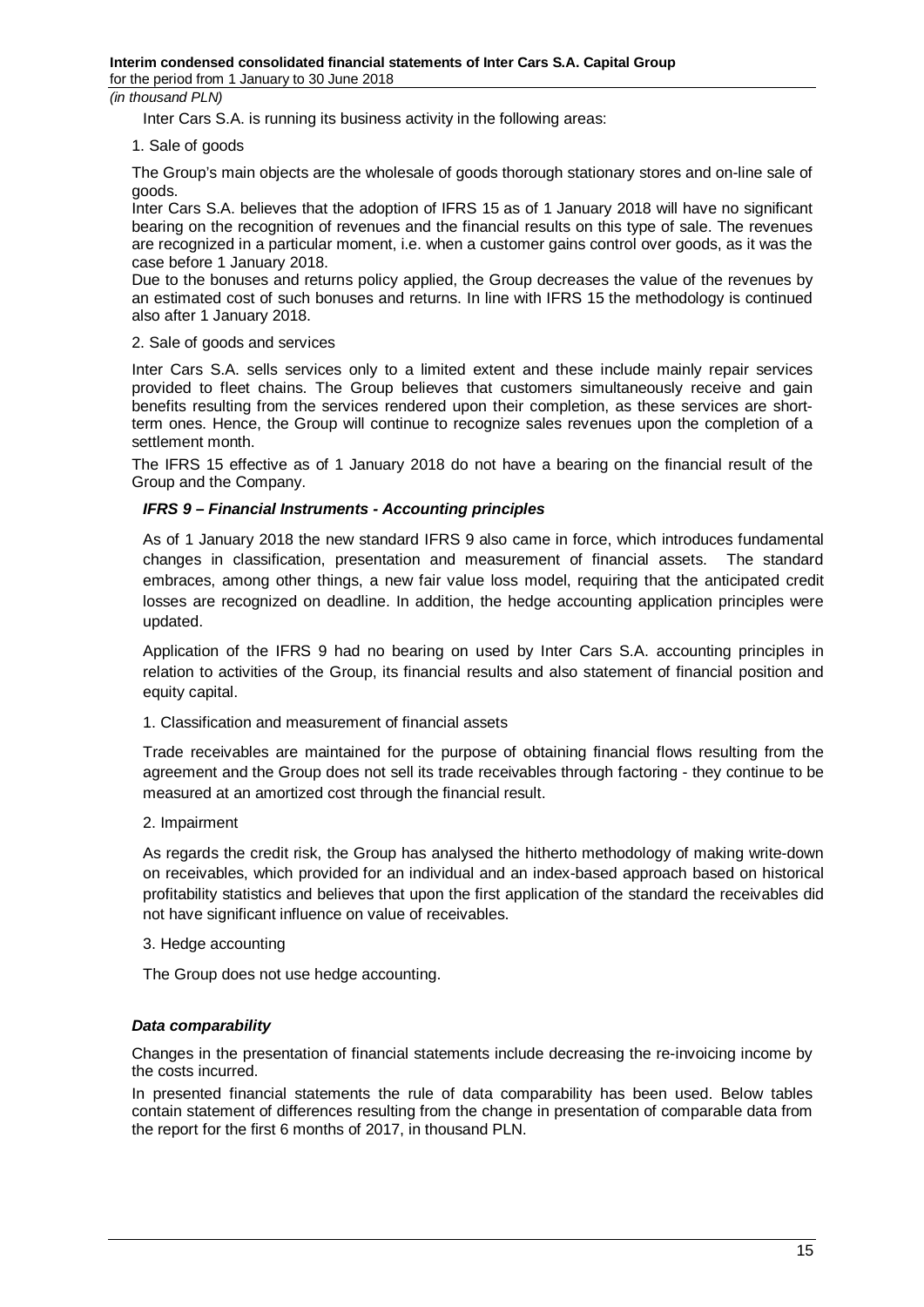The chart presenting transformation of disclosures in consolidated data.

| (in thousand PLN)                       |             | for the period of 6 months ended on |                           |
|-----------------------------------------|-------------|-------------------------------------|---------------------------|
|                                         | 30/06/2017  | presentation<br>change              | 30/06/2017                |
| <b>Continued activity</b>               |             |                                     | (after<br>transformation) |
| Sales revenues                          | 3,234,245   | (10, 818)                           | 3,223,427                 |
| Cost of sales                           | (2,267,680) | 7,453                               | (2,260,227)               |
| Gross profit on sales                   | 966,565     | (3, 365)                            | 963,200                   |
| Other operating income                  | 17,403      | (2, 231)                            | 15,172                    |
| Costs of sales and administrative costs | (479, 602)  | 5,572                               | (474, 030)                |
| Distribution expenses                   | (338, 109)  |                                     | (338, 109)                |
| Other operating costs                   | (20, 338)   | 24                                  | (20, 314)                 |
| <b>Operating profit</b>                 | 145,919     |                                     | 145,919                   |
| Financial income                        | 5,417       |                                     | 5,417                     |
| Foreign exchange gains/losses           | 193         |                                     | 193                       |
| <b>Financial costs</b>                  | (19,236)    |                                     | (19, 236)                 |
| <b>Profit before tax</b>                | 132,293     |                                     | 132,293                   |
| Income tax                              | (23, 954)   |                                     | (23, 954)                 |
| Net profit                              | 108,339     |                                     | 108,339                   |
| Attributable to:                        |             |                                     |                           |
| shareholders of the parent company      | 108,339     |                                     | 108,339                   |
|                                         | 108,339     |                                     | 108,339                   |
| <b>OTHER COMPREHENSIVE INCOME</b>       |             |                                     |                           |
| Foreign exchange gains /losses          | (5,654)     |                                     | (5,654)                   |
| <b>COMPREHENSIVE INCOME</b>             | 102,685     |                                     | 102,685                   |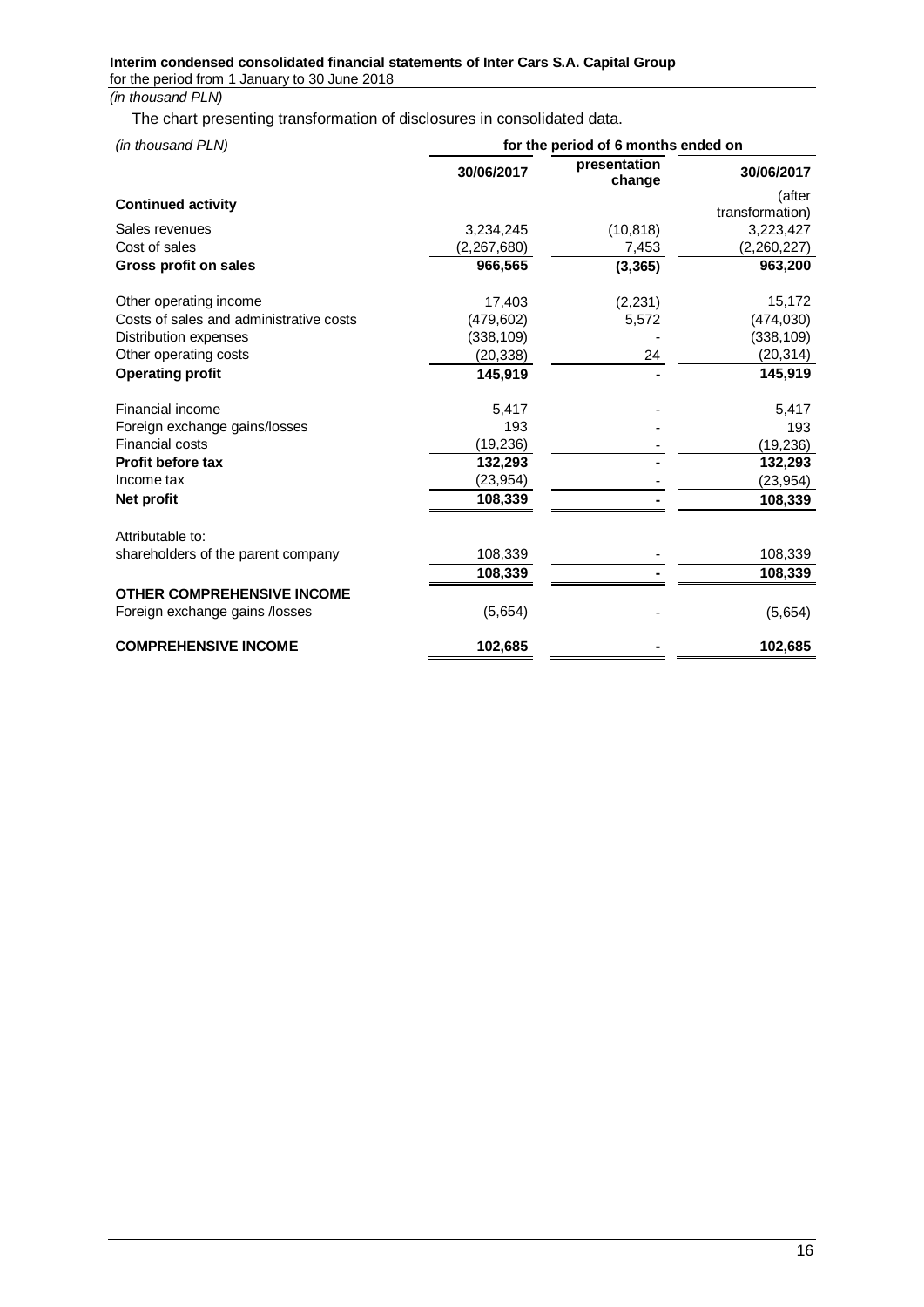#### **Interim condensed consolidated financial statements of Inter Cars S.A. Capital Group** for the period from 1 January to 30 June 2018

*(in thousand PLN)*

#### The chart presenting transformation of disclosures in separate data

| (in thousand PLN)                       | for the period of 6 months ended<br>on |                        |                 |
|-----------------------------------------|----------------------------------------|------------------------|-----------------|
|                                         | 30/06/2017                             | presentation<br>change | 30/06/2017      |
| <b>Continued activity</b>               |                                        |                        | (after          |
|                                         |                                        |                        | transformation) |
| Sales revenues                          | 2,537,052                              | (2,088)                | 2,534,964       |
| Cost of sales                           | (1,960,310)                            | 2,088                  | (1,958,222)     |
| Gross profit on sales                   | 576,742                                |                        | 576,742         |
| Other operating income                  | 9,180                                  |                        | 9,180           |
| Costs of sales and administrative costs | (278, 639)                             |                        | (278, 639)      |
| Distribution expenses                   | (213, 215)                             |                        | (213, 215)      |
| License fees                            | (40, 190)                              |                        | (40, 190)       |
| Other operating costs                   | (32,244)                               |                        | (32, 244)       |
| <b>Operating profit</b>                 | 21,634                                 |                        | 21,634          |
| Financial income                        | 1,277                                  |                        | 1,277           |
| Dividends received                      | 128,386                                |                        | 128,386         |
| Foreign exchange gains/losses           | 3,905                                  |                        | 3,905           |
| Financial costs                         | (21,012)                               |                        | (21, 012)       |
| <b>Profit before tax</b>                | 134,190                                |                        | 134,190         |
| Income tax                              | (3,591)                                |                        | (3, 591)        |
| Net profit                              | 130,599                                |                        | 130,599         |
| <b>COMPREHENSIVE INCOME</b>             | 130,599                                |                        | 130,599         |

## <span id="page-16-0"></span>*2.2. Basis for preparing the condensed interim consolidated financial statements*

The attached condensed interim financial statements were prepared in accordance with the same accounting standards as those applied to prepare the annual financial statements for the financial year ended on 31 December 2017.

The condensed interim consolidated financial statements of the Inter Cars S.A. Capital Group were prepared under the assumption that the entities in question will continue as a going concern in the foreseeable future.

All values presented in the interim condensed financial statements were expressed in PLN, unless otherwise indicated.

The condensed interim consolidated financial statements of the Inter Cars S.A. Capital Group were approved for publication by the Management Board on 04 September 2018.

## <span id="page-16-1"></span>*2.3. Material evaluations and estimates*

The preparation of the condensed consolidated interim financial statements in conformity with the EU IFRS requires the Company's Management Board to use evaluations and estimates that affect the application of accounting principles and reported amounts of assets and liabilities, income and expenses. The judgements and estimates are reviewed on an ongoing basis. Revisions to estimates are recognized in the period in which the estimate is revised.

In the reporting period in question there were no important changes in judgements or estimates described in the annual consolidated financial statements for 2017.

## *2.4. Seasonality*

<span id="page-16-2"></span>The demand for spare parts is seasonal. The peak season falls on the second and third quarters. The demand decreases at the beginning and at the end of the year.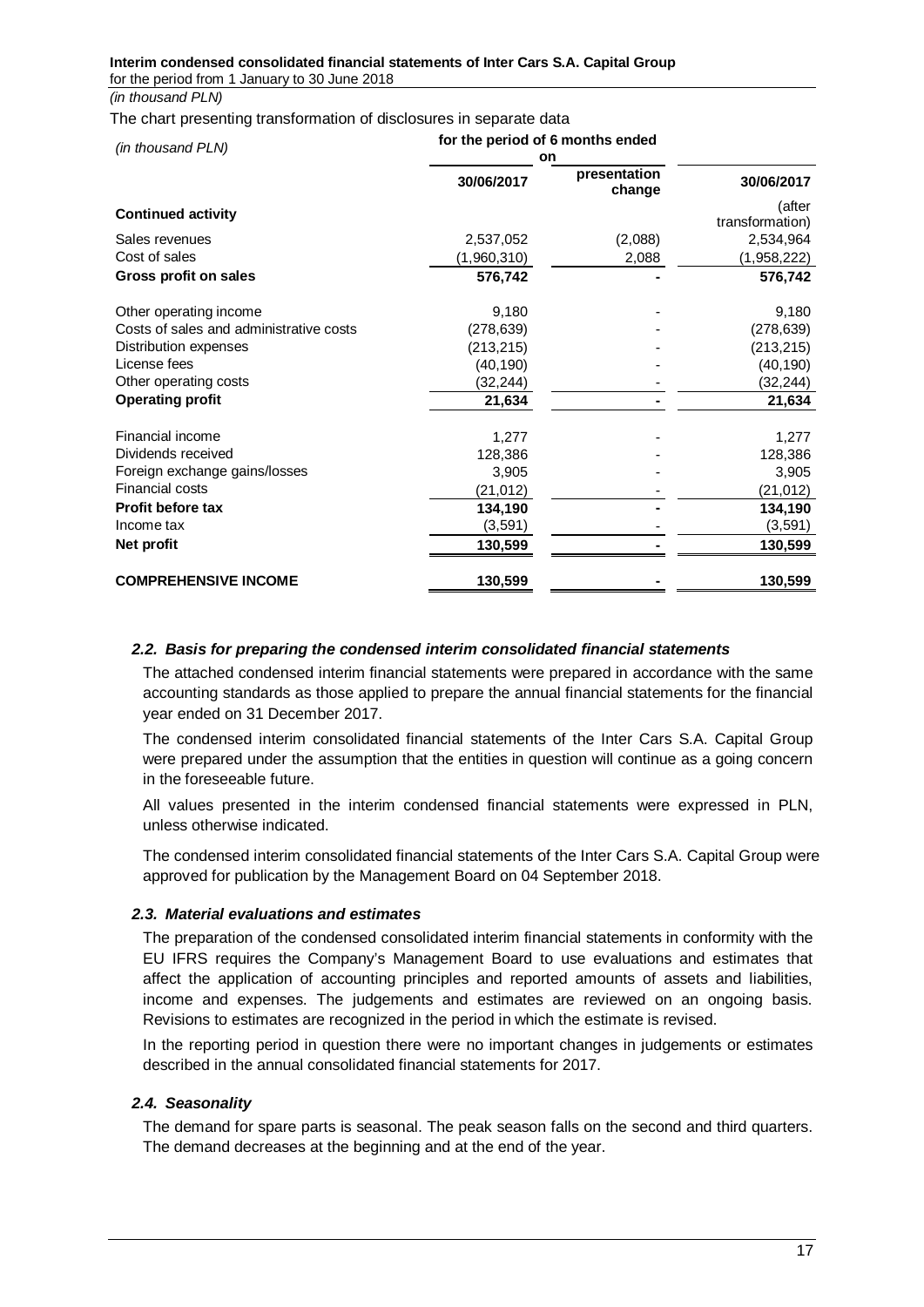This is directly linked to the seasonal nature of some repairs for which the spare parts are required, and to the smaller number of repairs made by clients during winter.

## <span id="page-17-0"></span>*2.5. The functional and the presentation currencies and the principles adopted to translate the financial data.*

#### **The presentation and the functional currencies**

The functional currency of the parent company and the presentation currency of these condensed consolidated interim financial statements is the Polish zloty (PLN). The figures presented in these financial statements are expressed in thousands of PLN, unless indicated otherwise.

### **The principles adopted to translate the financial data**

Translation into PLN of the financial statements of the foreign entities for the consolidation purposes:

- assets and liabilities - according to the exchange rate as at the end of the reporting period,

- statement of profit or loss or statement of other comprehensive income, as well as the statement of cash flows - according to the average exchange rate during the reporting period.

Foreign currency gains/losses resulting from the above-mentioned translation are recognized in equity as foreign exchange gains/losses from translation of foreign subsidiaries.

| <b>CURRENCY</b> |          | Average exchange rate during the<br>reporting period | Exchange rate at the end of the<br>reporting period |            |
|-----------------|----------|------------------------------------------------------|-----------------------------------------------------|------------|
|                 | 6 months | 6 months                                             |                                                     |            |
|                 | 2018     | 2017                                                 | 30/06/2018                                          | 31.12.2017 |
| EUR/PLN         | 4.2395   | 4.2474                                               | 4.3616                                              | 4.1709     |
| <b>CZK/PLN</b>  | 0.1659   | 0.1586                                               | 0.1683                                              | 0.1632     |
| HUF/PLN         | 0.0134   | 0.0137                                               | 0.0133                                              | 0.0134     |
| HRK/PLN         | 0.5717   | 0.5707                                               | 0.5906                                              | 0.5595     |
| RON/PLN         | 0.9104   | 0.9359                                               | 0.9361                                              | 0.8953     |
| <b>BGN/PLN</b>  | 2.1676   | 2.1717                                               | 2.2300                                              | 2.1326     |
| UAH/PLN         | 0.1324   | 0.1459                                               | 0.1423                                              | 0.1236     |
| <b>MDL/PLN</b>  | 0.2103   | 0.2031                                               | 0.2212                                              | 0.2058     |
| <b>BAM/PLN</b>  | 2.1657   | 2.1757                                               | 2.2205                                              | 2.1428     |

The average exchange rate during the reporting period is calculated as the average NBP exchange rate applicable on the last day of each month of the first six months of 2018 and 2017.

#### <span id="page-17-1"></span>*2.6. Information on business segments*

The core business of the Inter Cars S.A. Capital Group is the sale of spare parts. In addition, the companies Feber Sp. z o.o., Lauber Sp. z o.o., IC Development, ICMS Sp. z o.o. and ILS Sp. z o.o. are active in other business segments, such as: manufacture of semi-trailers, remanufacturing spare parts, real estate development, providing marketing services and providing logistics services; whilst Q-service Truck Sp. z o.o. Company is an authorized dealer of Isuzu commercial vehicles. The above-mentioned business segments may not be recognized as separate business segments individually, hence they are shown in the "Other segments" column.

The Inter Cars Group applies uniform accounting policies to all its business segments and they are also the same as the ones used for preparing this financial statements.

Transactions between particular segments are carried out at arm's length.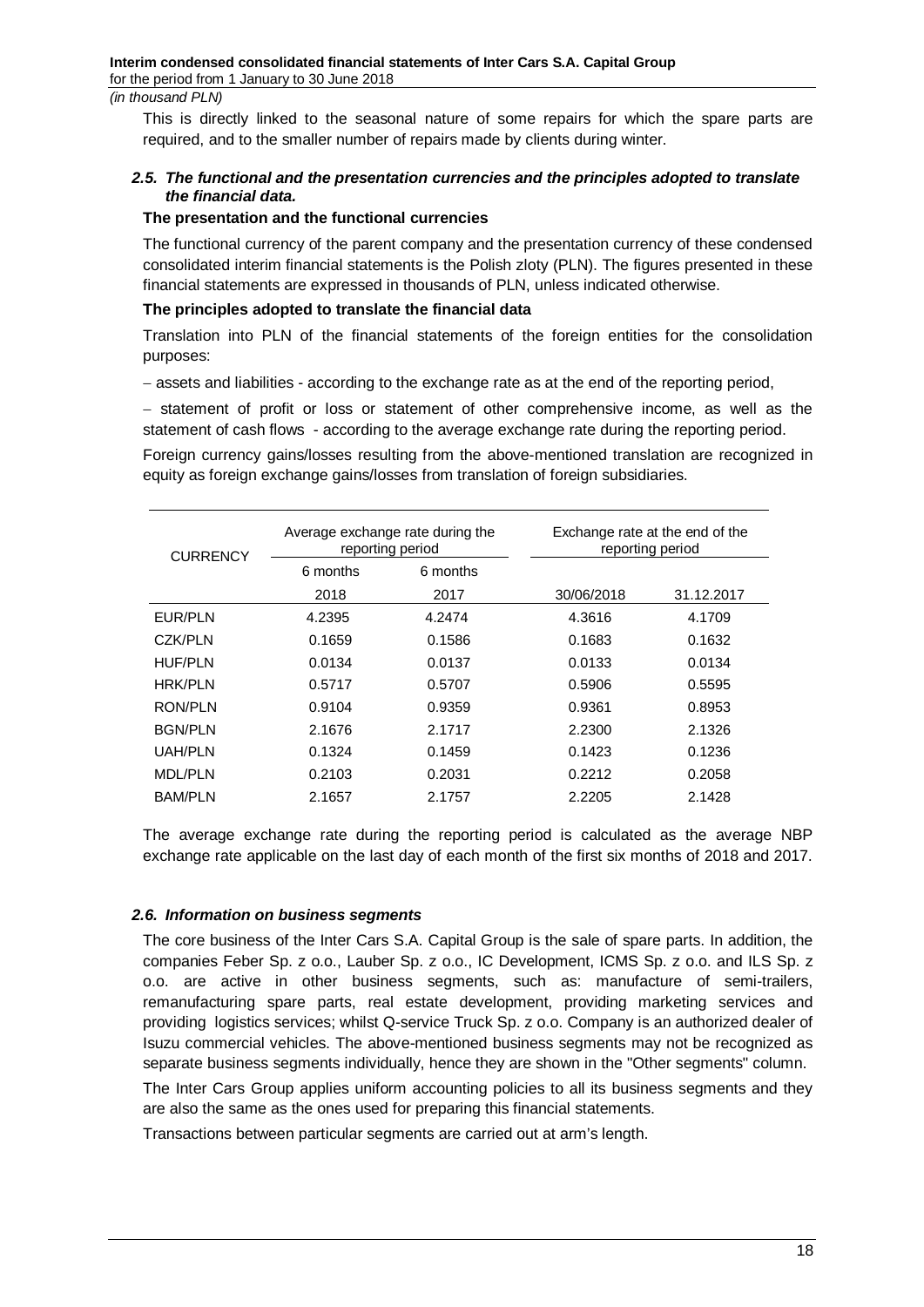#### **Revenues and financial result by operating segments**

#### **for the period of 6 months ended on 30 June 2018**

|                          | Sale of spare<br>parts | Other<br>segments | Eliminations | Total     |
|--------------------------|------------------------|-------------------|--------------|-----------|
| External sales           | 3.736.341              | 50.325            | ٠            | 3.786.666 |
| Inter-segment sales      | 4.297                  | 268,368           | (272.937)    |           |
| <b>Profit before tax</b> | 177.254                | 35.602            | (72.426)     | 140.430   |

### **for the period of 6 months ended on 30 June 2017**

|                          | Sale of spare<br>parts | Other<br>segments | <b>Eliminations</b> | Total     |
|--------------------------|------------------------|-------------------|---------------------|-----------|
| External sales           | 3,190,001              | 44.244            | $\blacksquare$      | 3.234.245 |
| Inter-segment sales      | 8.549                  | 204.638           | (213, 187)          |           |
| <b>Profit before tax</b> | 173.283                | (5,263)           | (35, 727)           | 132,293   |

Exclusions apply to transactions of sale of commodities and services between companies that belong to different operation segments.

### **Assets by operating segments**

|                             | 3,937,888               | 3.402.978    |
|-----------------------------|-------------------------|--------------|
| <b>Eliminations</b>         | (2,359,409)             | (2.139.847)  |
| Other segments              | 1.083.715               | 473.739      |
| Sale of spare parts segment | 5 ,213,584              | 5,069,086    |
|                             | Status as at 30/06/2018 | 31/12/2017   |
|                             |                         | Status as at |

#### **Liabilities by operating segments**

|                             | Status as at 30/06/2018 | Status as at<br>31/12/2017 |
|-----------------------------|-------------------------|----------------------------|
| Sale of spare parts segment | 3,579,503               | 2,937,266                  |
| Other segments              | 138,878                 | 142,279                    |
| Eliminations                | (1.510.321)             | (1,292,595)                |
|                             | 2,208,060               | 1,786,950                  |

# <span id="page-18-0"></span>**3. Other amounts**

## *3.1. Property, plant, equipment and intangible assets*

<span id="page-18-1"></span>In H1 of 2018, the Group purchased property plant and equipment as well as intangible assets of a total value of PLN 47,480 thousand, of which Inter Cars' investments accounted for PLN 21,346 thousand.

In 1H of 2017, the Group purchased property plant and equipment as well as intangible assets of a total value of PLN 54,679 thousand, of which Inter Cars' investments accounted for PLN 22,536 thousand, whereas the Group's further investment in the new logistics centre in Zakroczym accounted for PLN 13,245 thousand.

 $\sim$  at at at at at at at at  $\sim$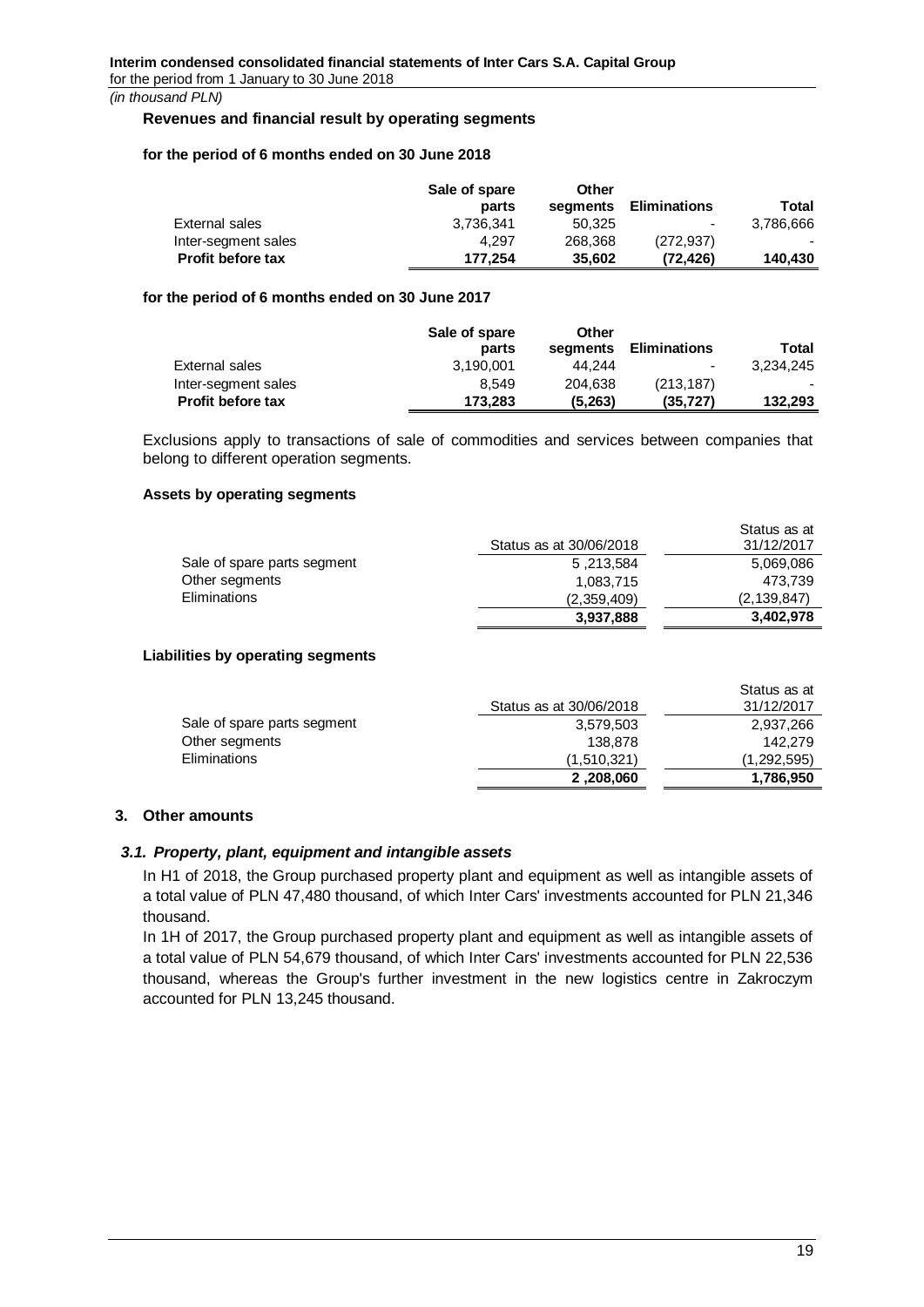## <span id="page-19-0"></span>*3.2. Investments in related entities*

| Investments in subordinated entities as at 31/12/2017 | 924 |
|-------------------------------------------------------|-----|
| Increases                                             |     |
| Decreases                                             |     |
| Investments in subordinated entities as at 30/06/2018 | 924 |

## *3.3. Inventory*

<span id="page-19-1"></span>

|                                    | 30/06/2018 | 31.12.2017 |
|------------------------------------|------------|------------|
| <b>Materials</b>                   | 37,332     | 32,591     |
| Half-products and work in progress | 4.102      | 3,116      |
| Finished goods                     | 8.649      | 11,131     |
| Merchandise                        | 2,102,736  | 1,724,338  |
|                                    | 2,152,819  | 1,771,176  |
| Merchandise                        | 2,107,617  | 1,729,216  |
| Revaluation write-downs on goods   | (4,878)    | (4,878)    |
|                                    | 2,102,739  | 1,724,338  |

Impairment losses on commodity in the parent entity Inter Cars S.A. as at 30 June 2018 amounted to PLN 1,549 thousand, and has not changed in comparison to 31 December 2017.

## *3.4. Trade and other receivables*

<span id="page-19-2"></span>

|                                                                                               | 30/06/2018 | 31.12.2017 |
|-----------------------------------------------------------------------------------------------|------------|------------|
| Trade receivables                                                                             | 751,671    | 644.818    |
| Taxes, subsidies, customs, social security, health insurance and other<br>benefits receivable | 83,478     | 63,585     |
| Enforceable against                                                                           | 209        |            |
| Loans granted                                                                                 | 2.029      | 2,086      |
| Other receivables and accrued expenses                                                        | 46,564     | 43,988     |
| Short term trade and other receivables – gross                                                | 883.951    | 754,477    |
| Revaluation write-down on receivables                                                         | (19, 302)  | (15, 117)  |
| Short-term trade and other receivables – net                                                  | 864.649    | 739,360    |
|                                                                                               |            |            |

| Change in impairment loss on trade receivables | 01/01/2018 -<br>30/06/2018 | 01/01/2017<br>31/12/2017 |
|------------------------------------------------|----------------------------|--------------------------|
| Status as at the beginning of the period       | (15, 117)                  | (16, 100)                |
| Increase                                       | (4.300)                    | (2,208)                  |
| Used                                           | 115                        | 3.191                    |
| Status as at the end of the period             | (19, 302)                  | (15, 117)                |

Revaluation write-down on receivables in the parent entity Inter Cars S.A. Amounted to PLN 18,268 thousand as at 30 June 2018, compared to PLN 17,124 thousand as at 31 December 2017.

Compared to 31 December 2017, there were no significant changes to the Group's credit risk management policy.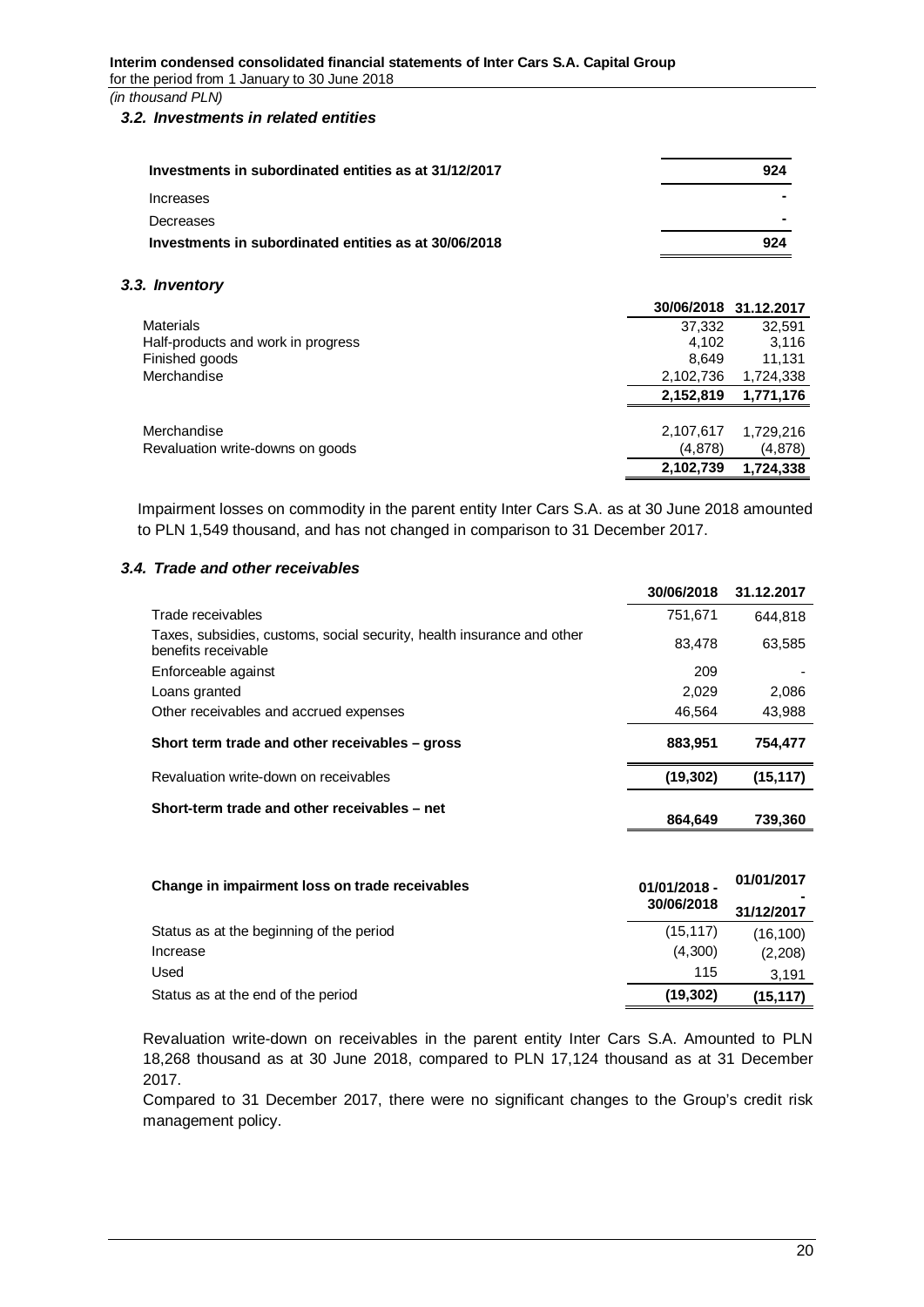*3.5. Equity*

<span id="page-20-0"></span>Equity includes funds and capital reserves created in accordance with the applicable laws and regulations, i.e. statutory provisions and provisions of the Company's Articles of Association. The share capital comprises 14,168,100 shares with the total par value of PLN 28,336,200. Its amount remained unchanged in the reporting period. The share premium account also remained unchanged at PLN 259,530,475.

## *3.6. Dividend*

<span id="page-20-1"></span>On 18 April 2018 the Board of Directors adopted a resolution on recommending distribution of the dividend of profit worked out for the year 2017 in the amount of PLN 10,059 thousand, i.e. PLN 0.71 per share.

On 13 July 2018 the dividend was paid.

On 14 July 2017, a dividend from the 2016 profit was paid in the amount of PLN 10,059 thousand, i.e. PLN 0.71 per share.

## <span id="page-20-2"></span>*3.7. Liabilities due to borrowings and other debt instruments*

| Non-current               | 30/06/2018 | 31.12.2017 |
|---------------------------|------------|------------|
| Secured bank loans        | 499,290    | 499,024    |
| <b>Bonds</b>              | 149,823    | 149,754    |
| Finance lease liabilities | 10,929     | 9,606      |
|                           | 660,042    | 658,384    |
| <b>Current</b>            | 30/06/2018 | 31.12.2017 |
| Secured bank loans        | 553,736    | 556,222    |
| Finance lease liabilities | 5,937      | 7,081      |
| <b>Bonds</b>              | 843        | 864        |
|                           | 560,516    | 564,167    |

## **The syndicated credit facility agreement**

The credit conditions for term loans and revolving credits are described in the annual consolidated financial statements of the Group for the period ending on 31 December 2017.

## **Bank credits concluded directly by subsidiary companies:**

In the reporting period subsidiary companies did not conclude any new credit agreements.

Conditions of credit facility agreements have been described in consolidated financial statements of the Group.

The credit facility bears interest at a variable rate, depending on WIBOR, ROBOR, EURIBOR, PRIBOR rates, increased by bank margins (determined at arm's length) for each individual interest period.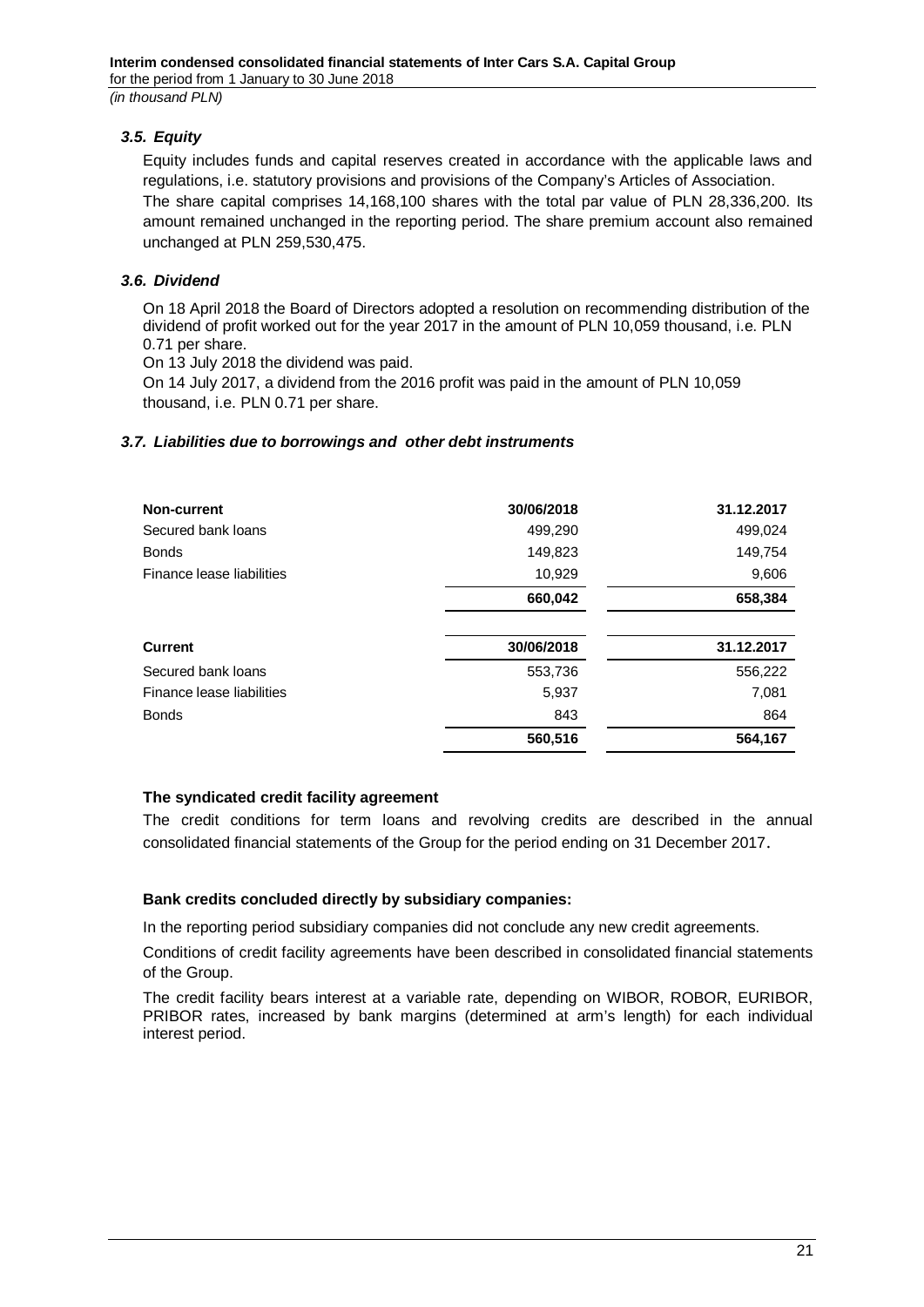#### **Interim condensed consolidated financial statements of Inter Cars S.A. Capital Group** for the period from 1 January to 30 June 2018

#### *(in thousand PLN)*

| Source of finance                | Interest rate                      |
|----------------------------------|------------------------------------|
| <b>Syndicated loan agreement</b> |                                    |
| Bank Pekao S.A                   | WIBOR 1M / EURIBOR 1M+ bank margin |
| CaixaBank S.A.                   | WIBOR 1M / EURIBOR 1M+ bank margin |
| Bank Handlowy w Warszawie S.A.   | WIBOR 1M / EURIBOR 1M+ bank margin |
| DNB Bank Polski S.A.             | WIBOR 1M / EURIBOR 1M+ bank margin |
| Bank BGZ BNP Paibas S.A.         | WIBOR 1M / EURIBOR 1M+ bank margin |
| mBank S.A.                       | WIBOR 1M / EURIBOR 1M+ bank margin |
| ING Bank Śląski S.A.             | WIBOR 1M / EURIBOR 1M+ bank margin |
| Source of finance                | Interest rate                      |
| Raiffeisenbank a.s. Czech        | PRIBOR 1M + bank margin            |
| <b>ING Bank N.V Romania</b>      | ROBOR 1M + bank margin             |

As at the balance sheet date and till the approval of the financial statements there was no breach of covenants stipulated in credit loan agreements concluded by the parent entity and related entities.

### *Loans and borrowings as at 30/06/2018*

| Current loans and borrowings at nominal value      | Contractual<br>amount (limit) | Used    | Maturity date |
|----------------------------------------------------|-------------------------------|---------|---------------|
| <b>Syndicated credit</b>                           | 775.000                       | 451.946 | 14-11-2018    |
| Inter Cars S.A.                                    |                               | 402.702 |               |
| Inter Cars Ceska Republika s.r.o.                  |                               | 17.443  |               |
| Inter Cars Slovenska Republika s.r.o.              |                               | 17.269  |               |
| Lauber Sp. z.o.o.                                  |                               | 14.532  |               |
| Raiffeisen a.s. (Inter Cars Česká republika s.r.o) | 30,042                        | 25.245  | 31-12-2018    |
| ING Bank N.V. (Inter Cars Romania s.r.l.)          | 84,249                        | 76,583  | 27-12-2018    |
|                                                    | 889,291                       | 553,774 |               |
| Non-current loans and borrowings at nominal value  | Contractual<br>amount (limit) | Used    | Maturity date |
| Syndicated credit                                  | 500,000                       | 500,000 | 14-11-2020    |
|                                                    | 500,000                       | 500,000 |               |

#### *Loans and borrowings as at 31/12/2017*

| Current loans and borrowings at nominal value      | Contractual<br>amount (limit) | Used |         | Maturity date |
|----------------------------------------------------|-------------------------------|------|---------|---------------|
| <b>Syndicated credit</b>                           | 775,000                       |      | 457.037 | 14-11-2018    |
| Inter Cars S.A.                                    |                               |      | 404.805 |               |
| Inter Cars Ceska Republika s.r.o.                  |                               |      | 16.684  |               |
| Inter Cars Slovenska Republika s.r.o.              |                               |      | 20,685  |               |
| Lauber Sp. z.o.o.                                  |                               |      | 14.863  |               |
| Raiffeisen a.s. (Inter Cars Česká republika s.r.o) | 29,131                        |      | 24.465  | 31-12-2018    |
| ING Bank N.V. (Inter Cars Romania s.r.l.)          | 80,577                        |      | 74,818  | 27-12-2018    |
|                                                    | 884,708                       |      | 556,320 |               |
|                                                    | Contractual                   |      |         |               |
| Non-current loans and borrowings at nominal value  | amount (limit)                |      | Used    | Maturity date |
| Syndicated credit                                  | 500,000                       |      | 500,000 | 14-11-2020    |
|                                                    | 500.000                       |      | 500,000 |               |

#### **Issuance of bonds**

The terms and conditions of the issuance are described in the annual consolidated financial statements of the Group.

In the first half of 2018 the value of the bonds issued did not change. Interest on the A-series bonds are paid twice a year, in April and in October.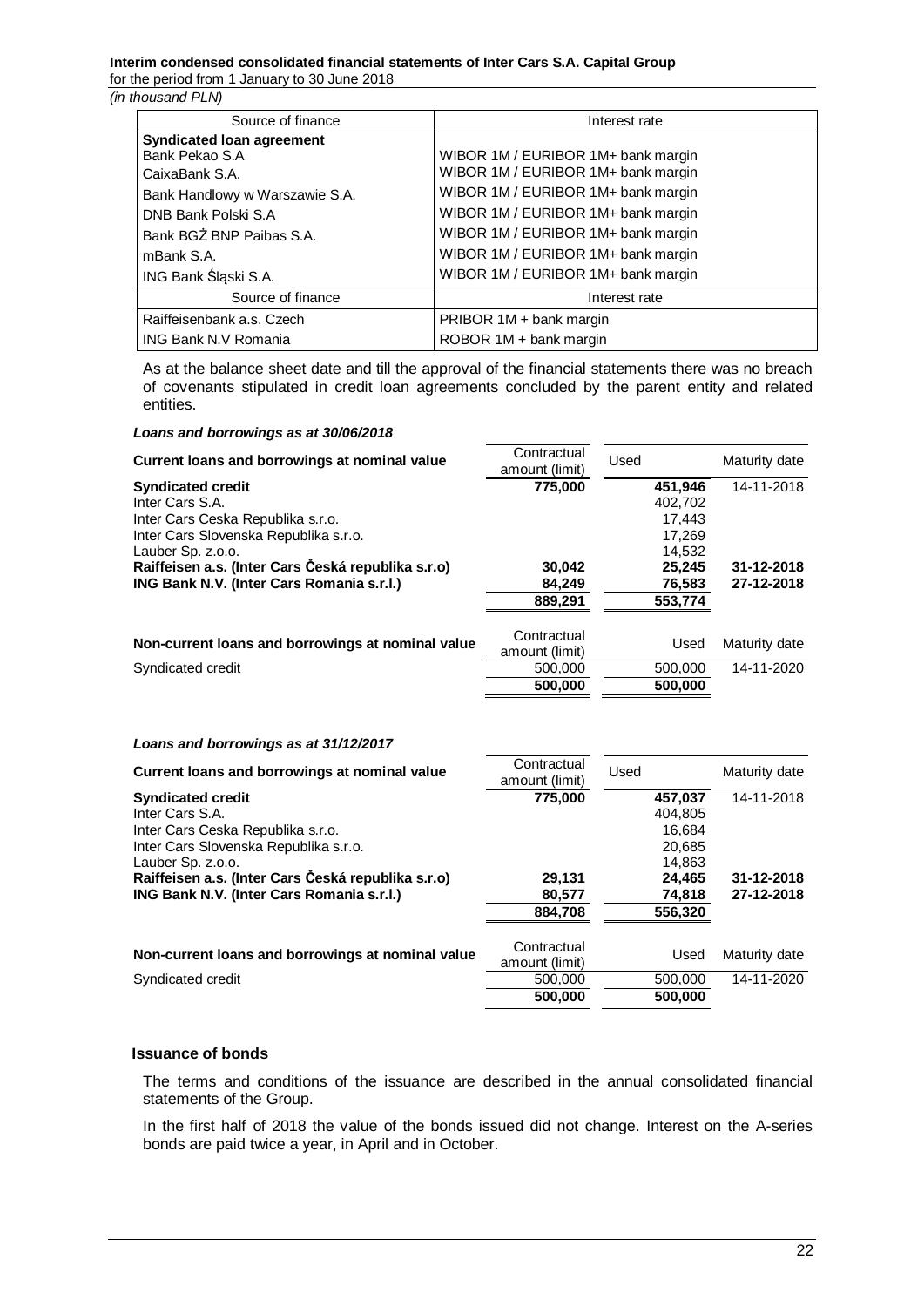Below chart presents Bonds issued and planned buyback dates:

| Tranche number | Date of issuance | Maturity date | Amount of buyback |
|----------------|------------------|---------------|-------------------|
| Series A       | 24/10/2014       | 24.10.2019    | 150,000           |
|                |                  |               | 150,000           |

## *3.8. Cash flow hedges*

<span id="page-22-0"></span>As at 30 June 2018, the Group did not have any open futures contracts serving as cash flow hedges.

## <span id="page-22-1"></span>*3.9. Contingent liabilities, security and future liabilities (including those resulting from operating lease contracts)*

Contingent liabilities, security and future liabilities, including those resulting from operating lease contracts, did not change significantly compared to those described in the financial statements prepared as at 31 December 2017.

Change in status of sureties and guarantees

| Status as at 31/12/2017 | 33,397 |
|-------------------------|--------|
| Increase                | 9,279  |
| Expired                 | 8,343  |
| Status as at 30/06/2018 | 34,333 |
|                         |        |

## <span id="page-22-2"></span>*3.10. Transactions with related entities*

All transactions with related entities are executed at arm's length. The parent entity transacts with entities related to the members of the Supervisory Board and the Management Board and their family members. The value of these transactions is shown in the table below.

|                                                                                  | 1.01.2018-<br>30.06.2018 | $1.01.2017 -$<br>30.06.2017 |
|----------------------------------------------------------------------------------|--------------------------|-----------------------------|
| remuneration of the members of the Supervisory Board and<br>the Management Board |                          |                             |
| Remuneration of the members of the Supervisory Board                             | 162                      | 159                         |
| Remuneration of the members of the Management Board                              | 6.197                    | 4,304                       |
|                                                                                  | 6,359                    | 4,463                       |
|                                                                                  |                          |                             |

|                                                      | 1.01.2018-<br>30.06.2018 | $1.01.2017 -$<br>30.06.2017 |
|------------------------------------------------------|--------------------------|-----------------------------|
| Transactions with related entities                   |                          |                             |
| Income on sales to related entities                  | 1.248                    | 939                         |
| Purchase of goods and services from related entities | 9.413                    | 7,872                       |
|                                                      | 30/06/2018               | 31.12.2017                  |
| Settlements with related entities                    |                          |                             |
| Receivables from related entities                    | 1.291                    | 853                         |
| Liabilities to related entities                      | 183                      | 100                         |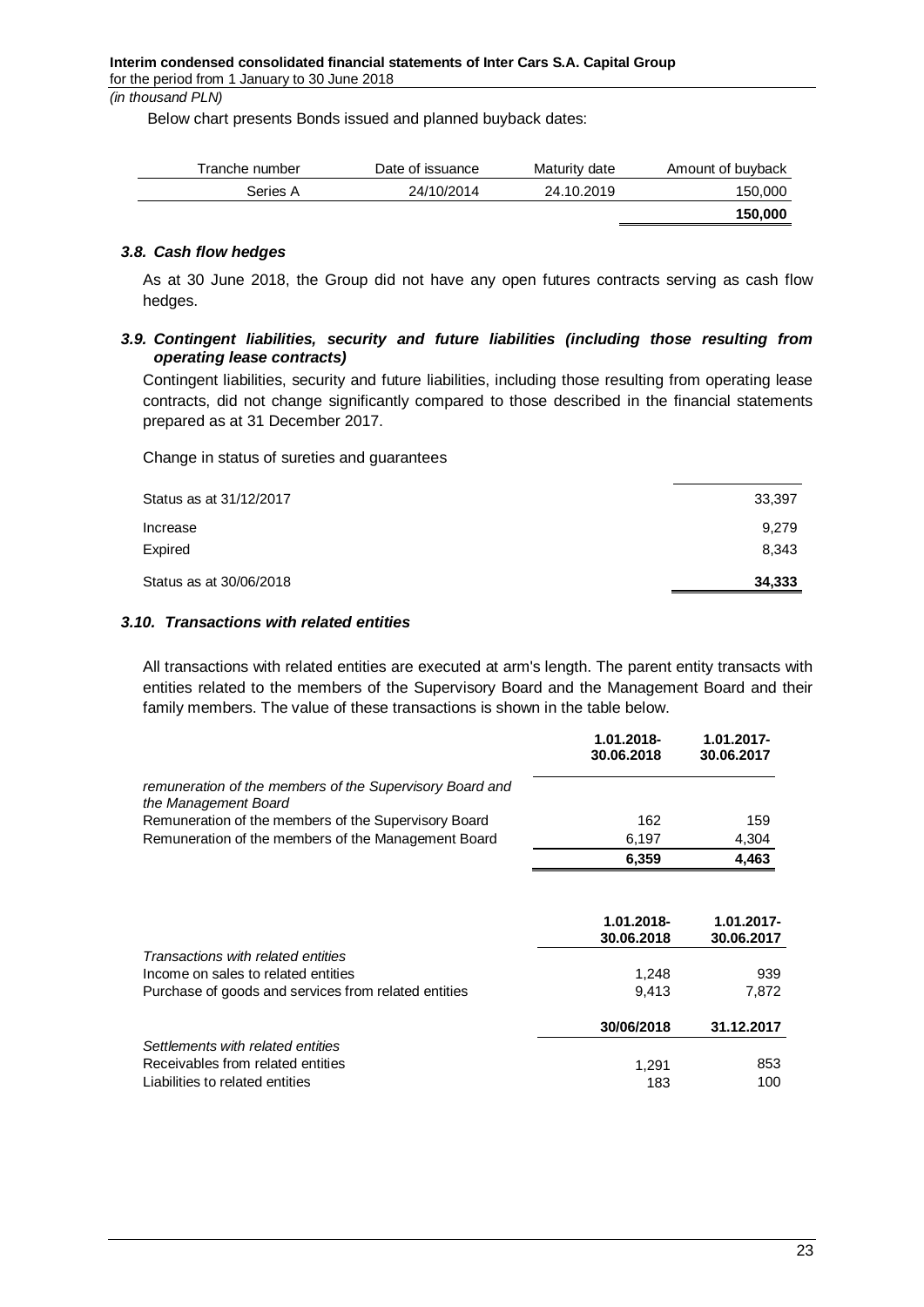### <span id="page-23-0"></span>*3.11. Deferred tax*

| Change in deferred tax assets      | 30/06/2018<br>31.12.2017 |            |  |
|------------------------------------|--------------------------|------------|--|
|                                    |                          |            |  |
| As at beginning of period          | 55,139                   | 51,413     |  |
| Increase/(decrease)                | (7,885)                  | 3,726      |  |
| As at end of period                | 47,254                   | 55,139     |  |
| Change in deferred tax liabilities | 30/06/2018               | 31.12.2017 |  |
| As at beginning of period          | 56,491                   | 41,634     |  |
| Resolution in the period           | (19,619)                 | 14,857     |  |
| As at end of period                | 36,872                   | 56,491     |  |

|                          | 31.12.2017 | Effect on net profit | 30/06/2018 |
|--------------------------|------------|----------------------|------------|
| Deferred tax assets      | 55.139     | (7,886)              | 47.253     |
| Deferred tax liabilities | (56.491)   | 19.619               | (36,872)   |
|                          | (1, 352)   | 11.733               | 10.381     |

| Compensation of assets and deferred income tax provision 30<br><b>June 2018</b> | <b>Assets</b> | <b>Provisions</b> |
|---------------------------------------------------------------------------------|---------------|-------------------|
| Deferred tax assets/liabilities                                                 | 47.254        | 36,872            |
| Deferred tax offset against liabilities                                         | (30, 994)     | (30,994)          |
| Deferred tax liabilities as disclosed in the balance sheet                      | 16.260        | 5.878             |

## <span id="page-23-1"></span>*3.12 Income tax*

Income tax recognised under current period profit or loss

|                                                           | $01/01/2018 -$ | $01/01/2017 -$ |
|-----------------------------------------------------------|----------------|----------------|
|                                                           | 30/06/2018     | 30/06/2017     |
| Current income tax                                        | 35.615         | 30.235         |
| Change in deferred income tax                             | (11.733)       | (6.281)        |
| Income tax disclosed in statement of comprehensive income | 23,882         | 23.954         |

Tax authorities are entitled to inspect books and accounting records. Within five years from the end of a year when a tax return is submitted, they may impose additional tax charges along with interest and other penalties. In the Management Board's opinion no circumstances occurred which could result in material liabilities on account of such charges, interest or penalties.

Pursuant to General Anti-Avoidance Rule (GAAR) of 15 July 2016, which is to prevent blatant, artificial or contrived arrangements which are directed at tax avoidance in Poland, the Bard of the parent entity considered the influence of transactions which could potentially be the subject of GAAR regulations, on the deferred tax, tax value of the assets and provision for tax risk. In the opinion of the Board, performed analysis did not indicate the need of correction of the items presented in the report on current and deferred corporate income tax, but in the opinion of the Board in case of the GAAR regulations there is inherent uncertainty that tax authorities might provide different interpretation of these regulations, change their approach to those interpretations or the GAAR regulations themselves might be amended, what might influence the possibility of realization of assets on the deferred corporate income tax in future periods and also result in possible need of payment of income tax for past periods.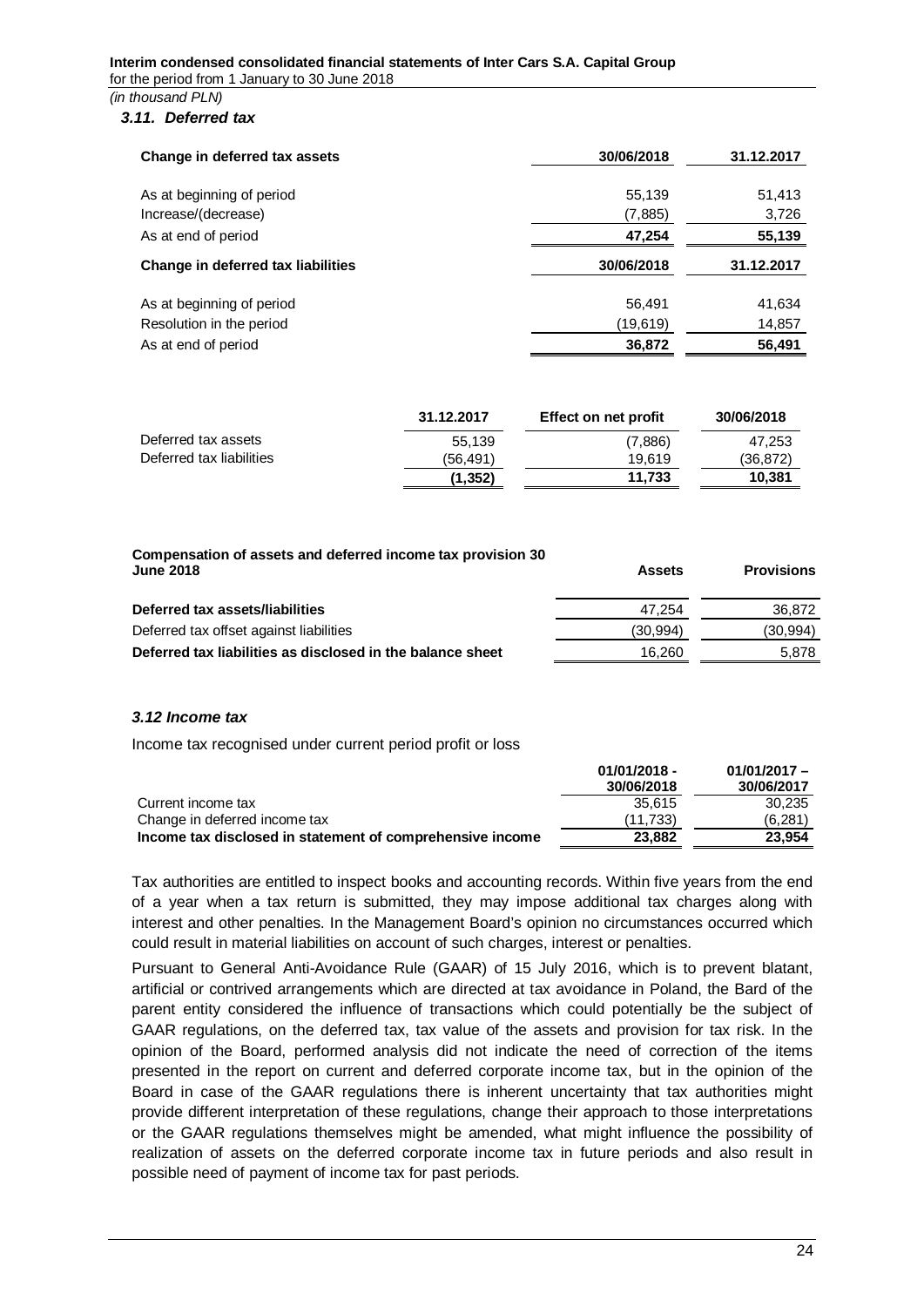### <span id="page-24-0"></span>*3.13 Events subsequent to the balance sheet day as at which the report was prepared which may have a material bearing on the Company's future financial results*

On 3 September 2018 an annex postponing the date of maturity of a short-term credit was signed. The credit is a part of a syndicated loan agreement with CAIXABANK S.A. Current maturity date is 14 November 2018.

#### **Warsaw, 04 September 2018**

**Maciej Oleksowicz,** President of the Management Board

#### **Krzysztof Soszynski**

Vice-President of the Management Board

 **Krzysztof Oleksowicz**

Member of the Management Board

#### **Wojciech Twaróg**

Member of the Management Board

**Piotr Zamora**

Member of the Management Board

#### **Tomáš Kaštil**

 Member of the Management Board

**Julita Pałyska**

Chief Accountant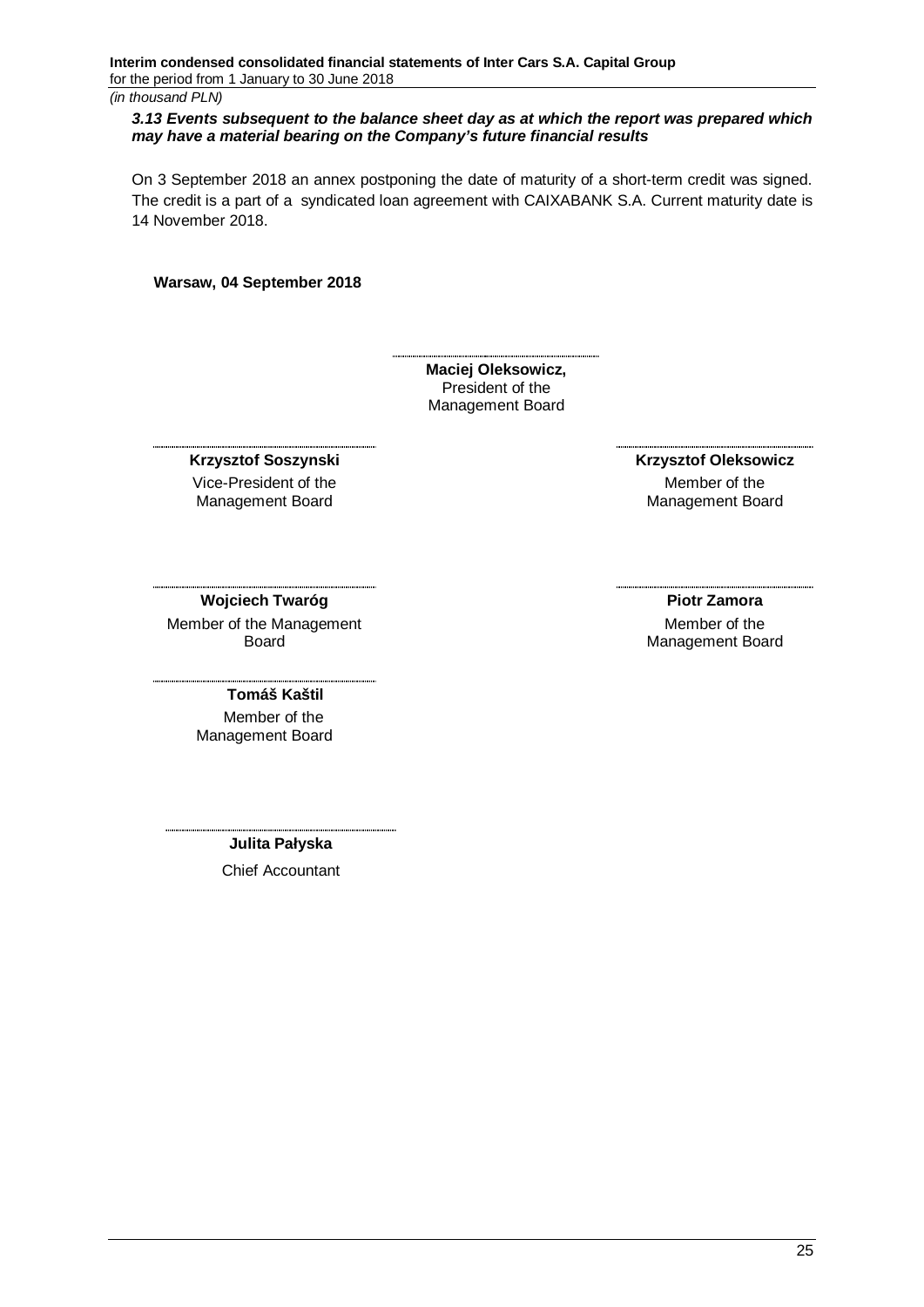# <span id="page-25-0"></span>**MANAGEMENT BOARD'S REPORT ON THE ACTIVITIES OF THE CAPITAL GROUP**

## <span id="page-25-1"></span>**1. Organizational structure of the Inter Cars Group, including entities subject to consolidation**

The parent company, Inter Cars S.A. (hereinafter referred to as "the Company" / "the parent entity") is registered in Poland. The abridged interim consolidated financial statements of the Inter Cars S.A. Capital Group for the period from 1 January to 30 June 2018 contain the details of the parent entity and its subsidiaries referred to as the Inter Cars S.A. Capital Group (hereinafter referred to as "the Group") and the Group's interest in related entity.

The financial statements of the following entities were subject to consolidation ("the Capital Group"):

- the parent entity: Inter Cars S.A., with its registered seat in Warsaw,
- · subsidiaries: Inter Cars Ukraine LLC, with its registered seat in Khmelnytskyi, Ukraine (100% of Inter Cars S.A.'s interest in the company's capital), Lauber Sp. z o.o., with its registered seat in Słupsk (100%), Q-Service Sp. z o.o., with its registered seat in Cząstków Mazowiecki (100%), Inter Cars Česká Republika, with its registered seat in Prague (100%), Feber Sp. z o.o., with its registered seat in Warsaw (100%), Inter Cars Slovenska Republika, with its registered seat in Bratislava (100%), Inter Cars Lietuva UAB, with its registered seat in Vilnius (100%), IC Development & Finance Sp. z o.o., with registered seat in Warsaw (100%), Armatus Sp. z o.o., with its registered seat in Warsaw (100%), JC Auto s.r.o., with its registered seat in Karvina - Darkow (100%), Inter Cars Hungária Kft, with its registered seat in Budapest (100%), JC Auto S.A., with its registered seat in Braine-le-Château (100%), Inter Cars d.o.o., with its registered seat in Zapresic (100%), Aurelia Auto d.o.o. With its registered seat in Vinkovci (100%), Inter Cars Italia s.r.l., with its registered seat Milan (100%), Inter Cars Romania s.r.l., with its registered seat in Cluj-Napoca (100%), Inter Cars Cyprus Limited, with its registered seat in Nicosia (100%), Inter Cars Latvija SIA, with its registered seat in Mārupes nov., Mārupe (100%), Inter Cars Bulgaria, with its registered seat in Sophia (100%), Cleverlog Autoteile GmbH, with its registered seat in Berlin (100%), Inter Cars Marketing Services Sp. z o.o., with its registered seat in Warsaw (100%), ILS Sp; z o.o., with its registered seat in Kajetany (region Nadarzyn) (100%), Inter Cars Malta Holding Limited with registered seat in Birkirkara (100%), Inter Cars Malta Limited with registered seat in Birkirkara (100%), Q-service Truck Sp. z o.o. with registered seat in Warsaw (100%), Inter Cars INT d.o.o. with registered seat in Ljubljana (100%), Inter Cars Eesti OÜ with registered seat in Tallinn (100%), Inter Cars Moldavia with registered seat in Kishinev (100%), Inter Cars Greece with registered seat in Athens (100%) and Inter Cars d o.o. with registered seat in Sarajevo (100%).

## <span id="page-25-2"></span>**2. Basis of preparing the condensed interim consolidated financial statements**

The condensed interim consolidated financial statements of the Inter Cars Capital Group were prepared for the period of 6 months ended on 30 June 2018.

The condensed interim financial statements comply with the requirements of the International Accounting Standard IAS 34 "Interim Financial Reporting" related to interim financial statements, and do not contain all the information required for annual financial statements. These condensed interim financial statements should be read together with the annual consolidated financial statements.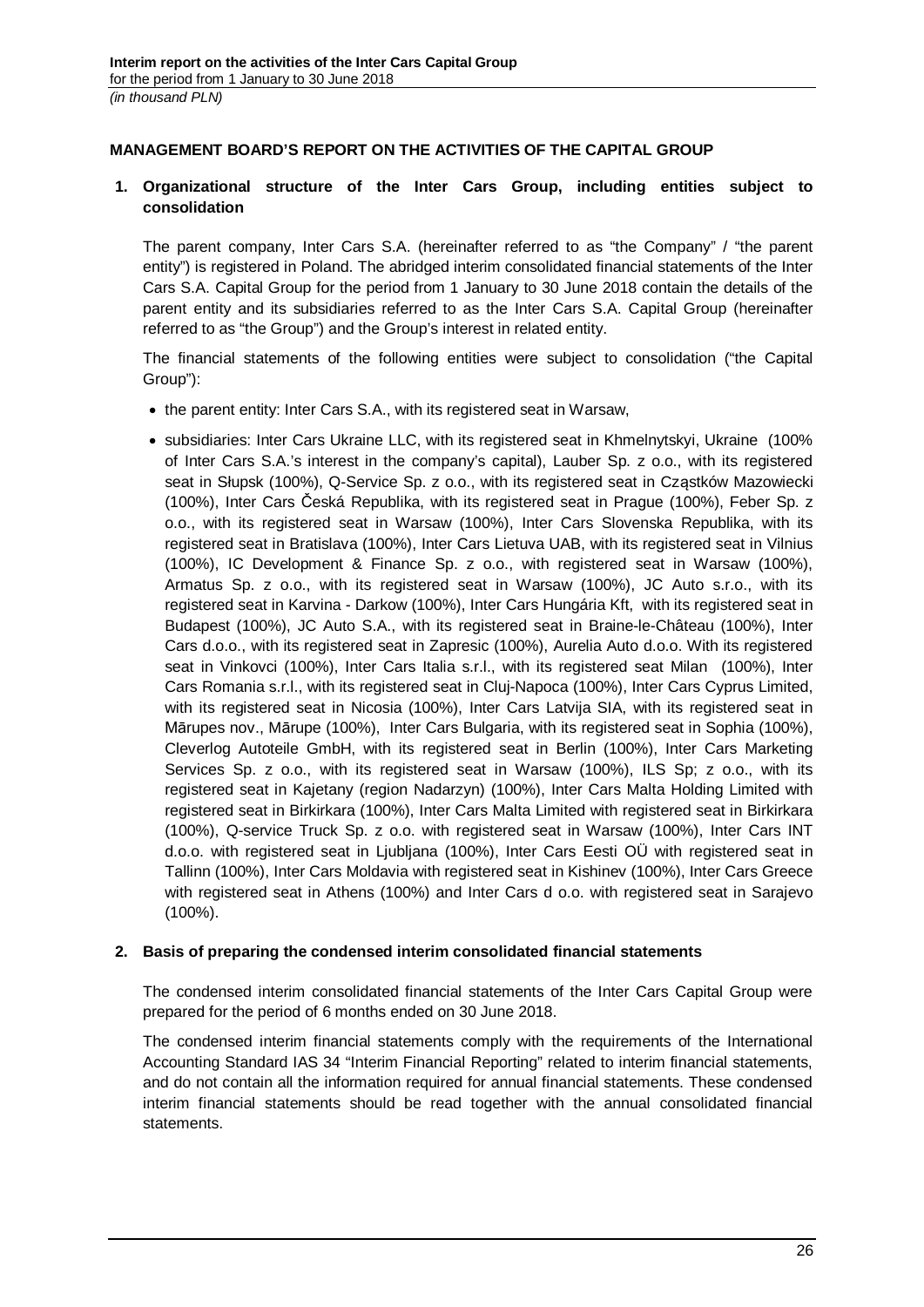## <span id="page-26-0"></span>**3. Overview of the Group's operations on consolidated and separate basis for the period from 01 January 2018 to 30 June 2018.**

**Overview of the financial results of the Inter Cars Group for the first half of 2018**



# **967 1 144** - 200 400 600 800 1 000 1 200 1 400 1H2017 1H2018 **Gross profit on sales in million PLN +18%**

- · The consolidated revenues on the Group's sales increased by **17.1 %** compared to the same period of 2017.
- · Export sales understood as direct sales (from Inter Cars S.A.) to overseas contractors (mainly from Eastern European markets) and to overseas distribution companies increased by 27% compared to the same period of the previous year, where:
	- sales by the foreign distribution companies amounted to PLN 1,533 m in the first half of 2018, accounting for a nearly 27% growth.

As opposed to the first half of 2017 we can observe faster growth of export sales of Inter Cars S.A. (33%) in comparison to the sales realized by foreign daughter companies (27%).

Inter Cars' domestic revenue accounted for app. 54% of the Group's total revenue (including consolidation exemptions), compared to 58% in the first half of 2017. The Polish market remains the basic sales market for the Capital Group.

- · The consolidated sales margin amounts to 30.2% and is on similar level to the margin in the first half of 2017. During the periods subject to comparison, the impact of foreign exchange fluctuations on the margin was insignificant (0.2% in the first half of 2018 and +0.4% in the first half of 2017).
- · The consolidated margin on the operating activities for the first half of 2018 amounted to PLN 168,135 m and was higher than consolidated margin on the operating activities in the same period a year before by PLN 22,216 m.
- · Consolidated net profit for 6 months of 2018 amounted to PLN 116,548 m, an increase by PLN 8,209 m in comparison to the first six months of 2017.

The costs of sales and administrative costs in sales revenues for 6 months of 2018 were on similar level to the same period of the previous year, and amounted to 15.0%. Whereas the costs of sales and administrative costs for the second quarter of 2018 amounted to 14.5% vs 15% in the same period a year before.

- · The effective tax rate for the Group for 6 months of 2018 cumulatively was 17.01%.
- · The increase of stock value to the level of PLN 2.15bn is primarily explained by realization of activities which are aimed to intensify the sales, among other things by improving availability of goods for the customers and product range extension. Moreover the increase of stock levels is due to stock replenishment in the new logistic centre (central warehouse), which was open at the beginning of May 2017.

In the coming quarters, the Board is expecting gradual improvement of stock rotation due to:

- a) gradual realization of the sales plans
- b) ongoing corrections optimizing the stock levels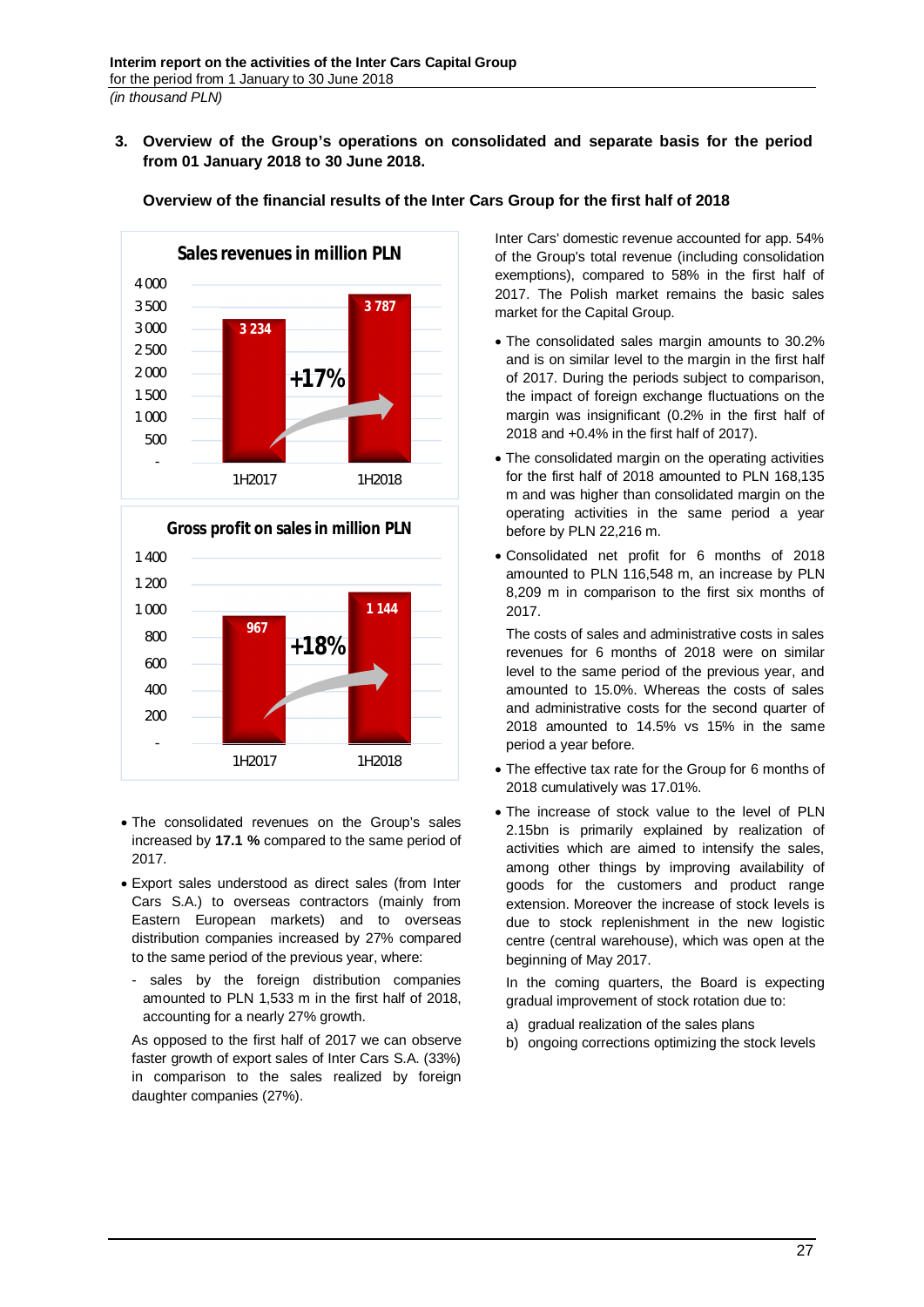## **Revenues increased in almost all geographical markets.**

The Group has been consistently expanding its business in Central and Eastern Europe. This market displays a large potential of growth and a net profitability higher than the domestic market. In the first half of 2018 the most dynamic sales growth as compared to the same period of 2017 (after translation into PLN and following consolidation exemptions) was recorded by companies in the following countries: Bosnia (up by 4.073%), Moldova (up by 176%), Germany – Cleverlog (up by 61%), Republic of Slovenia (up by 69%) and Estonia (up by 96%). Whilst the Companies in the Group with the greatest influence on Group's revenue were the companies in the following countries: Romania (up by 13%), Lithuania (up by 17%), Czech (up by 24%), Croatia (up by 27%) Bulgaria (up by 31%), Slovakia (up by 27%), Latvia (up by 29%) and Hungary (up by 26%).

# **The underlying financial data of the Inter Cars S.A. Group for 1 half of 2018 were as follows:**

| (in thousand PLN)                       | 2018       | 2017       | 2018       | 2017       |
|-----------------------------------------|------------|------------|------------|------------|
|                                         | <b>PLN</b> | <b>PLN</b> | <b>EUR</b> | <b>EUR</b> |
| Sales revenues                          | 3,786,666  | 3,234,245  | 893,187    | 761,465    |
| Gross profit on sales                   | 1,143,969  | 966,565    | 269,836    | 227,566    |
| Net financial revenues / costs          | (27,706)   | (13,626)   | (6, 535)   | (3,208)    |
| Operating profit                        | 168,135    | 145,919    | 39,659     | 34,355     |
| Net profit                              | 116,548    | 108,339    | 27,491     | 25,507     |
| <b>Other financial data</b>             |            |            |            |            |
| Operating cash flows                    | 106,476    | (56,094)   | 25,115     | (13, 207)  |
| Investing cash flows                    | (47, 668)  | (51, 942)  | (11, 244)  | (12, 229)  |
| Financing cash flows                    | (36, 243)  | 120,045    | (8, 549)   | 28,263     |
| Basic profit per share                  | 8.23       | 7.65       | 1.94       | 1.80       |
| Sales margin                            | 30.2%      | 29.9%      |            |            |
| <b>EBITDA</b> margin                    | 5.4%       | 5.5%       |            |            |
|                                         |            |            |            |            |
|                                         | As at      |            |            |            |
|                                         | 30/06/2018 | 31.12.2017 | 30/06/2018 | 31.12.2017 |
| Consolidated statement of the financial | <b>PLN</b> | <b>PLN</b> | <b>FUR</b> | <b>FUR</b> |

| Consolidated statement of the financial<br>situation            | <b>PLN</b> | <b>PLN</b> | <b>FUR</b> | <b>EUR</b> |
|-----------------------------------------------------------------|------------|------------|------------|------------|
| Cash and cash equivalents                                       | 183.480    | 160.915    | 42.067     | 38,580     |
| Balance sheet total                                             | 3.937.888  | 3.402.978  | 902.854    | 815.886    |
| Loans, borrowings and finance lease                             | 1.220.558  | 1.222.551  | 279.842    | 293.114    |
| Equity attributable to the shareholders of the<br>parent entity | 1.729.828  | 1.616.028  | 396,604    | 387.453    |

The following exchange rates were applied to calculate selected financial data in EUR:

- for the statement of financial position items the National Bank of Poland exchange rate of 30 June 2018 – EUR 1 = PLN 4.3616, and exchange rate of 31 December 2017 – EUR 1 = PLN 4.1709
- for the comprehensive income and cash flow statement items an exchange rate constituting the average National Bank of Poland exchange rate announced on the last day of each month of the first 6 months of 2018 and 2017, respectively: 1 EUR = PLN 4.2395 and 1 EUR = PLN 4.2474 PLN.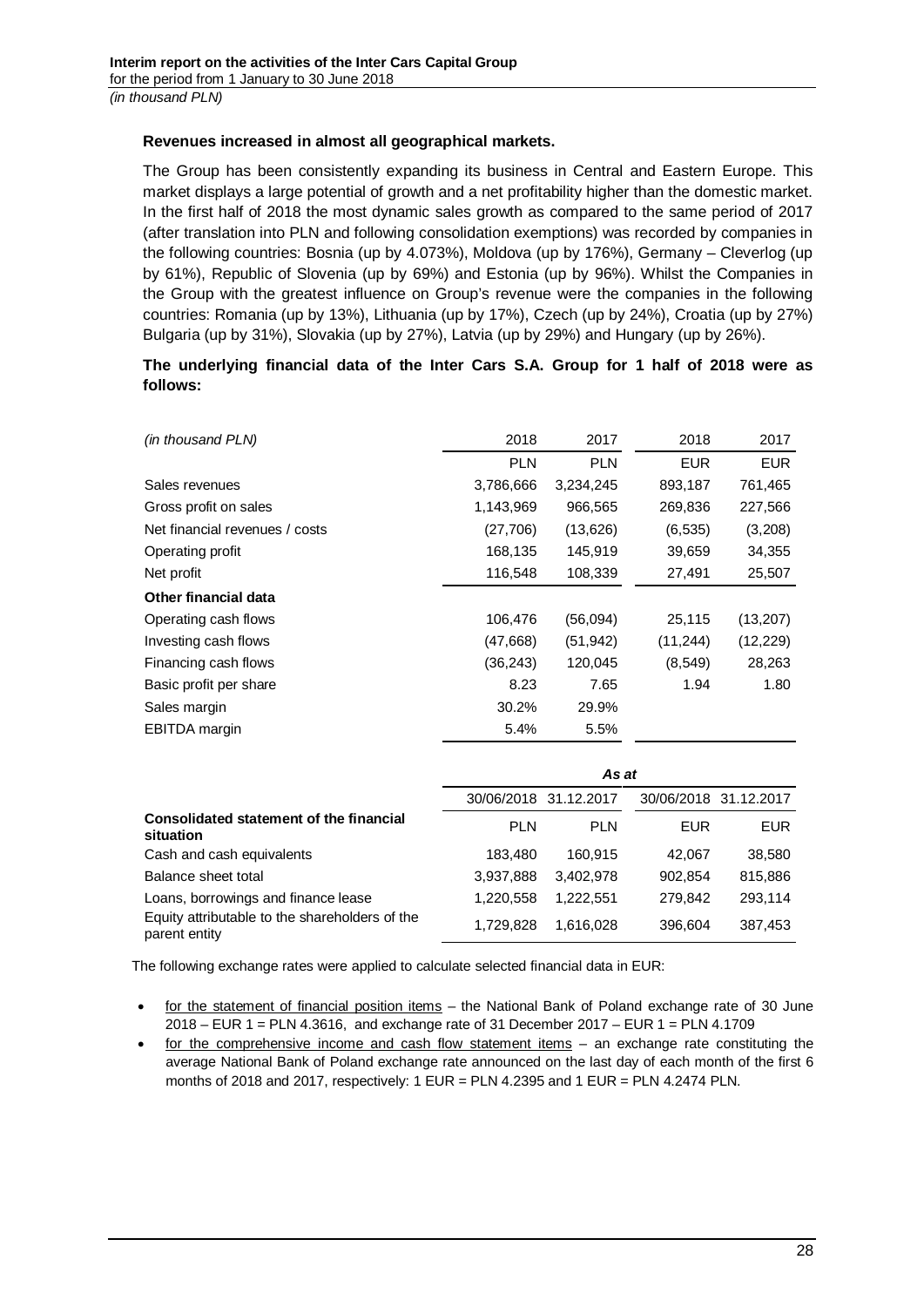## **Overview of the financial results of the parent company – Inter Cars**

The underlying financial data of Inter Cars S.A. were as follows:

| for 6 months ended on 30 June |            |                       |                       |
|-------------------------------|------------|-----------------------|-----------------------|
| 2018                          | 2017       | 2018                  | 2017                  |
| <b>PLN</b>                    | <b>PLN</b> | <b>EUR</b>            | <b>EUR</b>            |
| 2,848,247                     | 2,537,052  | 671,836               | 597,319               |
| 674,488                       | 576,742    | 159,096               | 135,787               |
| (246, 795)                    | (213, 215) | (58, 213)             | (50, 199)             |
| (17, 893)                     | (40, 190)  | (4,221)               | (9, 462)              |
| 126,241                       | 112,556    | 29,777                | 26,500                |
| 6,212                         | 21,634     | 1,465                 | 5,093                 |
| 130,660                       | 130,599    | 30,820                | 30,748                |
|                               |            |                       |                       |
|                               |            |                       |                       |
| (25, 339)                     | (114, 857) | (5, 977)              | (27, 042)             |
| 52,876                        | 19,782     | 12,472                | 4,657                 |
| (27, 172)                     | 96,746     | (6, 409)              | 22,778                |
| 9.22                          | 9.22       | 2.18                  | 2.17                  |
| 23.7%                         | 22.7%      |                       |                       |
|                               |            |                       |                       |
|                               |            |                       | 30/06/2018 31.12.2017 |
| <b>PLN</b>                    | <b>PLN</b> | <b>EUR</b>            | <b>EUR</b>            |
| 31,819                        | 31,454     | 7,295                 | 7,541                 |
| 3,523,702                     | 2,999,502  | 807,892               | 719,150               |
| 1,204,432                     | 1,202,120  | 276,145               | 288,216               |
| 1,325,002                     | 1,204,401  | 303,788               | 288,763               |
|                               |            | 30/06/2018 31.12.2017 | As at                 |

**The sales revenues** in 1 half of 2018 were **12.3% higher** than in the same period of 2017. The sales revenues in the parent entity include sales in Poland, sales to foreign customers and to related companies, domestic and foreign.

**The gross sales profit** (for the 1 half of 2018) was 16.9% higher than in the same period of 2017. **The sales margin** for the 1 half of 2018 was 23.7% (compared to 22.7% in the 1 half of 2017). After eliminating the influence of currency exchange rate differences on the margin in the first half-year 2018 (0.7%) and in the same period a year before (-0.3%) the sales margin would be 23.0% in 1H 2017 and 2018.

**Distribution costs** – the share of the entity managing the branch in the margin earned. The sales margin generated by a branch is divided between the branch and Inter Cars in the 50/50 ratio. The branch system is based on the assumption of entrusting management of a distribution point (branch) to external entities. Sales are made on behalf of Inter Cars.

**Licence fees -** payments for using trademarks in the current activity of distribution companies. The trademarks are owned by Inter Cars Marketing Services S.A.

**Financial revenues and costs** include primarily costs and revenues due to interest. In 1H 2018, the Company recorded a loss of PLN 17,798 thousand, compared to PLN 17,713 thousand in the same period of 2017.

**Liabilities due to loans, borrowings, debt securities, reverse factoring and finance lease** as at 30 June 2018 amounted to PLN 1,204,432 thousand, an increase by 0.19% compared to PLN 1,202,120 thousand recorded as at 31 December 2017.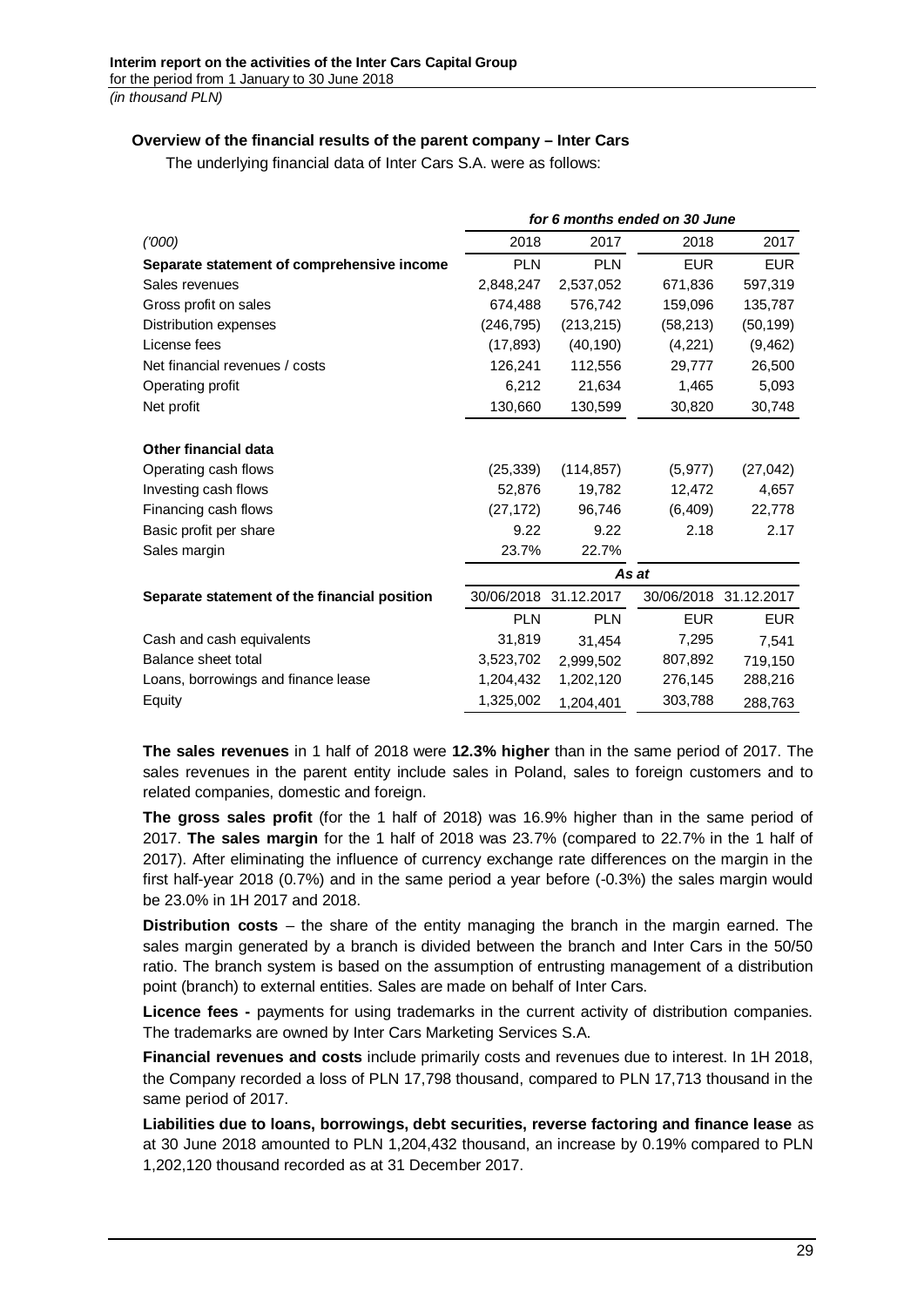<span id="page-29-0"></span>**4. Factors and events of a non-recurring nature having a material bearing on the financial result, and a description of the Company's material achievements and failures along with a list of related key events**

## *The major events affecting the current and future business activity*

- · The consolidated EBITDA for 12 months cumulatively for the period ending on 30 June 2018 amounted to PLN 386,244 thousand (cumulatively as a profit on operating activity plus depreciation) and was PLN 12,246 thousand higher compared to 2017.
- Net debt / EBITDA ratio was 2.69 as at 30 June 2018, compared to 2.86 a year before.
- The highest revenue in history was recorded by the company based in Romania, which is related to the further development of spare parts distribution centres, the so-called central warehouses. The Lithuanian, Bulgarian, Ukrainian, Croatian, Hungarian, Slovakian and Czech companies also recorded a large sales growth each.

## <span id="page-29-1"></span>**5. Changes in the structure of the business entity**

No such events.

<span id="page-29-2"></span>**6. The Management Board's standpoint on the feasibility of meeting the previously published forecasts of financial results for 2018**

The Capital Group Inter Cars S.A. did not publish any forecasts of financial results.

<span id="page-29-3"></span>**7. Shareholders holding 5% or more of the total vote as at the date of publication of these financial statements**

| <b>Shareholder</b>                                         | Number of<br>shares | Total<br>nominal<br>value | Percentage of<br>share in the<br>share capital<br>held | Percentage<br>of total<br>vote held |
|------------------------------------------------------------|---------------------|---------------------------|--------------------------------------------------------|-------------------------------------|
|                                                            |                     | (PLN)                     | (%)                                                    | (%)                                 |
| OK Automotive Investments B.V.*                            | 3,726,721           | 7,453,442                 | 26.30%                                                 | 26.30%                              |
| AVIVA Otwarty Fundusz Emerytalny<br>AVIVA BZ WBK           | 1,896,778           | 3,793,556                 | 13.39%                                                 | 13.39%                              |
| Nationale-Nederlanden OFE and<br>Nationale-Nederlanden DFE | 1,416,799           | 2,833,598                 | 9.99%                                                  | 9.99%                               |
| Andrzej Oliszewski                                         | 1,277,370           | 2,554,740                 | 9.02%                                                  | 9.02%                               |
| Immersion Capital Master Fund<br>Limited                   | 748,776             | 1,497,552                 | 5.29%                                                  | 5.29%                               |
| Total                                                      | 9,066,444           | 18,132,888                | 63.99%                                                 | 63.99%                              |

\*OK Automotive Investments B.V. is a company which is dependent from Krzysztof Oleksowicz - Member of the Management Board of the Company

By the date of release of these financial statements, the Company has not received any other shareholding notifications

One share gives one vote at the General Shareholders Meeting of the Company. Voting restrictions are laid out in §18a of the Articles of Association, according to which no shareholder holding over 33% of votes may cast more that 33% of the total number of votes they are entitled to as at the date of the General Meeting. This restriction does not apply to determining the purchasers of substantial blocks of shares.

Furthermore, pursuant to the provisions of the Articles, this limitation shall expire if one of the shareholders purchases (on their own behalf and account) and registers at the General Meeting over 50% of the total number of votes in the Company, provided that all shares above 33% of the total number of shares in the Company and all shares above this threshold are purchased by such shareholder in response to a call to subscribe for all shares of the Company announced in conformity with the Act.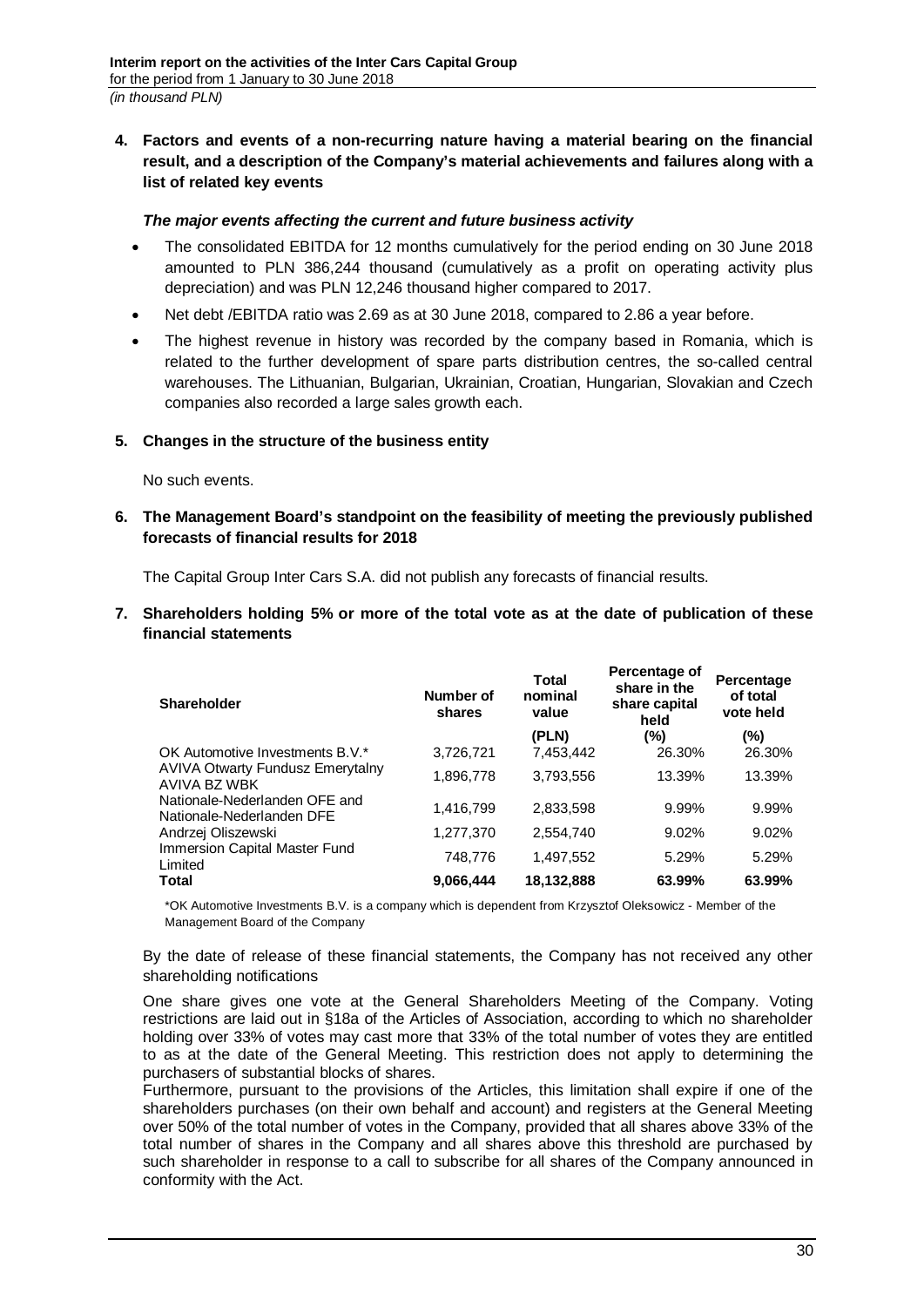Above change of Status of the Company was registered by the registry court - District Court for the Capital City of Warsaw in Warsaw, XII Commercial Department of the National Court Register, on 17 May 2017.

## <span id="page-30-0"></span>**8. Changes in major holdings of the Company shares**

From the date of publication of the previous report, i.e. 16 May 2018, there has been no change in shareholders holding at least 5% of total shares.

## <span id="page-30-1"></span>**9. Changes in the number of shares and rights to shares (options) in Inter Cars S.A. held by the Company's Management and supervisory personnel since the publication of the most recent quarterly report.**

The Company's supervisory and managing personnel directly hold a total of 5,005,591 shares, constituting 35.33% of the total vote at the General Shareholders Meeting of Inter Cars.

The managing and supervisory personnel hold no shares in the subsidiaries of Inter Cars.

| <b>Shareholder</b>       | Number of shares       | Total nominal<br>value | Percentage of<br>share in the<br>share capital<br>held<br>(%) | Percentage of<br>total vote held<br>$(\% )$ |
|--------------------------|------------------------|------------------------|---------------------------------------------------------------|---------------------------------------------|
| <b>Management Board</b>  |                        |                        |                                                               |                                             |
| Tomáš Kaštil             | 1.500                  | 3.000                  | 0.01%                                                         | 0.01%                                       |
| Krzysztof Oleksowicz*    | 3,726,721              | 7,453,442              | 26.30%                                                        | 26.30%                                      |
|                          | 3,728,221              | 7.456.442              | 26.31%                                                        | 26.31%                                      |
|                          |                        |                        | Percentage of                                                 |                                             |
| <b>Shareholder</b>       | Number of<br>shares    | Total nominal<br>value | share in the<br>share capital<br>held                         | Percentage of<br>total vote held            |
| <b>Supervisory Board</b> |                        |                        |                                                               |                                             |
| Andrzej Oliszewski       | 1,277,370<br>1,277,370 | 2,554,740<br>2,554,740 | 9.02%                                                         | 9.02%                                       |
| <b>Total</b>             | 5.005.591              | 10.011.182             | 35.33%                                                        | 35.33%                                      |

\* Directly by OK Automotive Investments B.V.

There have been changes in shareholding structure of the issuer since the date of publication of the previous report, i.e. 16 May 2018.

| Shareholder        | Number of<br>shares<br>as at<br>16/05/2018 | <b>Increases</b>         | <b>Decreases</b>         | Number of<br>shares<br>as at<br>30/06/2018 |
|--------------------|--------------------------------------------|--------------------------|--------------------------|--------------------------------------------|
| Robert Kierzek     | 19,834                                     | -                        | 19.834                   | 0*                                         |
| Tomáš Kaštil       | 1.500                                      | $\overline{\phantom{0}}$ | $\overline{\phantom{0}}$ | 1,500                                      |
| Andrzej Oliszewski | 1,277,370                                  | $\overline{\phantom{0}}$ | $\overline{\phantom{0}}$ | 1,277,370                                  |
| <b>Total</b>       | 1,298,704                                  | ۰                        | 19,834                   | 1,278,870                                  |

\* On 26 April 2018, Vice-President of the Management Board, Mr Robert Kierzek, handed a statement on his resignation from applying for renewal of his term in the office as the Member of the Management Board, to the Supervisory Board.

Mandate of the member of the management board expired as of 21 June 2018.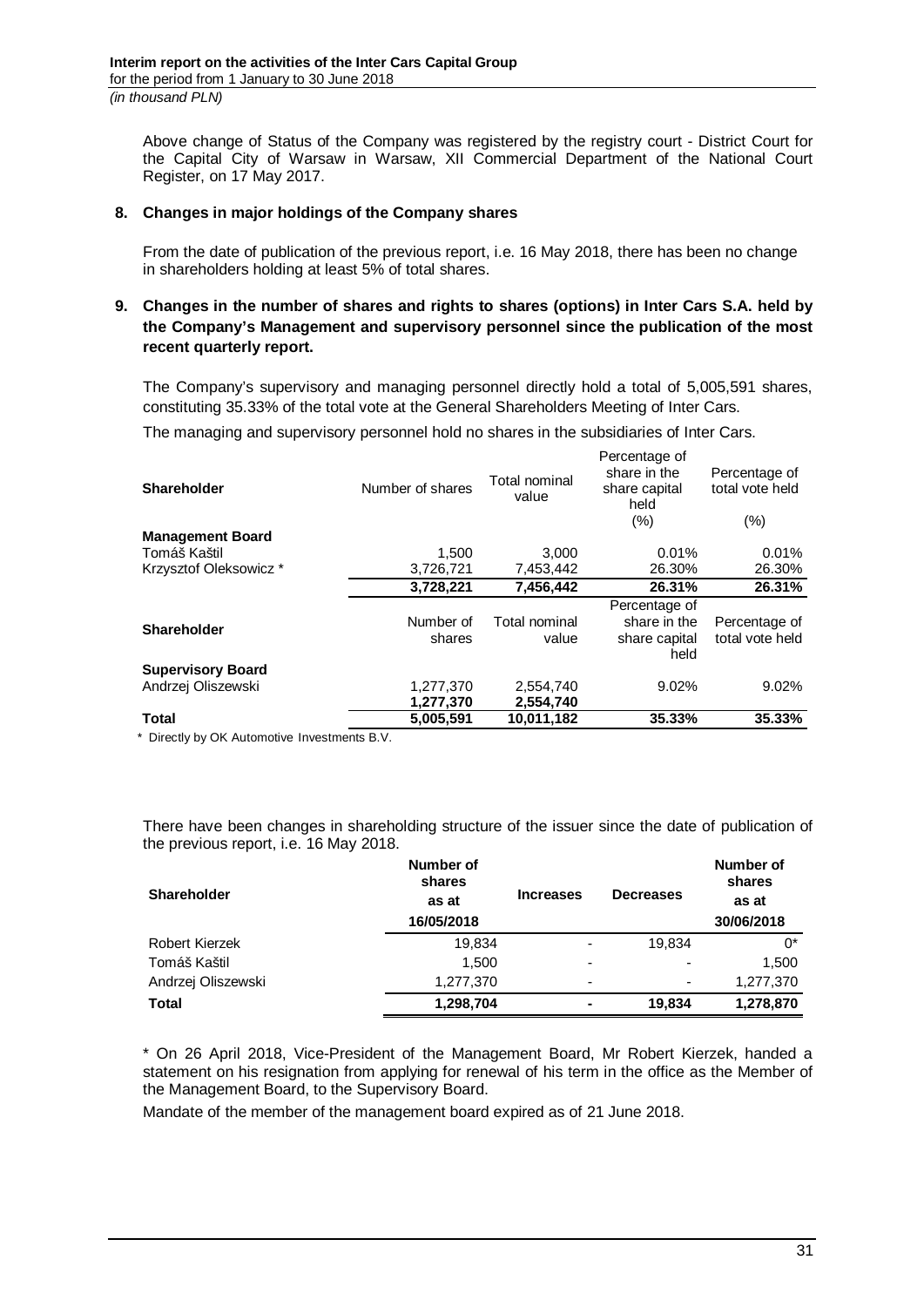## <span id="page-31-0"></span>**10. Information on court, arbitration and administrative proceedings**

In 2018, no proceedings were brought before any court or administrative body with respect to any liabilities or claims of Inter Cars S.A. or its subsidiary undertakings, whose aggregate value would represent 10% or more of the Company's equity.

Furthermore, no proceedings are pending before any court or administrative body with respect to any liabilities or claims of Inter Cars S.A. or its subsidiaries whose aggregate value would represent 10 % or more of the Company's equity.

# <span id="page-31-1"></span>**11. Other information which the Company deems relevant for the assessment of its personnel, assets, financial position and financial result or changes in any of the foregoing, and for the assessment of the Company's ability to perform its obligations**

This information is included in the section entitled "Factors and events of a non-recurring nature having a material bearing on the financial result, and a description of the Company's material achievements and failures along with a list of related key events."

## <span id="page-31-2"></span>**12. Factors which in the Company's opinion will affect its financial results in the period covering at least the next quarter.**

Factors which in the Management Board's opinion will affect the Company's financial results in Q3 2018 include:

- $\checkmark$  trends in the foreign exchange rates, mainly EUR, USD and YEN against PLN, UAH, HUF, CZK, HRK, RON, BGN, BAM and MDL;
- $\checkmark$  trends in the demand from export customers, related mainly to political and legal situation in Ukraine;
- $\checkmark$  changes in interest rates, which will determine the amount of interest on contracted loans and thus affect the financial expenses;
- $\checkmark$  planned improvement in the stock turnover, which should reduce the financial costs by lowering the requirement for inventory financing;
- $\checkmark$  enhanced awareness of the "Inter Cars" brand and obtaining new customers, which will contribute to the development of operating activities;
- $\checkmark$  optimization and synergy of logistics process in the newly open logistic centre in Zakorczym.

## <span id="page-31-3"></span>**13. Key threats and risks affecting the remaining months of the financial year**

The risks regarding Q3 2018, specified by the Management Board affect also the other months of 2018, as specified in section 12.

## <span id="page-31-4"></span>**14. Information on conclusion by the Company or its subsidiaries of a single or more transactions with related entities if such transactions are jointly or separately material and were not concluded at arm's length.**

All transactions with related entities were concluded at arm's length.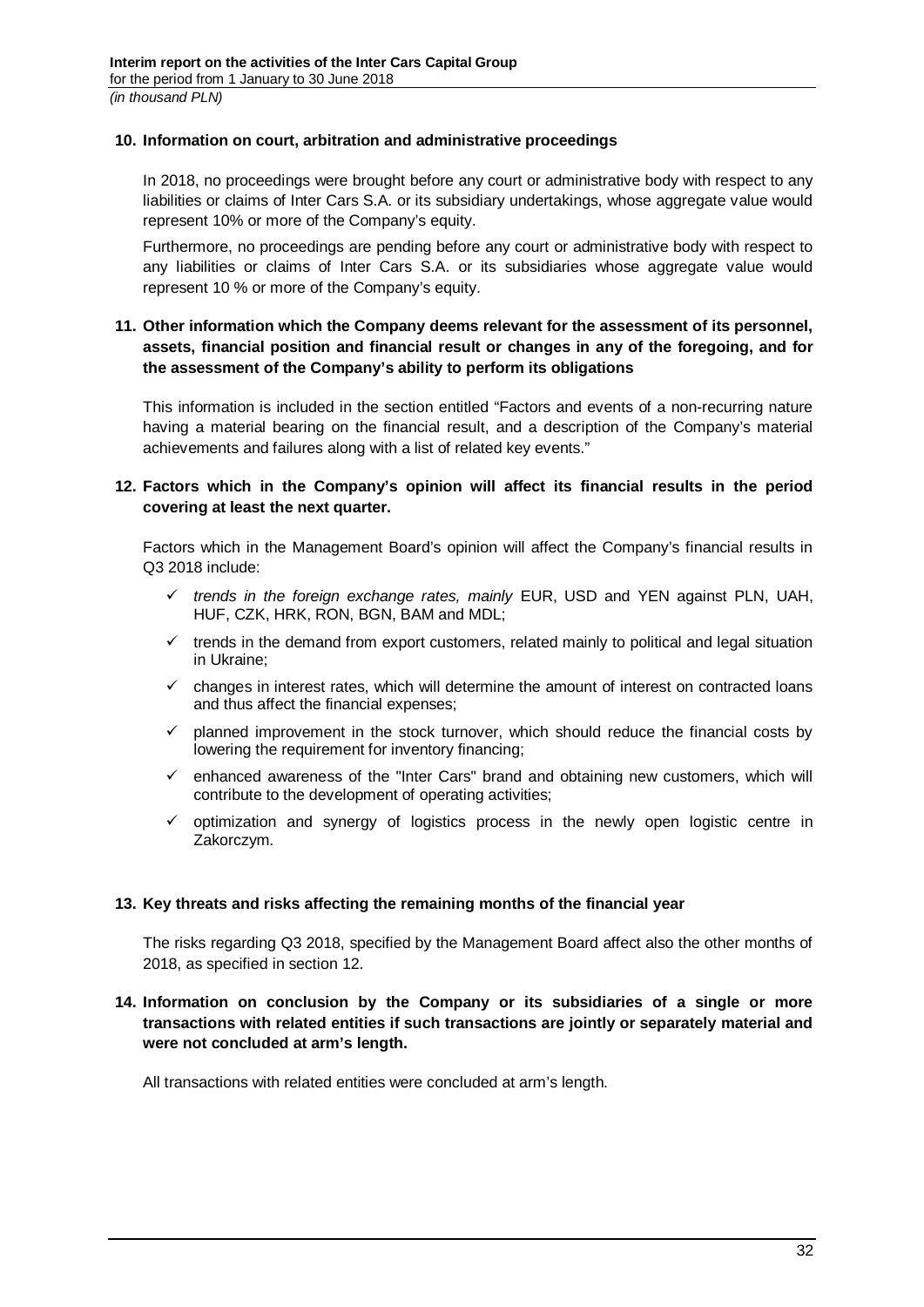<span id="page-32-0"></span>**15. Information on sureties issued by the Company or its subsidiary in respect of loans or borrowings or guarantees issued – jointly to a single entity or its subsidiary, where the total value of such sureties or guarantees is equivalent to at least 10% of the Company's equity.**

In the reporting period, Inter Cars S.A. and its subsidiaries did not grant any sureties for credits, loans or other guarantees with substantial value.

Sureties and guarantees granted by the Group as at 30 June 2018 amounted in total to: PLN 34,333 thousand.

**Warsaw, 04 September 2018**

**Maciej Oleksowicz,** President of the Management Board

**Krzysztof Soszynski**

Vice-President of the Management Board

 **Krzysztof Oleksowicz** Member of the Management Board

**Wojciech Twaróg**

Member of the Management Board

> **Tomáš Kaštil** Member of the Management Board

**Piotr Zamora** Member of the Management Board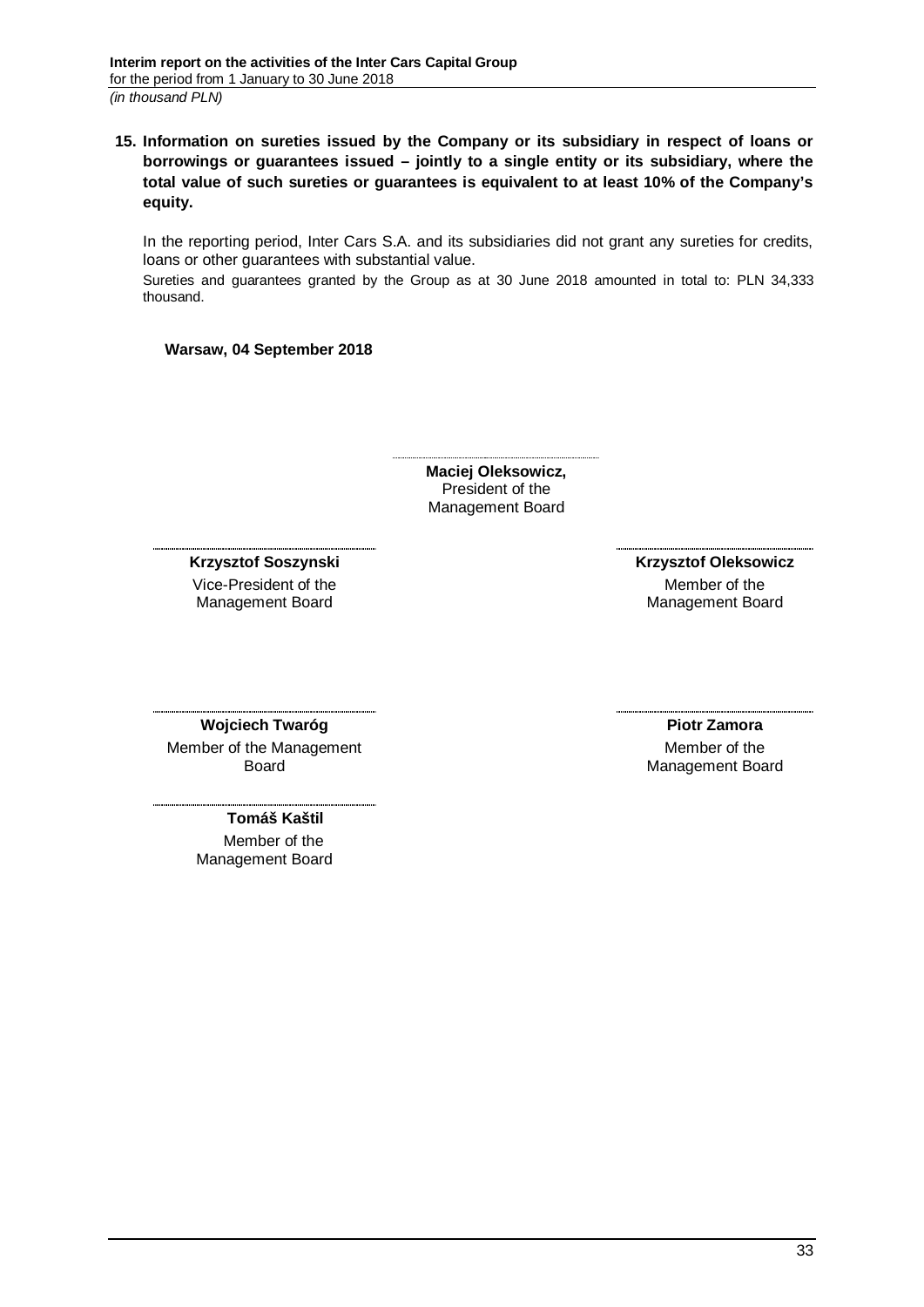#### <span id="page-33-0"></span>**INTERIM CONDENSED SEPARATE FINANCIAL STATEMENTS OF INTER CARS S.A. FOR THE PERIOD FROM 01 January 2018 to 30 June 2018**

### <span id="page-33-1"></span>**Separate statement of financial position**

| (in thousand PLN)                                                 |     | 30/06/2018<br>not audited | 31.12.2017 | 30/06/2017<br>not audited |
|-------------------------------------------------------------------|-----|---------------------------|------------|---------------------------|
| <b>ASSETS</b>                                                     |     |                           |            |                           |
| <b>Non-current assets</b>                                         |     |                           |            |                           |
| Property, plant and equipment                                     |     | 148,675                   | 145,968    | 145,829                   |
| Intangible assets                                                 |     | 176,713                   | 167,116    | 158,952                   |
| Investment property                                               |     | 1,991                     | 1,991      | 1,991                     |
| Investments in subordinated entities                              | 1.2 | 418,193                   | 416,106    | 416,106                   |
| Investments available for sales                                   |     | 258                       | 258        | 258                       |
| Receivables                                                       |     | 21,577                    | 19,566     | 21,912                    |
| Deferred tax assets                                               |     | 1,482                     |            |                           |
|                                                                   |     | 768,889                   | 751,005    | 745,048                   |
| <b>Current assets</b>                                             |     |                           |            |                           |
| Inventory                                                         |     | 1,441,450                 | 1,149,732  | 1,306,262                 |
| Trade and other receivables                                       |     | 1,281,544                 | 1,064,555  | 1,068,470                 |
| Corporate income tax receivables                                  |     |                           | 2,756      | 232                       |
| Cash and cash equivalents                                         |     | 31,819                    | 31,454     | 27,800                    |
|                                                                   |     | 2,754,813                 | 2,248,497  | 2,402,764                 |
| <b>TOTAL ASSETS</b>                                               |     | 3,523,702                 | 2,999,502  | 3,147,812                 |
| <b>LIABILITIES</b>                                                |     |                           |            |                           |
| Equity                                                            |     |                           |            |                           |
| Share capital                                                     |     | 28,336                    | 28,336     | 28,336                    |
| Share premium account                                             |     | 259,530                   | 259,530    | 259,530                   |
| Statutory reserve funds                                           |     | 900,217                   | 809,218    | 809,218                   |
| Other capital reserves                                            |     | 5,935                     | 5,935      | 5,935                     |
| Retained earnings                                                 |     | 130,984                   | 101,382    | 130,923                   |
|                                                                   |     | 1,325,002                 | 1,204,401  | 1,233,942                 |
| Long-term liabilities                                             |     |                           |            |                           |
| Loan, borrowing and finance lease liabilities                     |     | 654,042                   | 652,325    | 652,696                   |
| Deferred income tax provision                                     |     |                           | 6,518      | 5,072                     |
|                                                                   |     | 654,042                   | 658,843    | 657,768                   |
| <b>Short-term liabilities</b>                                     |     |                           |            |                           |
| Trade and other liabilities                                       |     | 977,543                   | 577,268    | 726,587                   |
| Loans, borrowings, debt security and finance lease<br>liabilities |     | 550,390                   | 549,795    | 505,665                   |
| Liabilities of the reverse factoring                              |     |                           |            | 17,806                    |
| Employee benefits                                                 |     | 10,962                    | 9,195      | 6,044                     |
| Income tax liabilities                                            |     | 5,763                     |            |                           |
|                                                                   |     | 1,544,658                 | 1,136,258  | 1,256,102                 |
| <b>TOTAL LIABILITIES</b>                                          |     | 3,523,702                 | 2,999,502  | 3,147,812                 |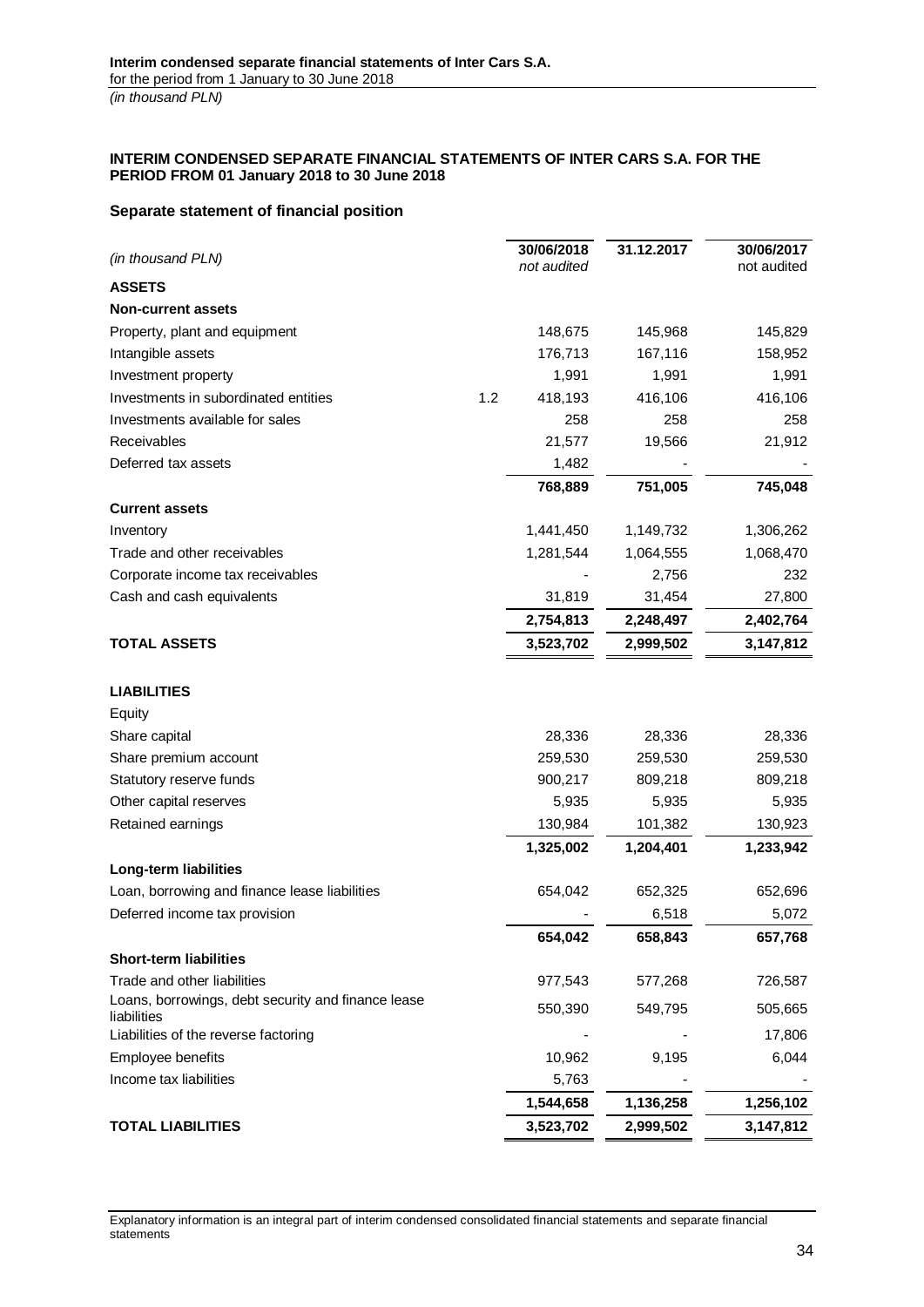### <span id="page-34-0"></span>**Separate statement of comprehensive income**

|                                         |                     | for 3 months ended on 30<br>June |                     | for 6 months ended on 30<br>June |  |  |
|-----------------------------------------|---------------------|----------------------------------|---------------------|----------------------------------|--|--|
|                                         | 2018<br>Not audited | 2017<br>not audited              | 2018<br>not audited | 2017<br>not audited              |  |  |
| Sales revenues                          | 1,621,924           | 1,330,491                        | 2,848,247           | 2,537,052                        |  |  |
| Cost of sales                           | (1,249,782)         | (1,018,428)                      | (2, 173, 759)       | (1,960,310)                      |  |  |
| Gross profit on sales                   | 372,142             | 312,063                          | 674,488             | 576,742                          |  |  |
| Other operating income                  | 1,823               | 2,701                            | 5,730               | 9,180                            |  |  |
| Costs of sales and administrative costs | (183, 227)          | (147, 176)                       | (347, 715)          | (278, 639)                       |  |  |
| Distribution expenses                   | (133, 321)          | (111, 320)                       | (246, 795)          | (213, 215)                       |  |  |
| License fees                            | (10, 234)           | (21, 162)                        | (17, 893)           | (40, 190)                        |  |  |
| Other operating costs                   | (50, 704)           | (22, 225)                        | (61, 603)           | (32, 244)                        |  |  |
| <b>Operating profit</b>                 | (3, 521)            | 12,881                           | 6,212               | 21,634                           |  |  |
| Financial income                        | 169                 | 553                              | 949                 | 1,277                            |  |  |
| Dividends received                      | 109,547             | 98,461                           | 152,681             | 128,386                          |  |  |
| Foreign exchange gains/losses           | (5,346)             | (1,895)                          | (7, 145)            | 3,905                            |  |  |
| <b>Financial costs</b>                  | (10, 525)           | (10, 723)                        | (20, 244)           | (21, 012)                        |  |  |
| <b>Profit before tax</b>                | 90,324              | 99,277                           | 132,453             | 134,190                          |  |  |
| Income tax                              | (2,017)             | (2,250)                          | (1,793)             | (3, 591)                         |  |  |
| Net profit                              | 88,307              | 97,027                           | 130,660             | 130,599                          |  |  |
|                                         |                     |                                  |                     |                                  |  |  |

## **OTHER COMPREHENSIVE INCOME**

**Total other comprehensive income, net - - - -**

| <u>, oldi oliitoi voimpitoitoitto mitoomol nol</u>    |            |            |            |            |
|-------------------------------------------------------|------------|------------|------------|------------|
| <b>COMPREHENSIVE INCOME</b>                           | 88,307     | 97,027     | 130,660    | 130,599    |
| Net profit                                            | 88,307     | 97,027     | 130,660    | 130,599    |
|                                                       |            |            |            |            |
| Weighted-average number of ordinary<br>shares         | 14,168,100 | 14,168,100 | 14,168,100 | 14,168,100 |
| Earnings per ordinary share (in PLN)                  | 6.38       | 6.85       | 9.22       | 9.22       |
| Weighted-average diluted number of<br>ordinary shares | 14,168,100 | 14,168,100 | 14,168,100 | 14,168,100 |
| Diluted earnings per ordinary share (in<br>PLN)       | 6.38       | 6.85       | 9.22       | 9.22       |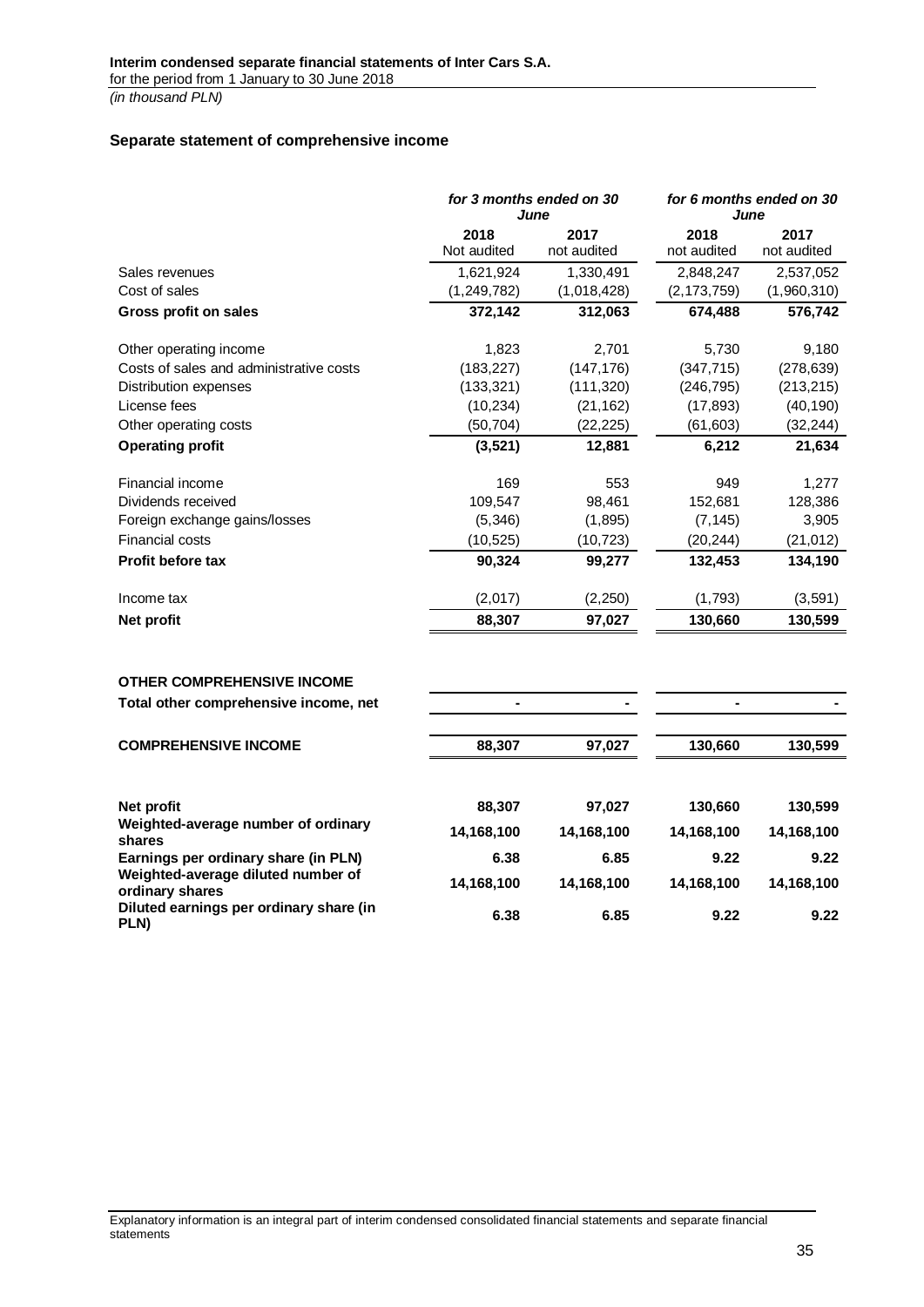### **Interim condensed separate financial statements of Inter Cars S.A.**

for the period from 1 January to 30 June 2018

*(in thousand PLN)*

#### <span id="page-35-0"></span>**Separate statement of changes in equity**

## **for the period from 01 January 2018 to 30 June 2018** (not audited)

| (in thousand PLN)                                                                                                                 | Share<br>capital | Share premium<br>account                   | Statutory<br>reserve<br>funds | Other<br>capital<br>reserves | Retained earnings | Total     |
|-----------------------------------------------------------------------------------------------------------------------------------|------------------|--------------------------------------------|-------------------------------|------------------------------|-------------------|-----------|
| Shareholder's equity as at 01 January 2018                                                                                        | 28,336           | 259,530                                    | 809.218                       | 5,935                        | 101,382           | 1,204,401 |
| Statement of comprehensive income<br>Profit in the reporting period                                                               |                  |                                            |                               |                              | 130,660           | 130.660   |
| Total comprehensive income in the reporting period<br>Distribution of retained profits - carried over to<br>supplementary capital |                  | $\blacksquare$<br>$\overline{\phantom{a}}$ | 90,999                        |                              | (90, 999)         |           |
| Distribution of prior period profit – dividend                                                                                    |                  | $\blacksquare$                             |                               |                              | (10, 059)         | (10, 059) |
| Owner's equity as at 30 June 2018                                                                                                 | 28,336           | 259,530                                    | 900,217                       | 5,935                        | 130,984           | 1,325,002 |

**for the period from 01 January 2017 to 30 June 2017** (not audited)

| (in thousand PLN)                                                                                                                 | Share<br>capital | Share premium<br>account                   | Statutory<br>reserve<br>funds | Other<br>capital<br>reserves | Retained earnings    | Total     |
|-----------------------------------------------------------------------------------------------------------------------------------|------------------|--------------------------------------------|-------------------------------|------------------------------|----------------------|-----------|
| Shareholder's equity as at 01 January 2017                                                                                        | 28,336           | 259.530                                    | 709.886                       | 5,935                        | 109,715              | 1,113,402 |
| Statement of comprehensive income<br>Profit in the reporting period                                                               |                  |                                            |                               |                              | 130.599              | 130,599   |
| Total comprehensive income in the reporting period<br>Distribution of retained profits - carried over to<br>supplementary capital |                  | $\blacksquare$<br>$\overline{\phantom{a}}$ | 99.332                        |                              | 130,599<br>(99, 332) | 130,599   |
| Distribution of prior period profit – dividend                                                                                    |                  | $\blacksquare$                             | -                             |                              | (10, 059)            | (10, 059) |
| Owner's equity as at 30 June 2017                                                                                                 | 28,336           | 259,530                                    | 809,218                       | 5,935                        | 130,923              | 1,233,942 |

Explanatory information is an integral part of interim condensed consolidated financial statements and separate financial statements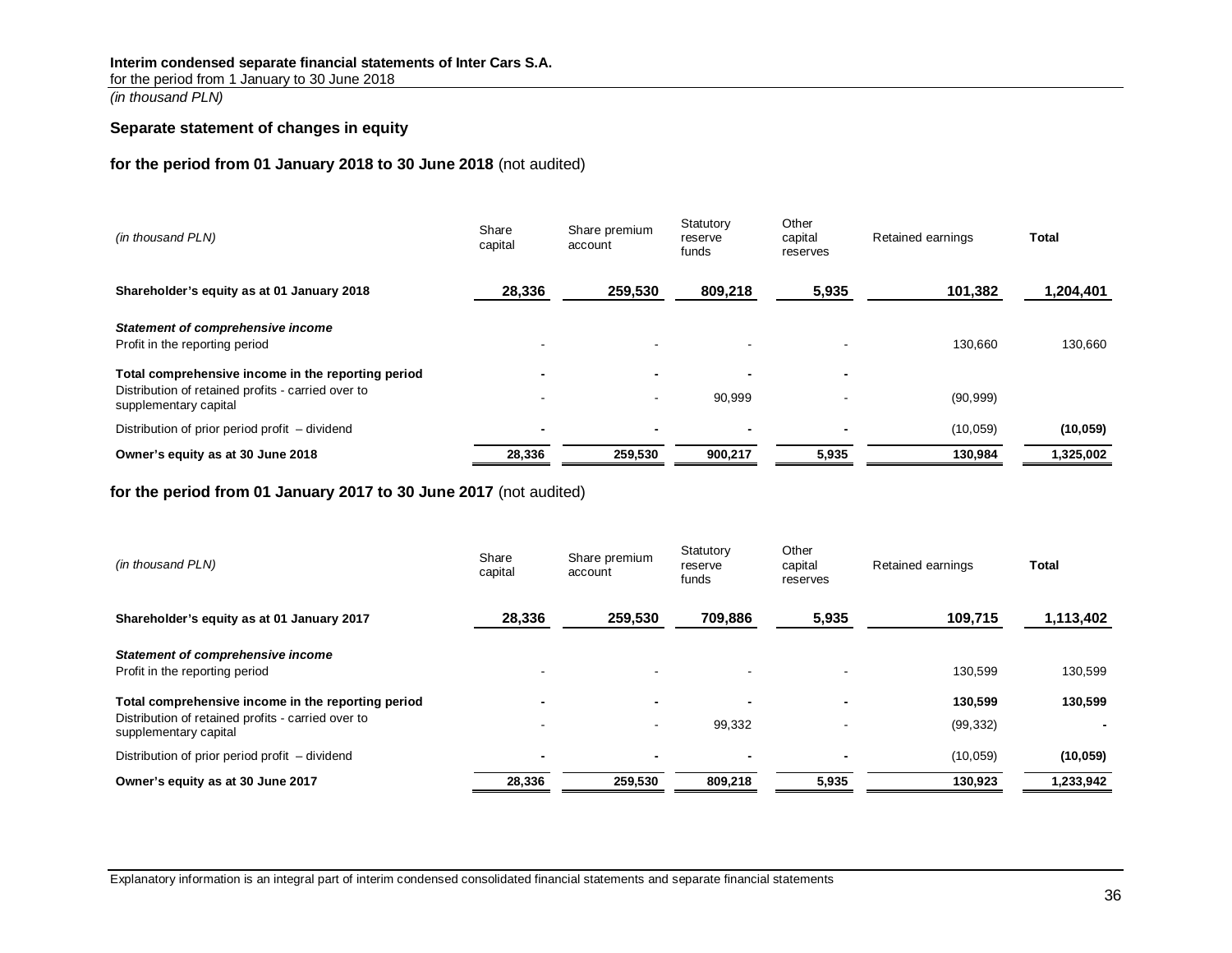#### <span id="page-36-0"></span>**Separate statement of cash flows**

| Cash flows from operating activities                                          | $01/01/2018 -$<br>30/06/2018<br>not audited | $01/01/2017 -$<br>30/06/2017<br>not audited |
|-------------------------------------------------------------------------------|---------------------------------------------|---------------------------------------------|
| Profit before tax                                                             | 132,453                                     | 134,190                                     |
| Adjustments:                                                                  |                                             |                                             |
| Depreciation and amortization                                                 | 13,559                                      | 11,795                                      |
| Foreign exchange gains /losses                                                | 9,691                                       | (1,990)                                     |
| (Profit) /loss on the sale of property, plant and equipment                   | 237                                         | 1,725                                       |
| Net interest                                                                  | 16,445                                      | 16,427                                      |
| Net dividends                                                                 | (152, 681)                                  | (128, 386)                                  |
| Other adjustments, net                                                        | (246)                                       | (225)                                       |
| Operating profit before changes in the working capital                        | 19,458                                      | 33,536                                      |
| Change in inventories                                                         | (291, 715)                                  | (316, 974)                                  |
| Change in receivables                                                         | (140, 437)                                  | (84, 027)                                   |
| Change in short-term liabilities                                              | 388,629                                     | 256,210                                     |
| Cash generated by operating activities                                        | (24,065)                                    | (111, 255)                                  |
| Corporate income tax paid                                                     | (1, 274)                                    | (3,601)                                     |
| Net cash from operating activities                                            | (25, 339)                                   | (114, 856)                                  |
| Cash flow from investing activities                                           |                                             |                                             |
| Proceeds from the sale of plant, property, equipment and<br>intangible assets | 659                                         | 609                                         |
| Purchase of property, plant, equipment and intangible assets                  | (21, 346)                                   | (22, 536)                                   |
| Purchase of financial assets in related and other entities                    | (2,088)                                     | (12,007)                                    |
|                                                                               |                                             |                                             |
| Repayment of loans granted                                                    | 186                                         | 3,532                                       |
| Loans granted                                                                 | (1,793)                                     | (600)                                       |
| Interest received                                                             | 984                                         | 509                                         |
| Dividends received                                                            | 76,274                                      | 50,275                                      |
| Net cash from investing activities                                            | 52,876                                      | 19,782                                      |
| Cash flow from financing activities                                           |                                             |                                             |
| Interest paid                                                                 | (16, 808)                                   | (13,908)                                    |
| Revenues under credits, loans and debt securities                             |                                             | 230,000                                     |
| Repayments under loans, borrowings and debt securities                        |                                             | (34, 378)                                   |
| Payment of finance lease liabilities                                          | (2,368)                                     | (1,745)                                     |
| Payment of the reverse factoring                                              |                                             | (83, 194)                                   |
| Deposits received (returned)                                                  |                                             | (30)                                        |
| Loans and borrowings received / repaid                                        | (7,996)                                     |                                             |
| Net cash from financing activities                                            | (27, 172)                                   | 96,745                                      |
| Net change in cash and cash equivalents                                       | 365                                         | 1,671                                       |
| Cash and cash equivalents at the beginning of the period                      | 31,454                                      | 26,129                                      |
| Cash and cash equivalents at the end of the period                            | 31,819                                      | 27,800                                      |
|                                                                               |                                             |                                             |

Explanatory information is an integral part of interim condensed consolidated financial statements and separate financial statements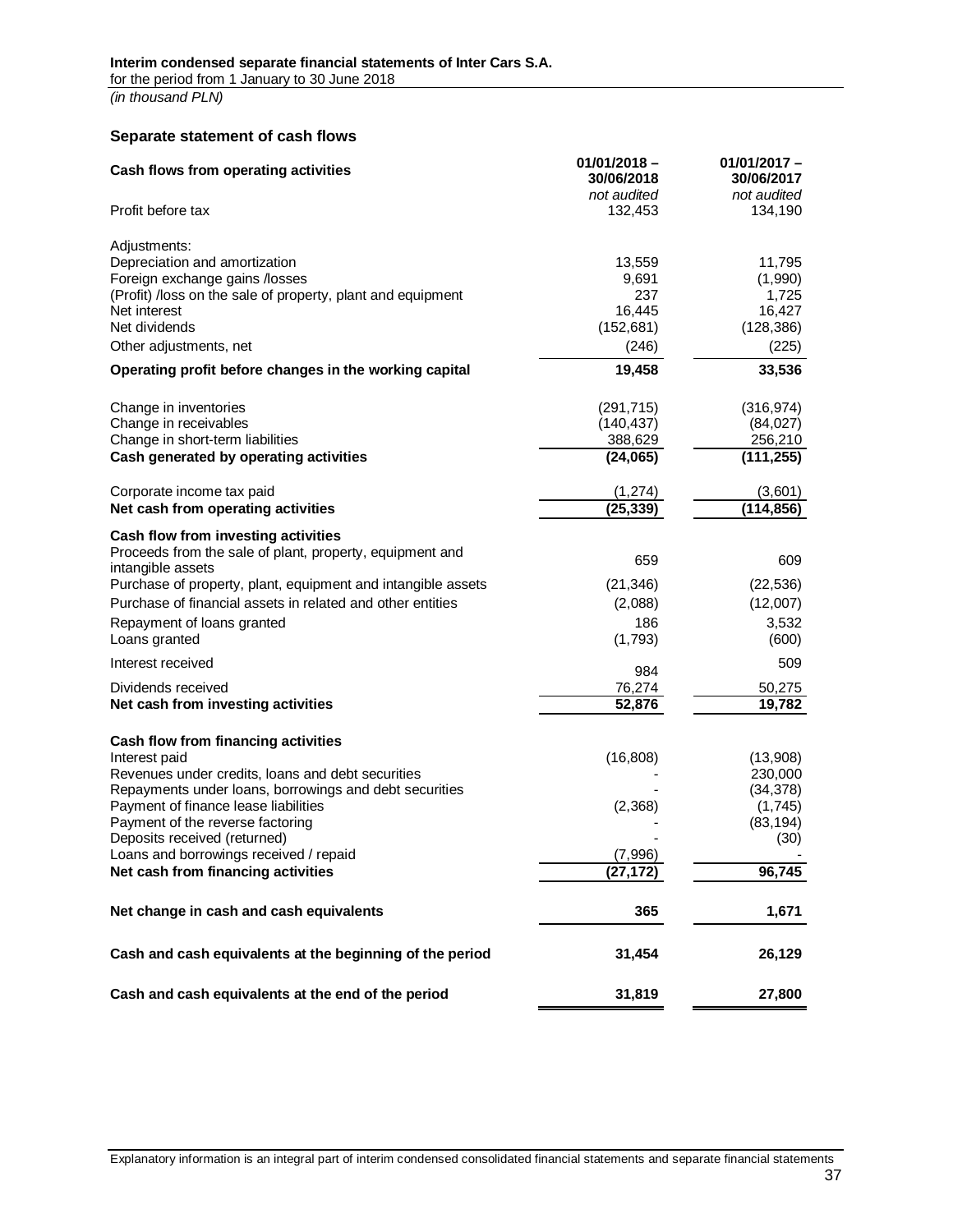<span id="page-37-0"></span>**Explanatory notes to the interim condensed separate financial statements prepared for the period of 6 months ended on 30 June 2018.**

#### <span id="page-37-1"></span>*1.1. Accounting principles*

#### <span id="page-37-2"></span>*Declaration of compliance with IFRS*

**Interim condensed separate financial statements of Inter Cars S.A.** (hereinafter referred to as "the condensed interim financial statements") were prepared for the period of 6 months ended on 30th June 2018.

These condensed separate interim consolidated financial statements were prepared in accordance with the International Accounting Standard IAS 34 "Interim Financial Reporting" relating to interim financial statements and is not inclusive of all information required with respect to annual financial statements. These condensed separate interim financial statements should be read together with the audited separate financial statements prepared in accordance with the IFRS for the year ended on 31 December 2017. No changes to the accounting principles applied by the Company were made during the reporting period presented compared to the those described in the financial statements for the year ended on 31 December 2017.

The accounting principles applied by Inter Cars are the same as those applied by the Group, with the exception of interest in subsidiaries, valued at the historical costs minus revaluation write-downs.

Changes in IFRS and their interpretation which became effective as of 01 January 2018 until the date of approval of the financial statements for publication had no material bearing on these financial statements.

Description of amendments and the new standards, their influence on the statements of the Company was delivered in note 2.1 thereof.

The interim condensed separate financial statements of Inter Cars S.A. were approved for publication by the Management Board on 04 September 2018.

The interim condensed separate financial statements of Inter Cars S.A. were prepared under the assumption that the company shall continue as a going concern in the foreseeable future.

All values presented in the interim condensed financial statements were expressed in PLN, unless otherwise indicated.

#### <span id="page-37-3"></span>*1.2. Investments in subordinated entities*

| Investments in subordinated entities as at 31/12/2017                   | 416.106 |
|-------------------------------------------------------------------------|---------|
| Increase in share capital in Inter Cars d o.o. (Bosnia and Herzegovina) | 2.088   |
| Investments in subordinated entities as at 30/06/2018                   | 418.194 |

#### <span id="page-37-4"></span>*1.3. Information on business segments*

Inter Cars S.A. is only a spare parts distributor.

#### <span id="page-37-5"></span>*1.4. Seasonality*

The demand for spare parts is seasonal. The peak season falls in the second and third quarters. The demand is lower at the beginning and the end of the year.

This is directly linked to the seasonal nature of some repairs for which the spare parts are required, and to the smaller number of repairs made by clients during winter.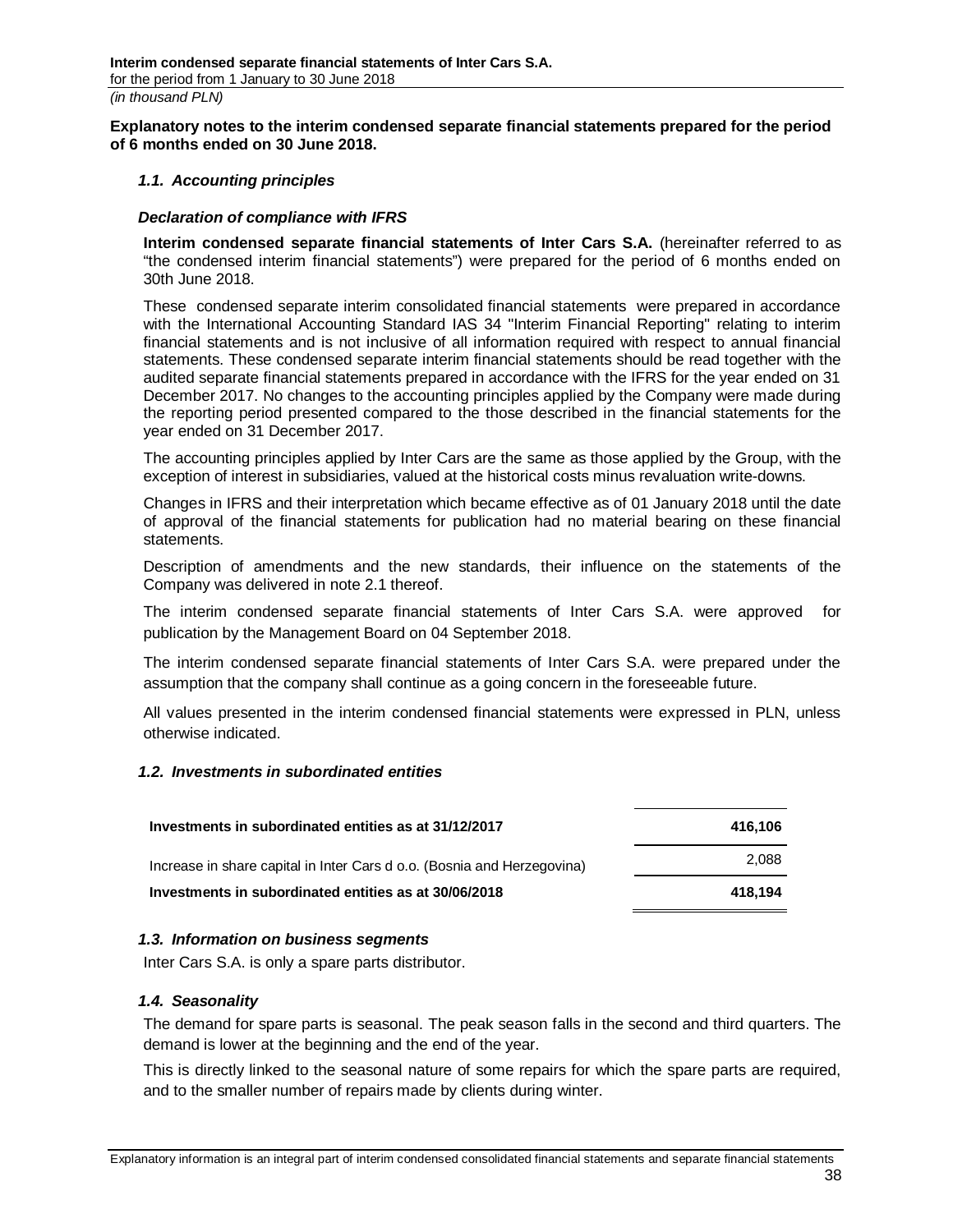### <span id="page-38-0"></span>*1.5. Dividend*

On 21 June 2018, the General Meeting of Inter Cars S.A. adopted a resolution to pay a dividend of PLN 10,059 thousand , i.e. PLN 0.71 per share from the 2017 profit. The payment of the dividend was realized on 13 July 2018.

#### <span id="page-38-1"></span>*1.6. Material evaluations and estimates*

No material changes to the evaluations or estimates presented in the annual separate financial statements for 2017 were made during the reporting period.

### <span id="page-38-2"></span>*1.7. Transactions with related entities in the condensed standalone financial statements*

|                                          | Sales revenues           |                          | Purchase of goods and<br>services |                          |
|------------------------------------------|--------------------------|--------------------------|-----------------------------------|--------------------------|
|                                          | 1.01.2018-<br>30.06.2018 | 1.01.2017-<br>30.06.2017 | 1.01.2018-<br>30.06.2018          | 1.01.2017-<br>30.06.2017 |
| Inter Cars Ukraine LLC                   | 40,843                   | 31,665                   |                                   |                          |
| Q-Service Sp. z o.o.                     | 1,849                    | 3,085                    | 137,418                           | 75,445                   |
| Lauber Sp. z o.o.                        | 3,385                    | 3,967                    | 23,469                            | 22,356                   |
| Inter Cars Ceska Republika               | 79,472                   | 65,857                   | 2,292                             | 1,302                    |
| Inter Cars Slovenska Republika           | 76,902                   | 55,400                   | 716                               | 559                      |
| Feber Sp. z o.o.                         | 656                      | 675                      | 2,955                             | 3,480                    |
| Inter Cars Lietuva UAB                   | 87,088                   | 27,735                   | 12,643                            | 7,596                    |
| IC Development & Finance Sp. z o.o.      | 10                       |                          | 510                               | 635                      |
| Inter Cars Italia srl.                   | 4,512                    | 12,608                   | 90                                | 89                       |
| Inter Cars d.o.o.                        | 52,988                   | 45,389                   | 1,331                             | 1,311                    |
| JC Auto S.A.                             | 57                       |                          |                                   |                          |
| Inter Cars Hungária Kft                  | 65,301                   | 68,811                   | 2,538                             | 41,209                   |
| Inter Cars Romania s.r.l.                | 134,124                  | 130,328                  | 2,595                             | 2,219                    |
| Armatus sp. z o.o.                       |                          | 2                        | 1,429                             | 4,103                    |
| Cleverlog Autoteile GmbH                 | 29,997                   | 16,820                   | 52                                |                          |
| Inter Cars Latvija SIA                   | 55,189                   | 74,323                   | 1,099                             | 1,809                    |
| Inter Cars Bulgaria EOOD                 | 10,252                   | 9,232                    | 395                               | 200                      |
| Inter Cars Marketing Services Sp. z o.o. | 40                       | 141                      | 26,026                            | 50,944                   |
| ILS $Sp. z 0.0$ .                        | 243                      | 4,686                    | 173,238                           | 151,169                  |
| Q-Service Truck Sp. z o.o.               | 235                      | 177                      | 7,961                             | 7,081                    |
| Inter Cars Malta Limited                 | 1                        |                          | 156,254                           | 116,311                  |
| Inter Cars d o.o. (Slovenia)             | 4,002                    | 3,301                    | 91                                | 50                       |
| <b>ILS Latvijas</b>                      | 11                       | 4                        |                                   |                          |
| Inter Cars Piese Auto s.r.l.             | 30                       |                          | 1                                 |                          |
| Inter Cars Greece                        | 31                       |                          |                                   |                          |
| Inter Cars Eesti OU                      | 11,771                   | 3,956                    | 218                               | 71                       |
|                                          | 658,988                  | 558,162                  | 553,321                           | 487,939                  |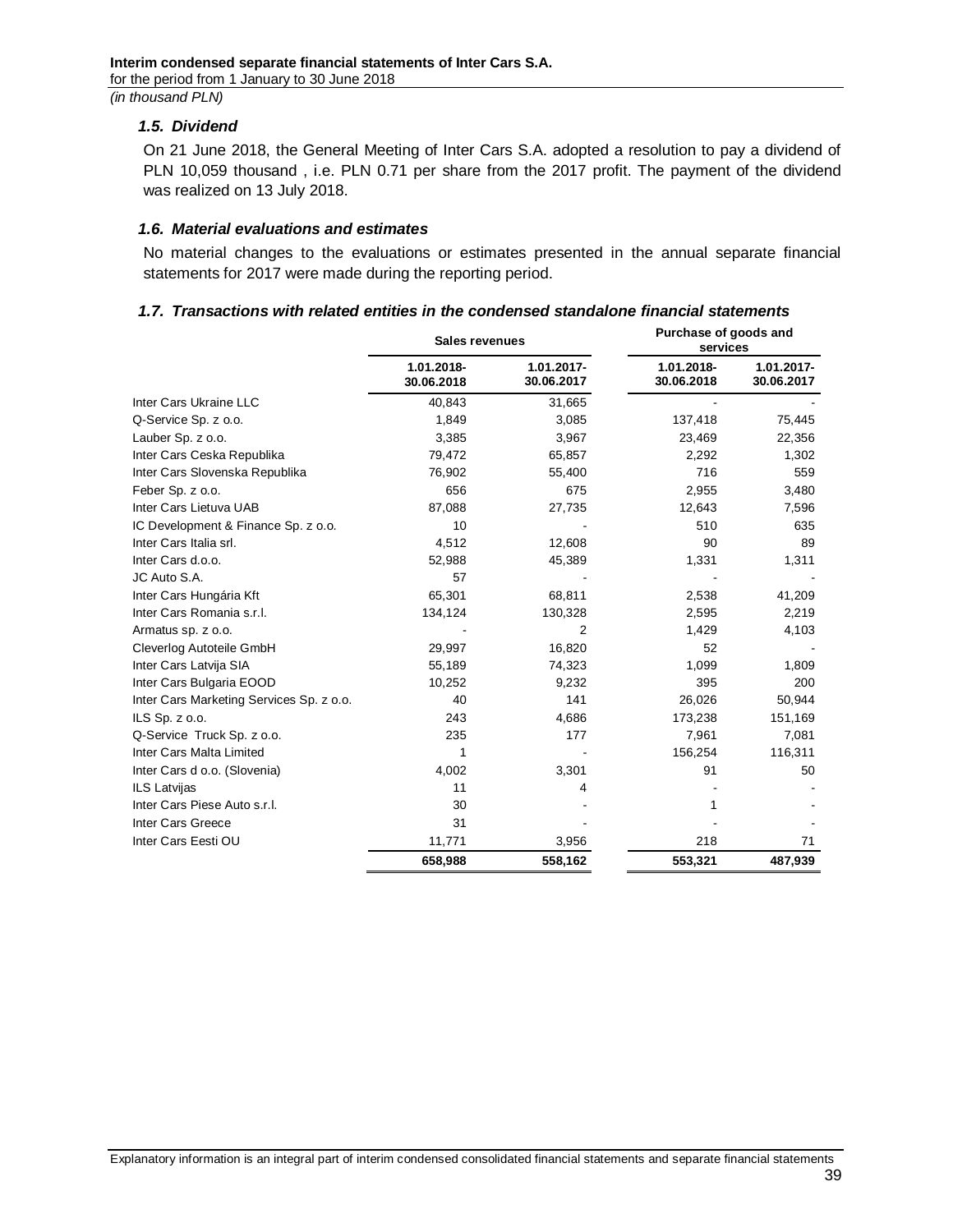#### **Interim condensed separate financial statements of Inter Cars S.A.**

for the period from 1 January to 30 June 2018

*(in thousand PLN)*

| Settlement                                                   | Receivables as at |            | Liabilities as at |            |  |
|--------------------------------------------------------------|-------------------|------------|-------------------|------------|--|
|                                                              | 30/06/2018        | 31.12.2017 | 30/06/2018        | 31.12.2017 |  |
| Inter Cars Ukraine LLC                                       | 44,300            | 40,064     |                   |            |  |
| Lauber Sp. z o.o.                                            | 15,403            | 13,253     | 8,649             | 4,319      |  |
| Inter Cars Ceska Republika                                   | 43,930            | 31,100     | 841               | 747        |  |
| Inter Cars Slovenska Republika                               | 46,479            | 30,259     |                   | 237        |  |
| Feber Sp. z o.o.                                             | 127               | 3          | 6,585             | 7,871      |  |
| Inter Cars Lietuva UAB                                       | 38,484            | 27,783     | 243               | 855        |  |
| Inter Cars Italia s.r.l.                                     | 22,312            | 24,693     | 2,697             | 1,438      |  |
| Inter Cars d.o.o. (Croatia)                                  | 116,106           | 97,882     | 1,392             | 971        |  |
| JC Auto S.A.                                                 | 290               | 220        | 171               |            |  |
| Inter Cars Hungária Kft.                                     | 60,834            | 47,426     | 5,610             | 3,166      |  |
| JC Auto s.r.o.                                               | 4,216             | 4,032      |                   |            |  |
| Inter Cars Romania s.r.l.                                    | 276,758           | 240,526    | 9,851             | 2,910      |  |
| Inter Cars Latvija SIA                                       | 61,964            | 66,686     | 2,757             | 536        |  |
| Inter Cars Cyprus Ltd.                                       |                   |            | 4                 | 4          |  |
| Cleverlog-Autoteile GmbH                                     | 5,488             | 1,808      | 381               | 597        |  |
| Inter Cars Bulgaria EOOD                                     | 5,064             | 5,995      |                   | 1,036      |  |
| Inter Cars Marketing Services Sp. z o.o.                     | 118               | 465        | 118,960           | 104,697    |  |
| ILS Sp. z o.o.                                               | 1,016             | 12,126     | 60,526            | 44,723     |  |
| Inter Cars Malta Holding Limited                             | 1,110             | 1,043      |                   | (19)       |  |
| Inter Cars Malta Limited                                     | 17,168            | 17,076     | 65,935            | 43,851     |  |
| Q-service Truck Sp. z o.o.                                   | 13                | 47         | 2,417             | 1,098      |  |
| Inter Cars INT d .o.o. (Slovenia)                            | 2,009             | 1,462      | 758               | 293        |  |
| Inter Cars Eesti OU                                          | 4,574             | 2,603      | 771               | 894        |  |
| Q-Service Sp. z o.o.                                         | 574               | 17         | 51,402            | 27,158     |  |
| ILS Latvijas filialie                                        | 9                 | 12         |                   |            |  |
| IC Development & Finance Sp. z o.o.                          | 43                | 32         | 1,589             | 1,324      |  |
| Armatus sp. z o.o.                                           | 1                 | 583        | 287               |            |  |
| Inter Cars Piese Auto s.r.l.                                 |                   |            | 86                |            |  |
| Inter Cars Greece Ltd.                                       |                   |            | 2,039             |            |  |
| Intermeko Europe Sp. z o.o.                                  | 1                 |            | 29                | 41         |  |
| Gross receivables / liabilities from subsidiaries            | 768,391           | 667,194    | 343,980           | 248,747    |  |
| Revaluation write-down on receivables (JC Auto<br>$s.r.o.$ ) | (4,009)           | (4,009)    |                   |            |  |
| Reserves for returns                                         | (43, 697)         | (43, 697)  |                   |            |  |
| Net receivables / liabilities from subsidiaries              | 720,685           | 619,488    | 343,980           | 248,747    |  |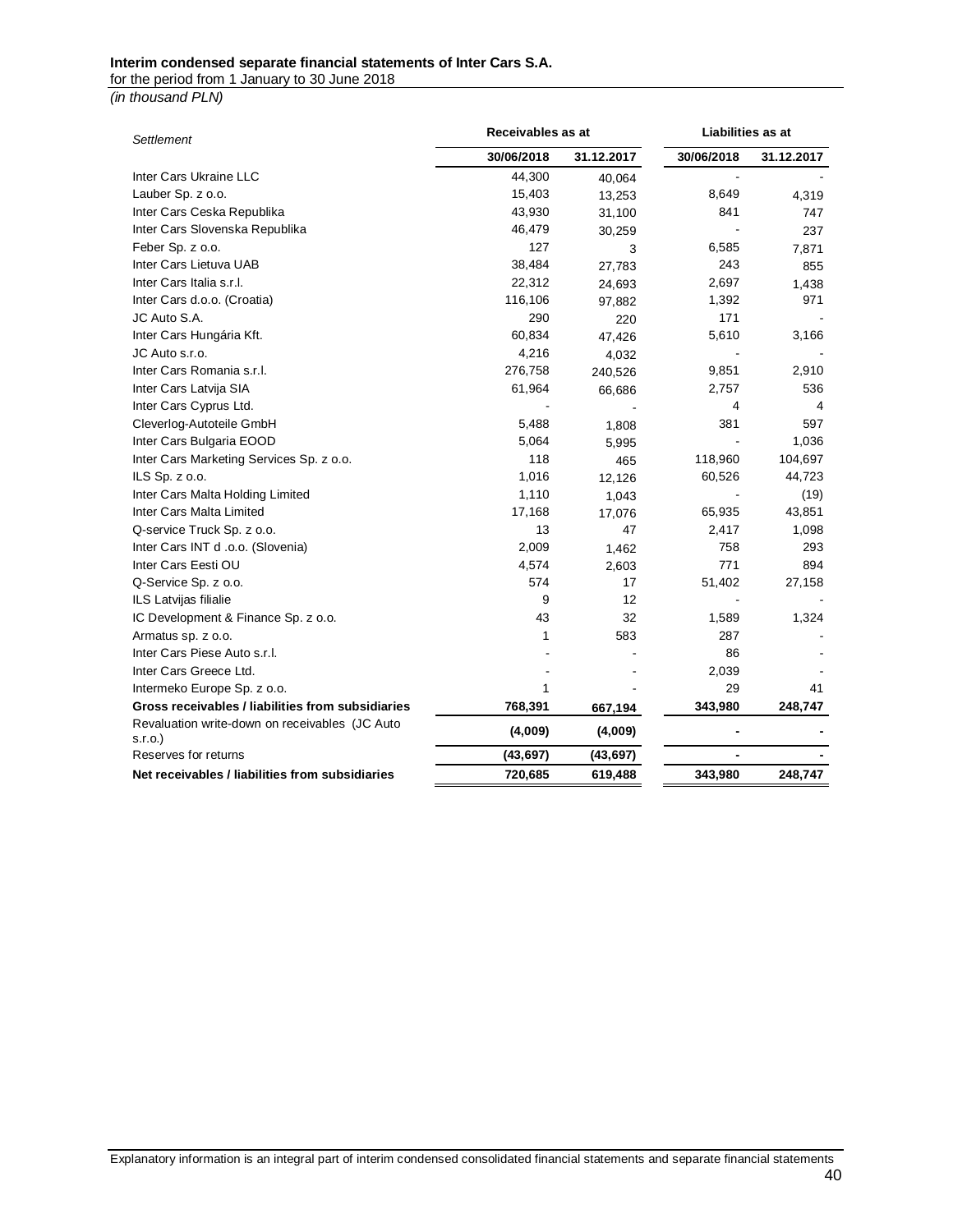| Receivables on dividend                  |            |
|------------------------------------------|------------|
| Receivables from subsidiaries            | 30/06/2018 |
| Lauber Sp. z o.o.                        | 1.246      |
| Inter Cars Marketing Services Sp. z o.o. | 58,520     |
| Q-SERVICE TRUCK Sp z o.o.                | 1.043      |
| Q-Service Sp. z o.o.                     | 14.091     |
| Feber Sp. z o.o.                         | 1,507      |
| Gross receivables on dividend            | 76.407     |

#### **Settlements on loans and borrowings**

| Receivables from subsidiaries            | 30/06/2018 | 31.12.2017 |
|------------------------------------------|------------|------------|
| Lauber Sp. z o.o.                        | 8.776      | 8,804      |
| IC Development & Finance Sp. z o.o.      | 23,926     | 23,761     |
| JAG Sp. z o.o.                           | 201        | 201        |
| Inter Cars Bulgaria Ltd.                 | 981        | 938        |
| Q-SERVICE TRUCK Sp z o.o.                | 501        | 502        |
| Inter Cars Malta Ltd                     | 12.911     | 12,875     |
| Inter Cars Greece                        | 668        | 629        |
| Gross receivables on loans               | 47,964     | 47,709     |
| Liabilities to subsidiaries              | 30/06/2018 | 31.12.2017 |
| Inter Cars Marketing Services Sp. z o.o. | 61,200     | 61,330     |
| Inter Cars Cyprus Ltd.                   | 83,764     | 79,278     |
| Gross liabilities on loans               | 144.964    | 140,608    |

#### **Guarantees and sureties granted by Inter Cars S.A. to related entities.**

Sureties and guarantees granted by Inter Cars S.A. as at 30 June 2018 amounted in total to: PLN 254,355 thousand.

In the first half of 2018, the Company did not grant any credit or loan sureties nor guarantees of a material value to any entity or a subsidiary of such entity.

#### **Transactions with the members of the Supervisory Board and the Management Board and members of their families.**

|                                                      | 1.01.2018-<br>30.06.2018 | $1.01.2017 -$<br>30.06.2017 |
|------------------------------------------------------|--------------------------|-----------------------------|
| Transactions with related entities                   |                          |                             |
| Income on sales to related entities                  | 1,247                    | 939                         |
| Purchase of goods and services from related entities | 9,266                    | 7,872                       |
|                                                      | 30/06/2018               | 31.12.2017                  |
| Settlements with related entities                    |                          |                             |
| Receivables from related entities                    | 1.291                    | 906                         |
| Liabilities to related entities                      | 137                      |                             |